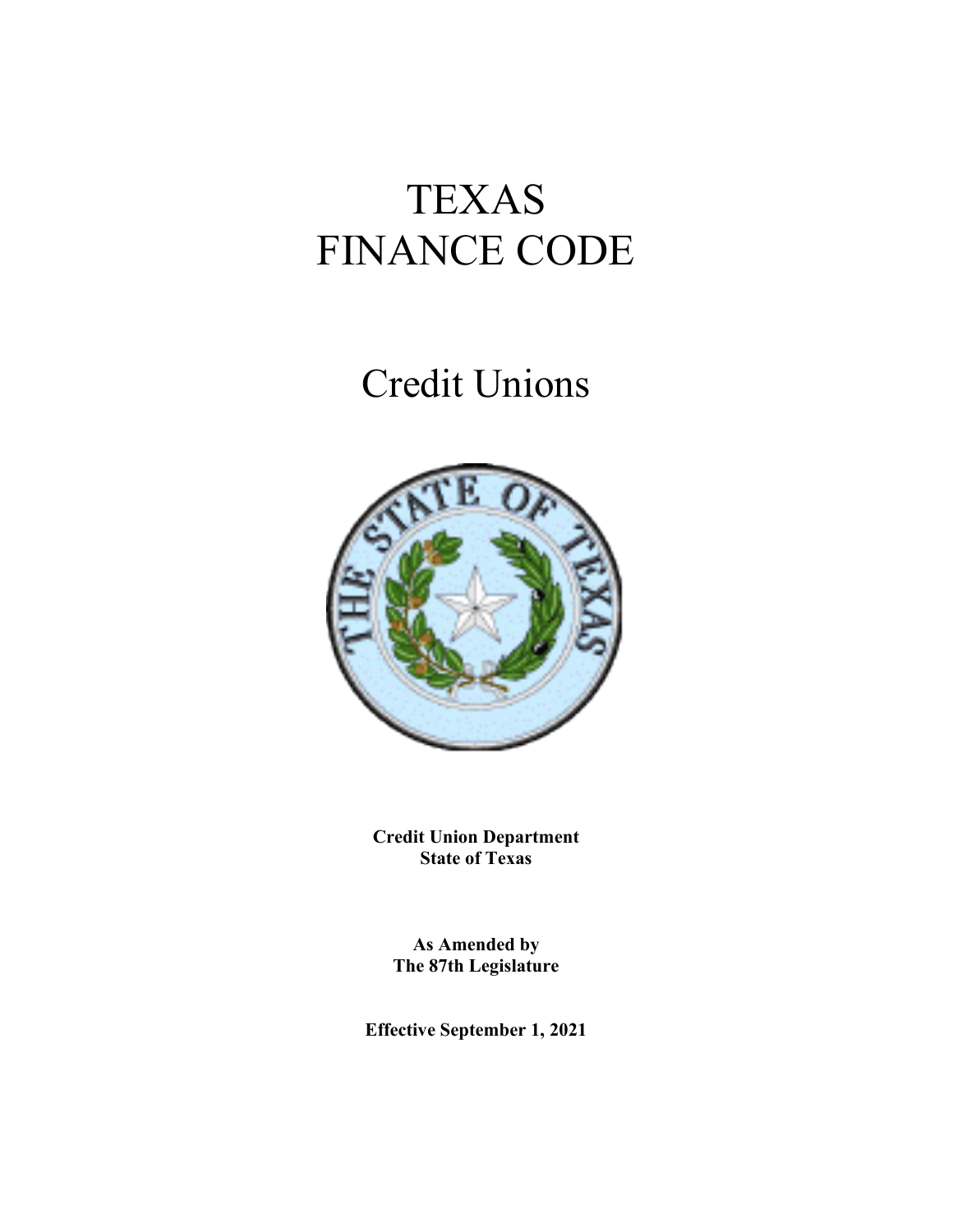# DISCLAIMER

Please be advised that although we strive to present totally accurate information and offer this material to assist you, you are solely responsible for any use of it that you might make.

The official version of all credit union related statutes can be found at the Texas Constitution and Statutes Home page at the following link: [https://statutes.capitol.texas.gov/.](https://statutes.capitol.texas.gov/)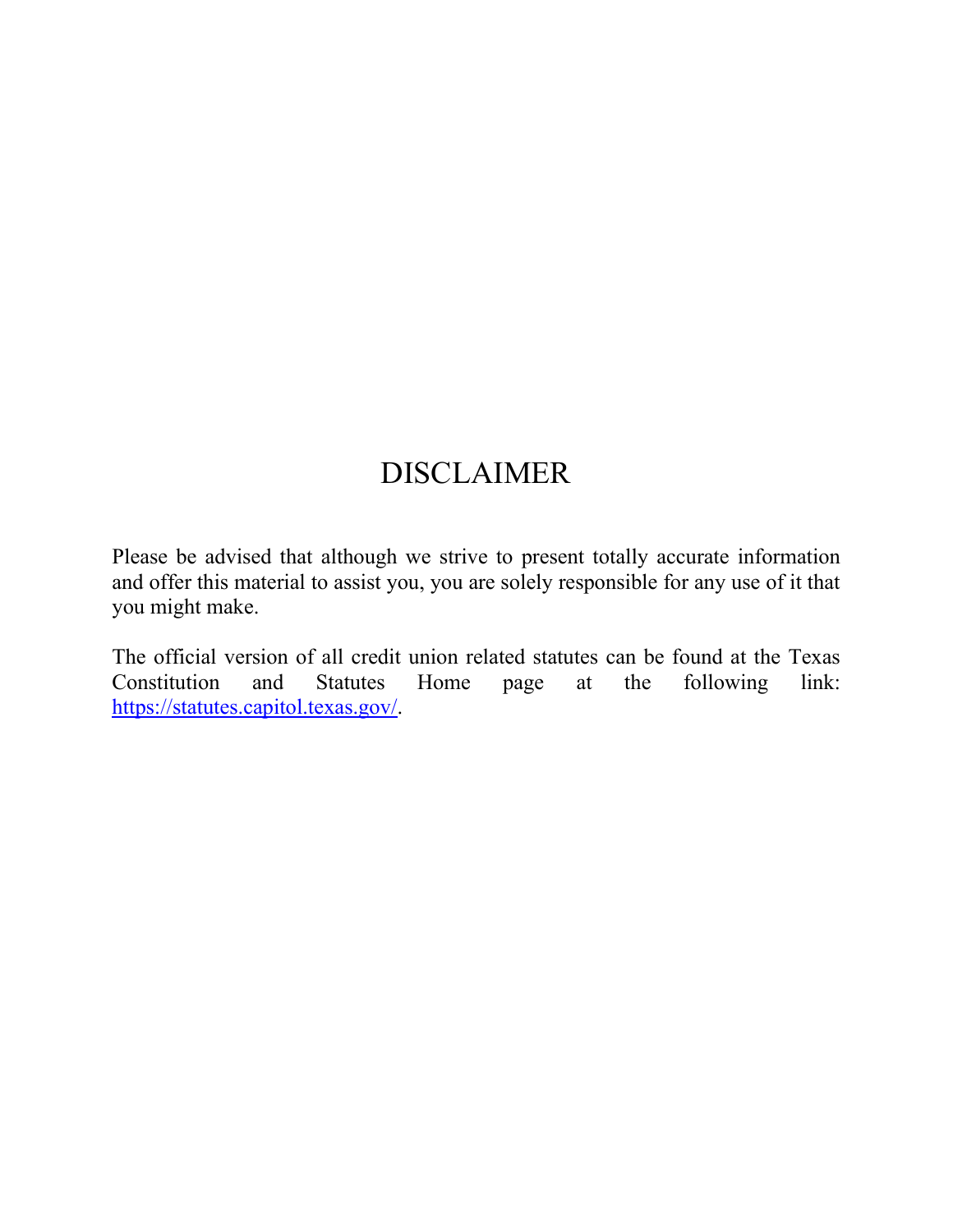# **Texas Credit Unions**

## **Table of Contents**

## FINANCE CODE

## **TITLE 2. FINANCIAL REGULATORY AGENCIES**

## CHAPTER 15. CREDIT UNION COMMISSION AND DEPARTMENT

|                          | SUBCHAPTER A. GENERAL PROVISIONS                                                |
|--------------------------|---------------------------------------------------------------------------------|
| Sec. 15.001.             |                                                                                 |
| SUBCHAPTER B. DEPARTMENT |                                                                                 |
| Sec. 15.101.             |                                                                                 |
| Sec. 15.102.             |                                                                                 |
| Sec. 15.103.             |                                                                                 |
| Sec. 15.104.             | Notification and Guidance on Adoption of Certain Federal Laws or Regulations  1 |
|                          | SUBCHAPTER C. COMPOSITION OF COMMISSION                                         |
| Sec. 15.201.             |                                                                                 |
| Sec. 15.202.             |                                                                                 |
| Sec. 15.203.             |                                                                                 |
| Sec. 15.204.             |                                                                                 |
| Sec. 15.2041.            |                                                                                 |
| Sec. 15.205.             |                                                                                 |
| Sec. 15.206.             |                                                                                 |
| Sec. 15.207.             |                                                                                 |
| Sec. 15.208.             |                                                                                 |
| Sec. 15.209.             |                                                                                 |
| Sec. 15.210.             |                                                                                 |
| Sec. 15.211.             |                                                                                 |
| Sec. 15.212.             |                                                                                 |
|                          | SUBCHAPTER D. COMMISSIONER AND OTHER EMPLOYEES OF COMMISSION                    |
| Sec. 15.301.             |                                                                                 |
| Sec. 15.302.             |                                                                                 |
| Sec. 15.303.             |                                                                                 |
| Sec. 15.304.             |                                                                                 |
| Sec. 15.305.             |                                                                                 |
| Sec. 15.306.             |                                                                                 |
| Sec. 15.307.             |                                                                                 |
| Sec. 15.309.             |                                                                                 |
| Sec. 15.310.             |                                                                                 |
| Sec. 15.311.             |                                                                                 |
| Sec. 15.312.             |                                                                                 |
| Sec. 15.313.             |                                                                                 |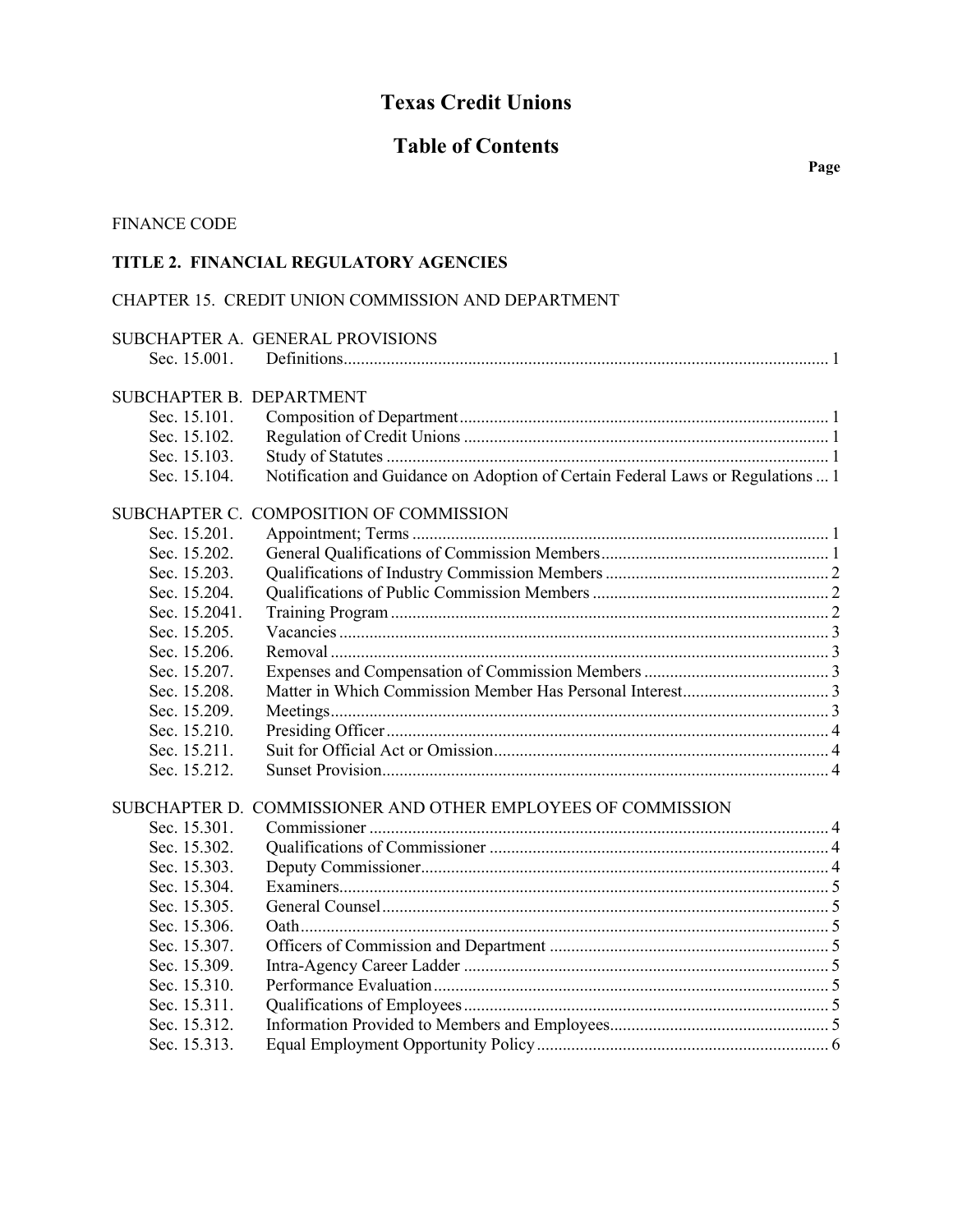|               | SUBCHAPTER E. POWERS AND DUTIES OF COMMISSION AND COMMISSIONER                |  |
|---------------|-------------------------------------------------------------------------------|--|
| Sec. 15.401.  |                                                                               |  |
| Sec. 15.4011. |                                                                               |  |
| Sec. 15.402.  |                                                                               |  |
| Sec. 15.4021. |                                                                               |  |
| Sec. 15.4022. |                                                                               |  |
| Sec. 15.4023. |                                                                               |  |
| Sec. 15.4025. |                                                                               |  |
| Sec. 15.403.  |                                                                               |  |
| Sec. 15.4031. |                                                                               |  |
| Sec. 15.4032. |                                                                               |  |
| Sec. 15.404.  |                                                                               |  |
| Sec. 15.4041. |                                                                               |  |
| Sec. 15.4042. |                                                                               |  |
| Sec. 15.4043. |                                                                               |  |
| Sec. 15.4044. |                                                                               |  |
| Sec. 15.405.  |                                                                               |  |
| Sec. 15.406.  |                                                                               |  |
| Sec. 15.407.  |                                                                               |  |
| Sec. 15.408.  |                                                                               |  |
| Sec. 15.4081. |                                                                               |  |
| Sec. 15.409.  |                                                                               |  |
| Sec. 15.4091. |                                                                               |  |
| Sec. 15.410.  |                                                                               |  |
| Sec. 15.4105. |                                                                               |  |
| Sec. 15.411.  |                                                                               |  |
| Sec. 15.4111. |                                                                               |  |
| Sec. 15.412.  |                                                                               |  |
| Sec. 15.413.  |                                                                               |  |
| Sec. 15.414.  | Authority to Contract for Professional or Personal Services  12               |  |
| Sec. 15.415.  |                                                                               |  |
| Sec. 15.416.  |                                                                               |  |
|               | SUBCHAPTER F. RULES REGARDING USE OF ADVISORY COMMITTEES                      |  |
| Sec. 15.501.  |                                                                               |  |
| Sec. 15.502.  |                                                                               |  |
| Sec. 15.503.  |                                                                               |  |
|               |                                                                               |  |
|               | CHAPTER 16. FINANCIAL REGULATORY AGENCIES: SELF-DIRECTED AND SEMI-            |  |
|               | <b>INDEPENDENT</b>                                                            |  |
| Sec. 16.001.  |                                                                               |  |
| Sec. 16.002.  | Self-Directed and Semi-Independent Status of Financial Regulatory Agencies 13 |  |
| Sec. 16.003.  |                                                                               |  |
| Sec. 16.004.  |                                                                               |  |
| Sec. 16.005.  |                                                                               |  |
| Sec. 16.006.  |                                                                               |  |
| Sec. 16.007.  |                                                                               |  |
| Sec. 16.008.  |                                                                               |  |
| Sec. 16.009.  |                                                                               |  |
| Sec. 16.010.  |                                                                               |  |
| Sec. 16.011.  |                                                                               |  |
| Sec. 16.012.  |                                                                               |  |
|               |                                                                               |  |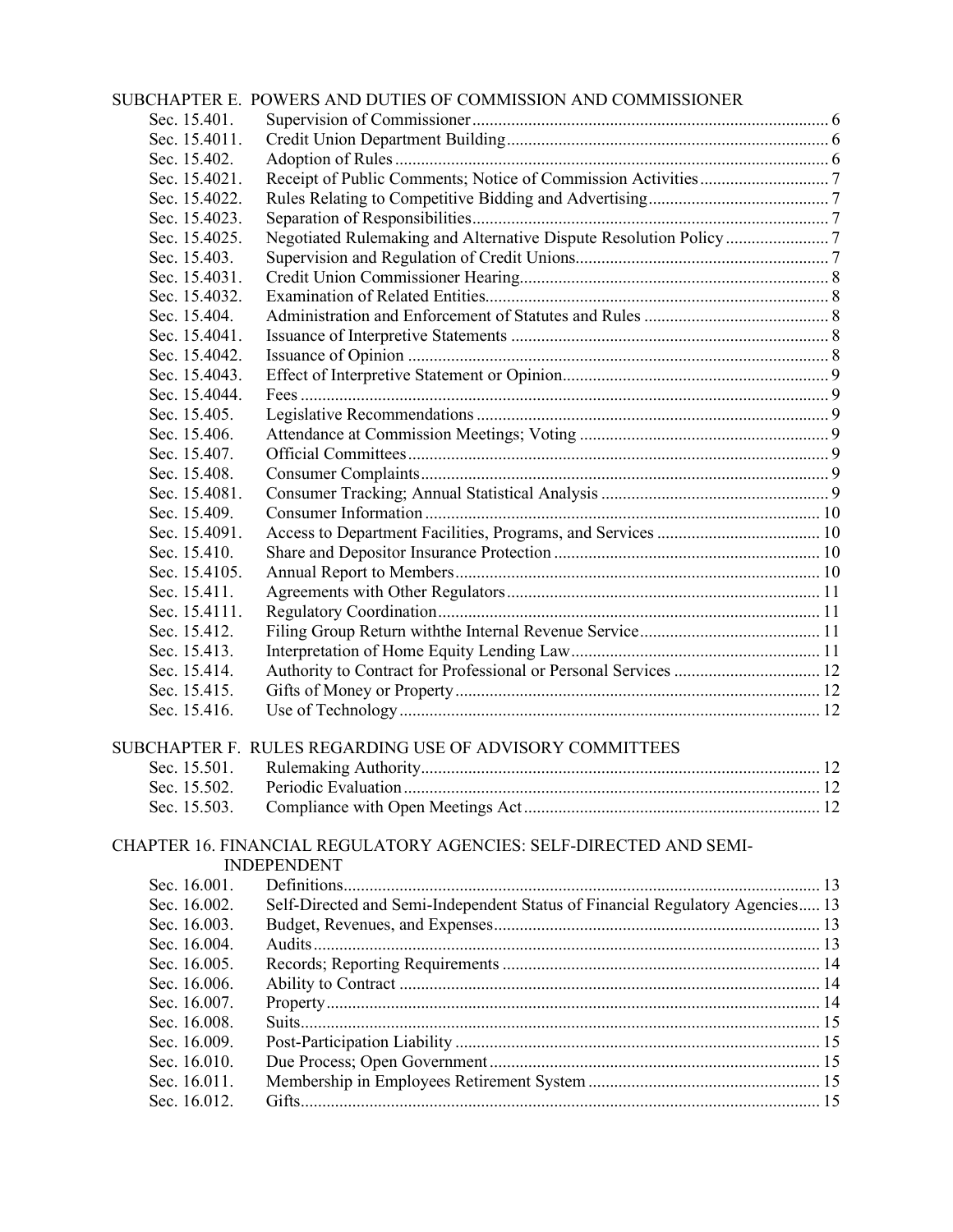## **TITLE 3. FINANCIAL INSTITUTIONS AND BUSINESSES SUBTITLE D. CREDIT UNIONS**

## CHAPTER 121. GENERAL PROVISIONS

## CHAPTER 122. ORGANIZATIONAL AND FINANCIAL REQUIREMENTS

## SUBCHAPTER A. INCORPORATION REQUIREMENTS

| Sec. 122.001.  |  |
|----------------|--|
| Sec. 122.002.  |  |
| Sec. 122.003.  |  |
| Sec. 122,004.  |  |
| Sec. 122,005.  |  |
| Sec. 122.006.  |  |
| Sec. 122.007.  |  |
| Sec. 122,008.  |  |
| Sec. 122.009.  |  |
| Sec. 122.010.  |  |
| Sec. 122.011.  |  |
| Sec. 122.012.  |  |
| Sec. 122.013.  |  |
| Sec. 122.0131. |  |
| Sec. 122.014.  |  |
|                |  |

## SUBCHAPTER B. ADMINISTRATION

| Sec. 122.051. |  |
|---------------|--|
| Sec. 122.052. |  |
| Sec. 122.053. |  |
| Sec. 122.054. |  |
| Sec. 122,055. |  |
| Sec. 122,056. |  |
| Sec. 122,057. |  |
| Sec. 122.058. |  |
| Sec. 122.059. |  |
| Sec. 122,060. |  |
| Sec. 122.061. |  |
| Sec. 122.062. |  |
| Sec. 122,063. |  |
| Sec. 122,064. |  |
|               |  |

## SUBCHAPTER C. OPERATIONS AND FINANCES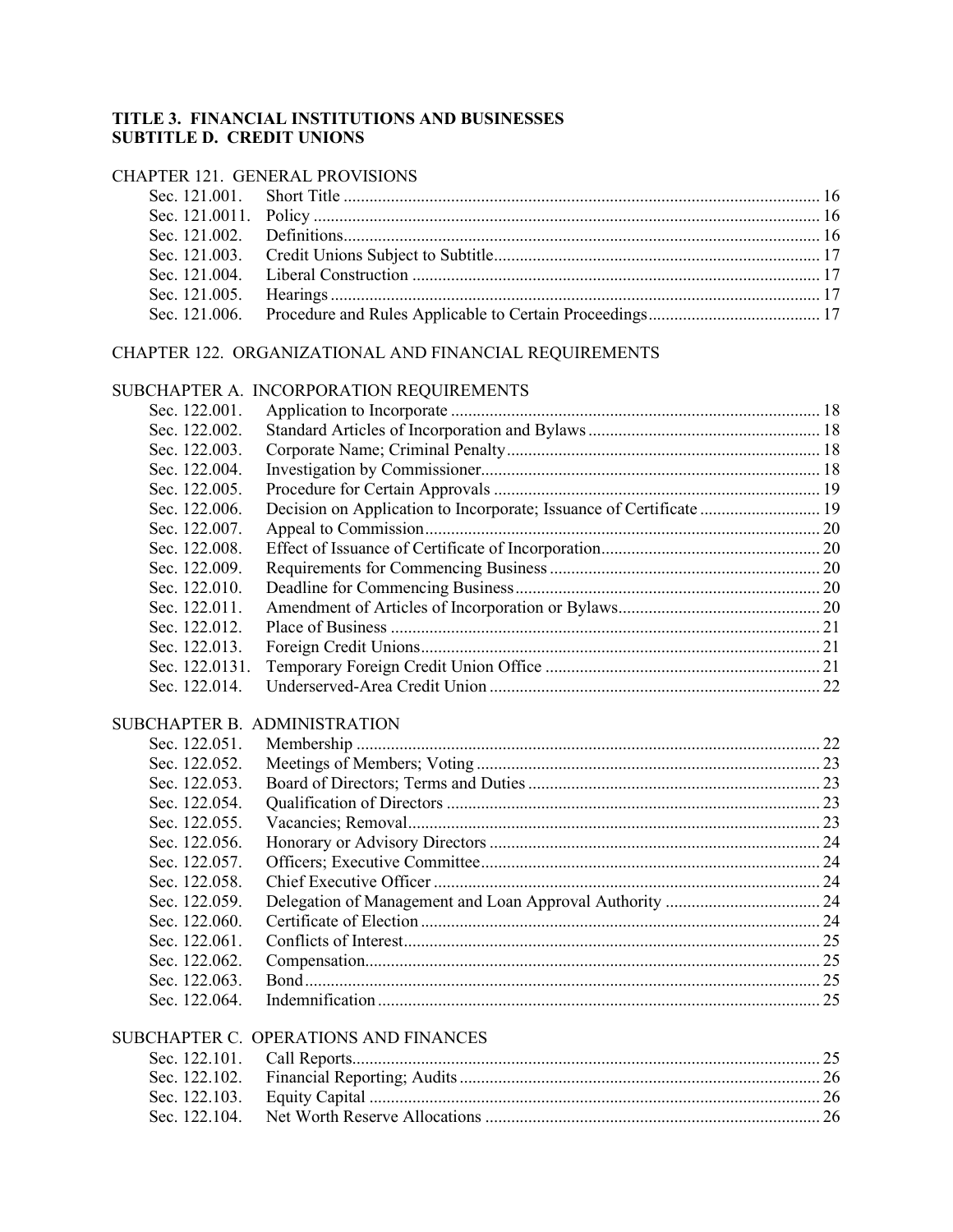|                                    | SUBCHAPTER C. OPERATIONS AND FINANCES (Continued)                                 |  |
|------------------------------------|-----------------------------------------------------------------------------------|--|
| Sec. 122.105.                      |                                                                                   |  |
| Sec. 122.106.                      |                                                                                   |  |
| Sec. 122.107.                      |                                                                                   |  |
|                                    | SUBCHAPTER D. MERGER OR CONSOLIDATION                                             |  |
| Sec. 122.151.                      |                                                                                   |  |
| Sec. 122.152.                      |                                                                                   |  |
|                                    |                                                                                   |  |
| Sec. 122.153.                      |                                                                                   |  |
| Sec. 122.1531.                     |                                                                                   |  |
| Sec. 122.154.                      | Property, Obligations, and Liabilities of Merged or Consolidated Credit Union  28 |  |
| Sec. 122.155.                      |                                                                                   |  |
| Sec. 122.156.                      |                                                                                   |  |
| SUBCHAPTER E. CONVERSION           |                                                                                   |  |
| Sec. 122.201.                      |                                                                                   |  |
| Sec. 122.202.                      |                                                                                   |  |
| Sec. 122.203.                      | Conversion of Federal or Out-Of-State Credit Union to State Credit Union 29       |  |
|                                    | SUBCHAPTER F. MISCONDUCT AND ENFORCEMENT                                          |  |
| Sec. 122.251.                      |                                                                                   |  |
| Sec. 122.252.                      |                                                                                   |  |
| Sec. 122.253.                      |                                                                                   |  |
| Sec. 122.254.                      |                                                                                   |  |
| Sec. 122.255.                      |                                                                                   |  |
| Sec. 122.256.                      |                                                                                   |  |
| Sec. 122.257.                      |                                                                                   |  |
| Sec. 122.2575.                     |                                                                                   |  |
| Sec. 122.258.                      |                                                                                   |  |
| Sec. 122.259.                      |                                                                                   |  |
| Sec. 122.260.                      |                                                                                   |  |
| Sec. 122.261.                      |                                                                                   |  |
| <b>CHAPTER 123. GENERAL POWERS</b> |                                                                                   |  |
|                                    | SUBCHAPTER A. GENERAL POWERS                                                      |  |
| Sec. 123.001.                      |                                                                                   |  |
| Sec. 123.002.                      |                                                                                   |  |
| Sec. 123.003.                      |                                                                                   |  |
|                                    |                                                                                   |  |
|                                    | SUBCHAPTER B. OPERATIONAL POWERS                                                  |  |
| Sec. 123.101.                      |                                                                                   |  |
| Sec. 123.102.                      |                                                                                   |  |
| Sec. 123.103.                      |                                                                                   |  |
| Sec. 123.104.                      | Membership in Other Organization; Operation as Central Credit Union  33           |  |
| Sec. 123.105.                      |                                                                                   |  |
| Sec. 123.106.                      |                                                                                   |  |
| Sec. 123.107.                      |                                                                                   |  |
| Sec. 123.108.                      |                                                                                   |  |
| Sec. 123.109.                      |                                                                                   |  |
| Sec. 123.110.                      |                                                                                   |  |
| Sec. 123.111.                      |                                                                                   |  |
|                                    | SUBCHAPTER C. FINANCIAL POWERS                                                    |  |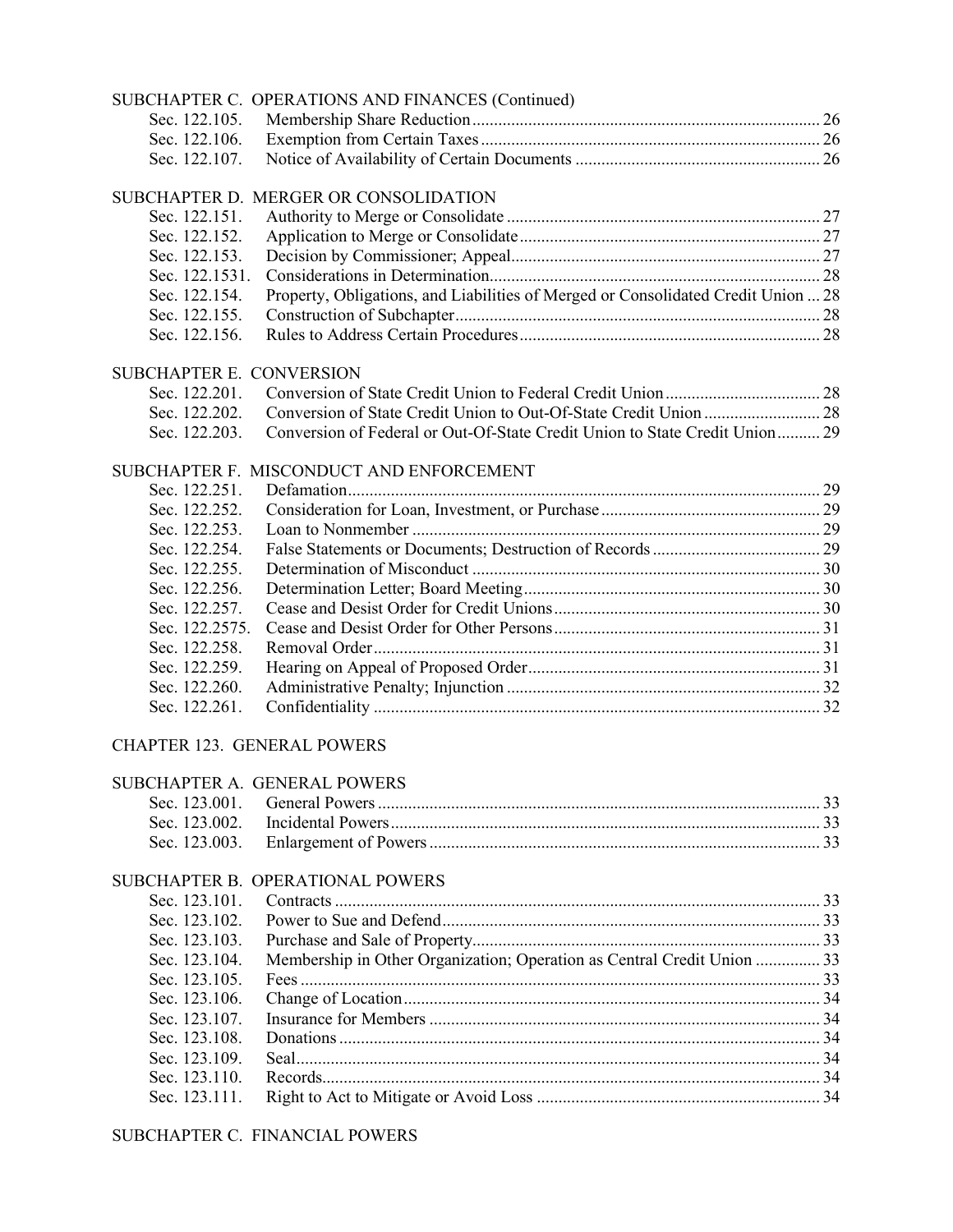| Sec. 123.201. |                                                                                     |  |
|---------------|-------------------------------------------------------------------------------------|--|
| Sec. 123.202. |                                                                                     |  |
| Sec. 123.203. |                                                                                     |  |
| Sec. 123.204. | Action as Agent or Depository of United States or Other Governmental Entity 35      |  |
| Sec. 123.205. |                                                                                     |  |
| Sec. 123.206. | Action as Fiscal or Transfer Agent; Transfer of Certain Instruments; Signatures35   |  |
| Sec. 123.207. |                                                                                     |  |
| Sec. 123.208. |                                                                                     |  |
| Sec. 123.209. |                                                                                     |  |
| Sec. 123.210. |                                                                                     |  |
| Sec. 123.211. |                                                                                     |  |
| Sec. 123.212. |                                                                                     |  |
|               | <b>CHAPTER 124. LOANS AND INVESTMENTS</b>                                           |  |
|               | SUBCHAPTER A. GENERAL PROVISIONS CONCERNING LOANS TO MEMBERS                        |  |
| Sec. 124.001. |                                                                                     |  |
| Sec. 124.002. |                                                                                     |  |
| Sec. 124.003. |                                                                                     |  |
| Sec. 124.004. |                                                                                     |  |
| Sec. 124.005. |                                                                                     |  |
|               | SUBCHAPTER B. OPEN-END CREDIT PLAN OR LINE OF CREDIT                                |  |
| Sec. 124.051. |                                                                                     |  |
| Sec. 124.052. |                                                                                     |  |
| Sec. 124.053. |                                                                                     |  |
|               | SUBCHAPTER C. LOAN EXPENSES                                                         |  |
| Sec. 124.101. |                                                                                     |  |
| Sec. 124.102. |                                                                                     |  |
| Sec. 124.103. |                                                                                     |  |
|               | SUBCHAPTER D. LOAN PAYMENTS                                                         |  |
| Sec. 124.151. |                                                                                     |  |
| Sec. 124.152. |                                                                                     |  |
| Sec. 124.153. |                                                                                     |  |
|               | SUBCHAPTER E. LOANS TO DIRECTORS, EMPLOYEES, AND CREDIT COMMITTEE<br><b>MEMBERS</b> |  |
| Sec. 124.201. |                                                                                     |  |
| Sec. 124.202. |                                                                                     |  |
| Sec. 124.203. |                                                                                     |  |
| Sec. 124.204. |                                                                                     |  |
|               | SUBCHAPTER F. ILLEGAL LOANS                                                         |  |
| Sec. 124.251. |                                                                                     |  |
| Sec. 124.252. |                                                                                     |  |
|               | SUBCHAPTER G. LOAN PROGRAMS                                                         |  |
| Sec. 124.301. |                                                                                     |  |
| Sec. 124.302. |                                                                                     |  |
|               | SUBCHAPTER H. INVESTMENT OF MONEY                                                   |  |
|               |                                                                                     |  |
|               |                                                                                     |  |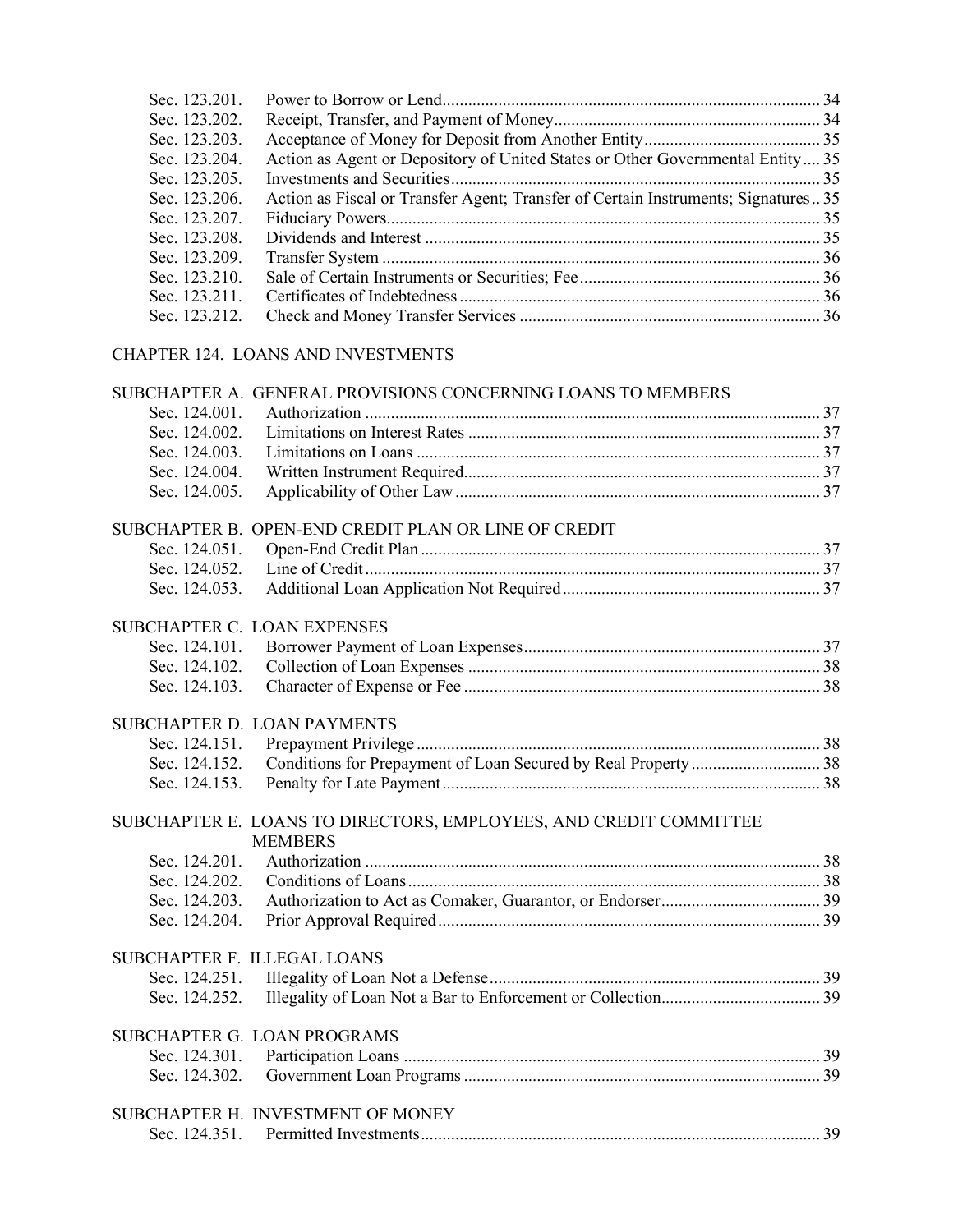|               | CHAPTER 125. CREDIT UNION ACCOUNTS AND SERVICES                          |  |
|---------------|--------------------------------------------------------------------------|--|
|               | SUBCHAPTER A. GENERAL PROVISIONS                                         |  |
| Sec. 125.001. |                                                                          |  |
| Sec. 125.002. |                                                                          |  |
| Sec. 125.003. |                                                                          |  |
| Sec. 125.004. |                                                                          |  |
|               |                                                                          |  |
|               | SUBCHAPTER B. MULTIPLE-PARTY ACCOUNTS                                    |  |
| Sec. 125.101. |                                                                          |  |
| Sec. 125.102. |                                                                          |  |
| Sec. 125.103. |                                                                          |  |
| Sec. 125.104. |                                                                          |  |
| Sec. 125.105. |                                                                          |  |
| Sec. 125.106. |                                                                          |  |
| Sec. 125.107. |                                                                          |  |
|               |                                                                          |  |
| Sec. 125.201. | SUBCHAPTER C. MINOR ACCOUNTS                                             |  |
| Sec. 125.202. |                                                                          |  |
| Sec. 125.203. | Discharge of Liability on Payment; Effect on Minor of Required Action 42 |  |
|               |                                                                          |  |
|               | SUBCHAPTER D. TRUST ACCOUNT                                              |  |
| Sec. 125.301. |                                                                          |  |
| Sec. 125.302. |                                                                          |  |
| Sec. 125.303. |                                                                          |  |
| Sec. 125.304. |                                                                          |  |
| Sec. 125.305. |                                                                          |  |
| Sec. 125.306. |                                                                          |  |
| Sec. 125.307. |                                                                          |  |
| Sec. 125.308. |                                                                          |  |
| Sec. 125.309. |                                                                          |  |
|               | SUBCHAPTER E. THIRD-PARTY CLAIMS AND OTHER RIGHTS RELATING TO ACCOUNTS   |  |
| Sec. 125.401. |                                                                          |  |
| Sec. 125.402. |                                                                          |  |
| Sec. 125.403. | Recovery of Document Production Expenses from Third Party 45             |  |
| Sec. 125.404. |                                                                          |  |
| Sec. 125.405. |                                                                          |  |
|               |                                                                          |  |
|               | SUBCHAPTER F. SAFE DEPOSIT BOXES                                         |  |
| Sec. 125.501. |                                                                          |  |
| Sec. 125.502. |                                                                          |  |
| Sec. 125.503. |                                                                          |  |
| Sec. 125.504. |                                                                          |  |
| Sec. 125.505. |                                                                          |  |
| Sec. 125.506. |                                                                          |  |
| Sec. 125.507. |                                                                          |  |
| Sec. 125.508. |                                                                          |  |
|               |                                                                          |  |
|               | SUBCHAPTER F. SAFE DEPOSIT BOXES (Continued)                             |  |
| Sec. 125.509. |                                                                          |  |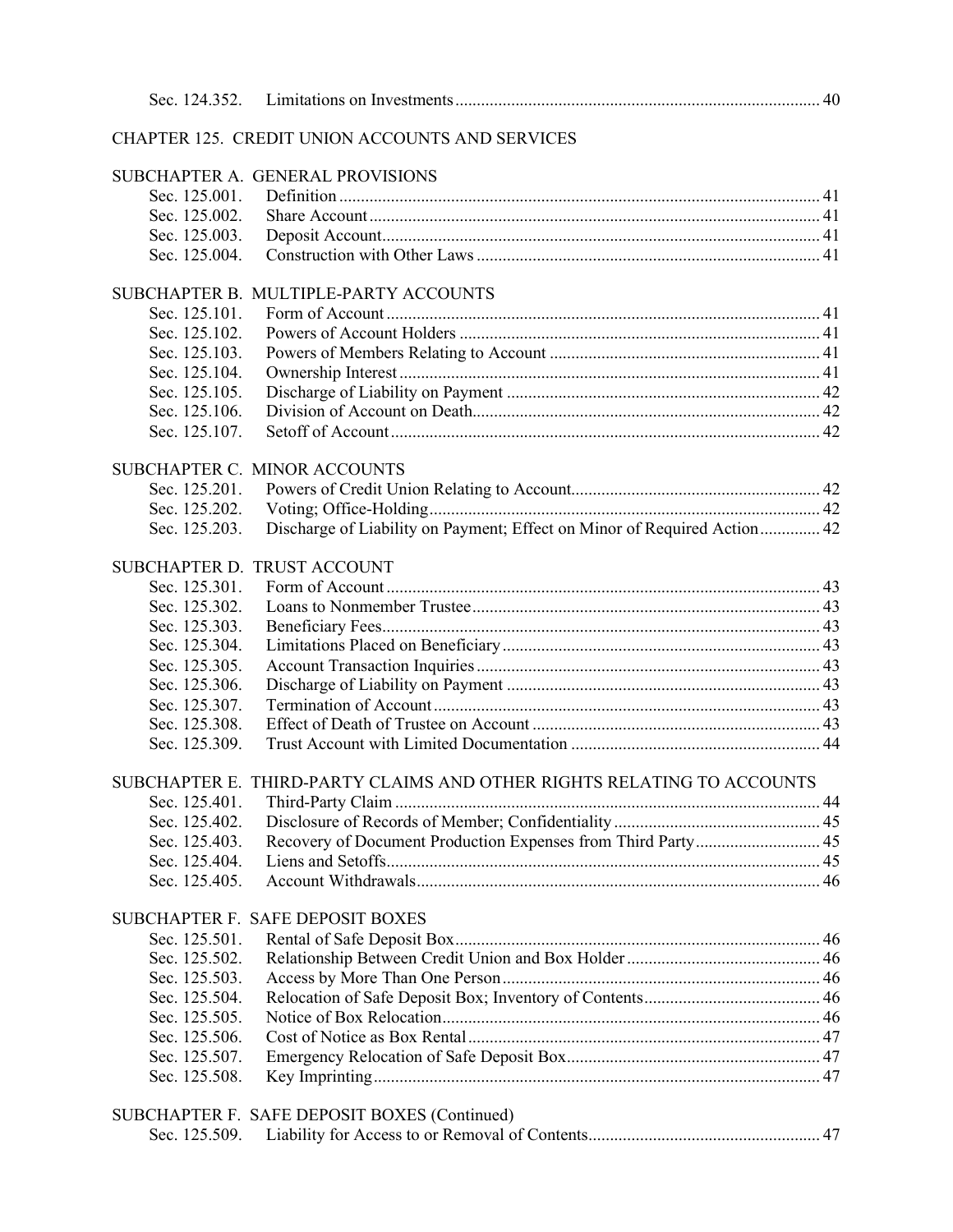| Sec. 125.510. |                                                                            |  |
|---------------|----------------------------------------------------------------------------|--|
| Sec. 125.511. |                                                                            |  |
|               | CHAPTER 126. CREDIT UNION SUPERVISION AND REGULATION                       |  |
|               | SUBCHAPTER A. GENERAL PROVISIONS                                           |  |
| Sec. 126.001. |                                                                            |  |
| Sec. 126.002. |                                                                            |  |
| Sec. 126.003. | Enforceability of Agreement Made by Credit Union Before Conservatorship or |  |
|               |                                                                            |  |
|               | SUBCHAPTER B. EXAMINATIONS                                                 |  |
| Sec. 126.051. |                                                                            |  |
| Sec. 126.052. |                                                                            |  |
| Sec. 126.053. |                                                                            |  |
| Sec. 126.054. |                                                                            |  |
| Sec. 126.055. |                                                                            |  |
|               | SUBCHAPTER C. CONSERVATORSHIP ORDER                                        |  |
| Sec. 126.101. |                                                                            |  |
| Sec. 126.102. |                                                                            |  |
| Sec. 126.103. |                                                                            |  |
| Sec. 126.105. |                                                                            |  |
| Sec. 126.106. |                                                                            |  |
| Sec. 126.107. |                                                                            |  |
| Sec. 126.108. |                                                                            |  |
|               | SUBCHAPTER D. ADMINISTRATION OF CONSERVATORSHIP                            |  |
| Sec. 126.151. |                                                                            |  |
| Sec. 126.152. |                                                                            |  |
| Sec. 126.153. |                                                                            |  |
| Sec. 126.154. |                                                                            |  |
| Sec. 126.155. |                                                                            |  |
| Sec. 126.156. |                                                                            |  |
| Sec. 126.157. |                                                                            |  |
| Sec. 126.158. |                                                                            |  |
| Sec. 126.159. |                                                                            |  |
| Sec. 126.160. |                                                                            |  |
| Sec. 126.161. |                                                                            |  |
|               | SUBCHAPTER E. LIQUIDATION ORDER; INJUNCTION                                |  |
| Sec. 126.201. |                                                                            |  |
| Sec. 126.202. |                                                                            |  |
| Sec. 126.203. |                                                                            |  |
| Sec. 126.204. |                                                                            |  |
| Sec. 126.205. |                                                                            |  |
| Sec. 126.206. |                                                                            |  |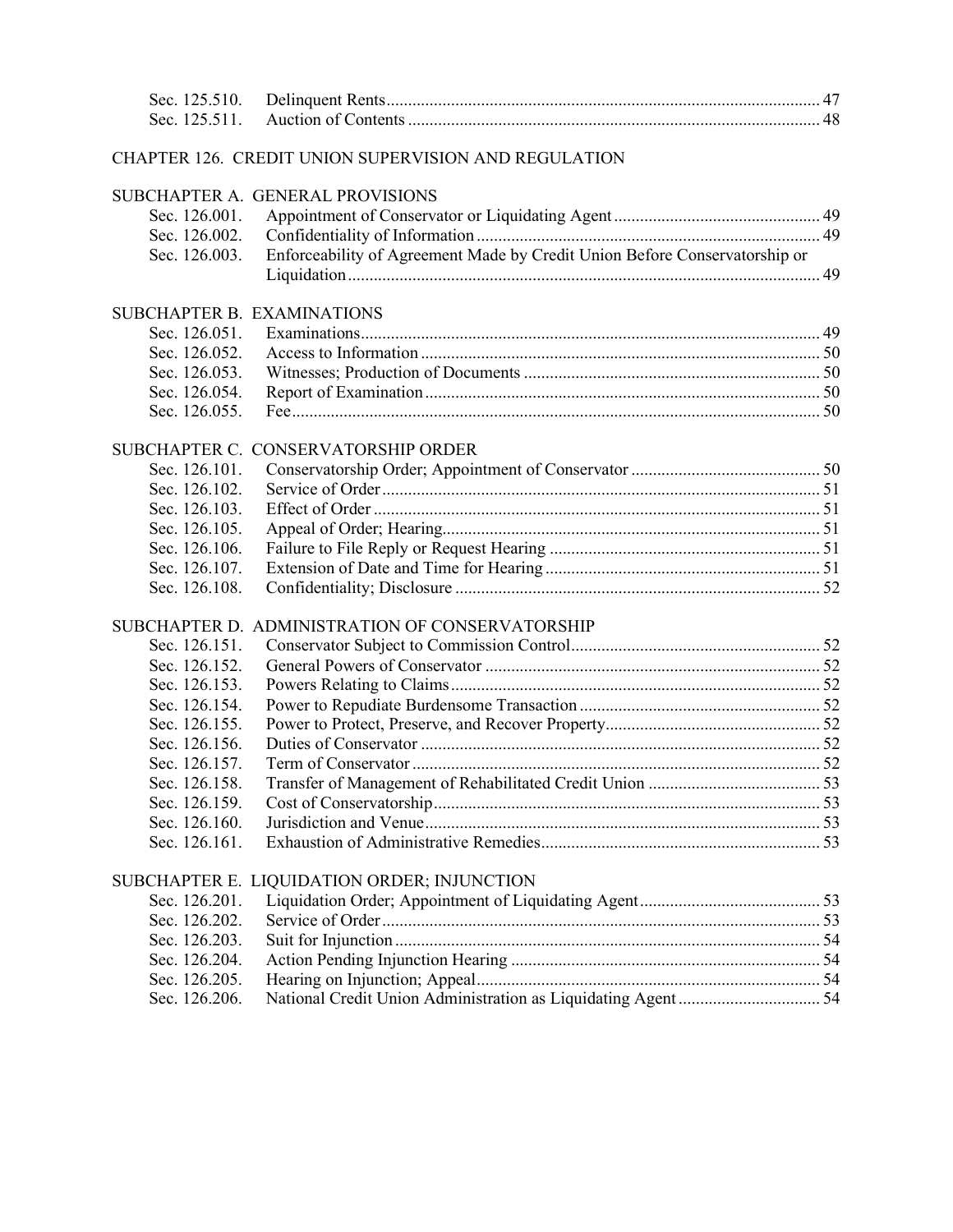|               | SUBCHAPTER F. ADMINISTRATION OF LIQUIDATION                     |  |
|---------------|-----------------------------------------------------------------|--|
| Sec. 126.251. |                                                                 |  |
| Sec. 126.252. |                                                                 |  |
| Sec. 126.253. |                                                                 |  |
| Sec. 126.254. |                                                                 |  |
| Sec. 126.255. |                                                                 |  |
| Sec. 126.256. |                                                                 |  |
| Sec. 126.257. |                                                                 |  |
| Sec. 126.258. |                                                                 |  |
| Sec. 126.259. |                                                                 |  |
| Sec. 126.260. |                                                                 |  |
|               | SUBCHAPTER G. CLAIMS RELATING TO CREDIT UNION IN LIQUIDATION    |  |
| Sec. 126.301. |                                                                 |  |
| Sec. 126.302. |                                                                 |  |
| Sec. 126.303. |                                                                 |  |
| Sec. 126.304. |                                                                 |  |
| Sec. 126.305. |                                                                 |  |
| Sec. 126.306. |                                                                 |  |
|               | SUBCHAPTER H. LIQUIDATING AGENT                                 |  |
| Sec. 126.351. |                                                                 |  |
| Sec. 126.352. |                                                                 |  |
| Sec. 126.353. |                                                                 |  |
| Sec. 126.354. |                                                                 |  |
|               | SUBCHAPTER I. COMPLETION OF LIQUIDATION                         |  |
| Sec. 126.401. |                                                                 |  |
| Sec. 126.402. |                                                                 |  |
| Sec. 126.403. |                                                                 |  |
|               | SUBCHAPTER J. VOLUNTARY LIQUIDATION                             |  |
| Sec. 126.451. |                                                                 |  |
| Sec. 126.452. |                                                                 |  |
| Sec. 126.453. |                                                                 |  |
| Sec. 126.454. |                                                                 |  |
| Sec. 126.455. |                                                                 |  |
| Sec. 126.456. |                                                                 |  |
| Sec. 126.457. |                                                                 |  |
| Sec. 126.458. |                                                                 |  |
|               | CHAPTER 149. MISCELLANEOUS PROVISIONS RELATING TO CREDIT UNIONS |  |
| Sec. 149.001. |                                                                 |  |
| Sec. 149.002. |                                                                 |  |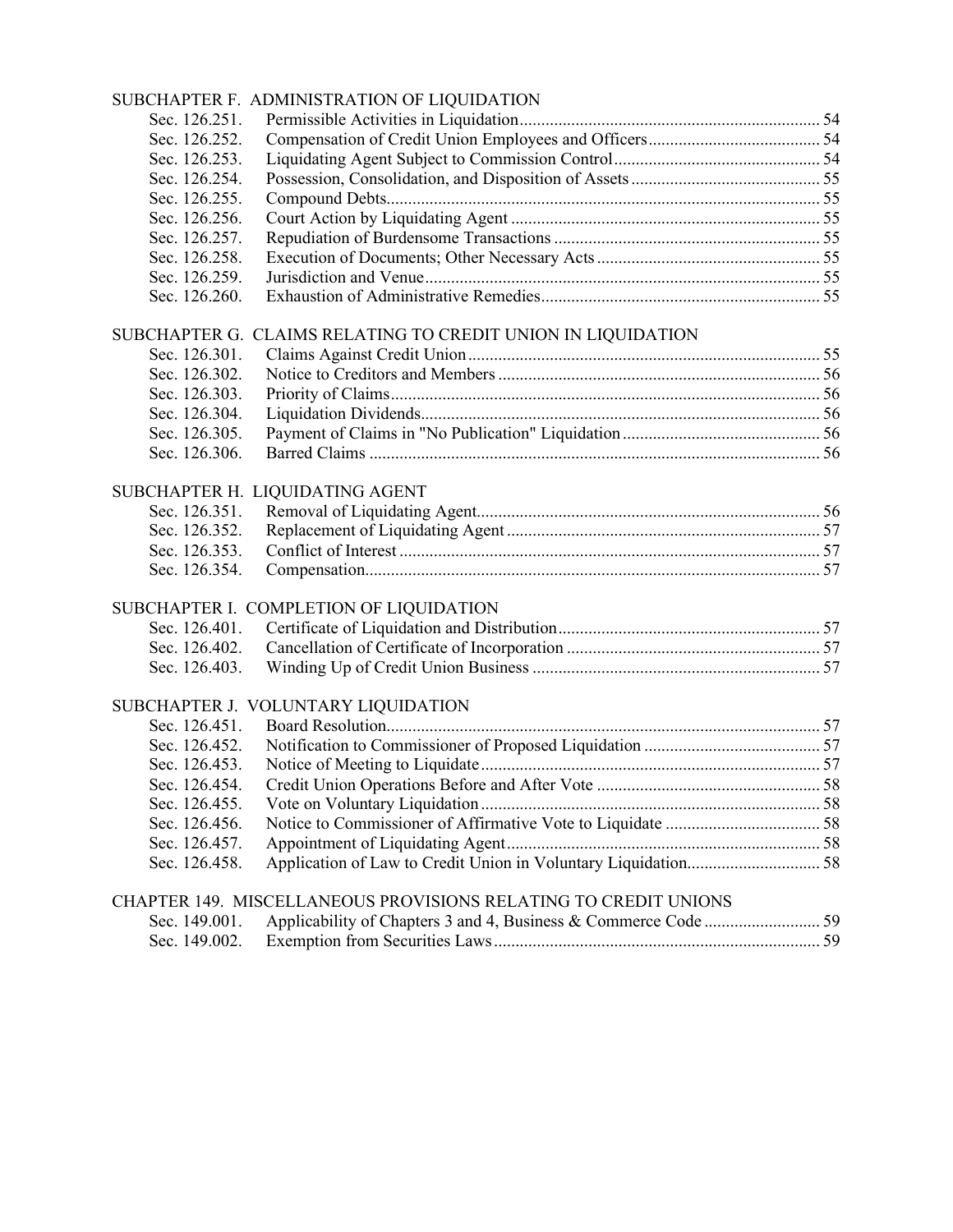## CHAPTER 15. CREDIT UNION COMMISSION AND DEPARTMENT

## SUBCHAPTER A. GENERAL PROVISIONS

## **SEC. 15.001. DEFINITIONS.**

(a) In this chapter, "Texas trade association" means a cooperative and voluntarily joined statewide association of business or professional competitors in this state designed to assist its members and its industry or profession in dealing with mutual business or professional problems and in promoting their common interest.

(b) The definitions provided by Section 121.002 apply to this chapter.

## SUBCHAPTER B. DEPARTMENT

#### **SEC. 15.101. COMPOSITION OF DEPARTMENT.**

The department is composed of:

- (1) the commission;
- (2) the commissioner; and
- (3) other department officers and employees.

## **SEC. 15.102. REGULATION OF CREDIT UNIONS.**

The department shall supervise and regulate credit unions as provided by this chapter and Subtitle D, Title 3.

## **SEC. 15.103. STUDY OF STATUTES.**

The department periodically shall comprehensively study the statutes of this state as they pertain to credit union operations.

## **SEC. 15.104. NOTIFICATION AND GUIDANCE ON ADOPTION OF CERTAIN FEDERAL LAWS OR REGULATIONS.**

The department shall promptly notify and issue guidance to all credit unions chartered in this state on the adoption of a federal law or regulation that:

- (1) affects a power or authority conferred to credit unions under Section 123.003(a);
- (2) takes effect immediately; and
- (3) conflicts with state law.

## SUBCHAPTER C. COMPOSITION OF COMMISSION

## **SEC. 15.201. APPOINTMENT; TERMS.**

(a) The commission is composed of nine members appointed by the governor with the advice and consent of the senate.

(b) Commission members serve staggered terms of six years, with the terms of one-third of the members expiring February 15 of each odd-numbered year.

(c) Appointments to the commission shall be made without regard to the race, color, disability, sex, religion, age, or national origin of the appointees.

## **SEC. 15.202. GENERAL QUALIFICATIONS OF COMMISSION MEMBERS.**

(a) No two commission members may be residents of the same state senatorial district.

(b) A person may not be a member of the commission if:

(1) the person is an officer, employee, or paid consultant of a Texas trade association in the financial institutions field; or

(2) the person's spouse is an officer, manager, or paid consultant of a Texas trade association in the financial institutions field.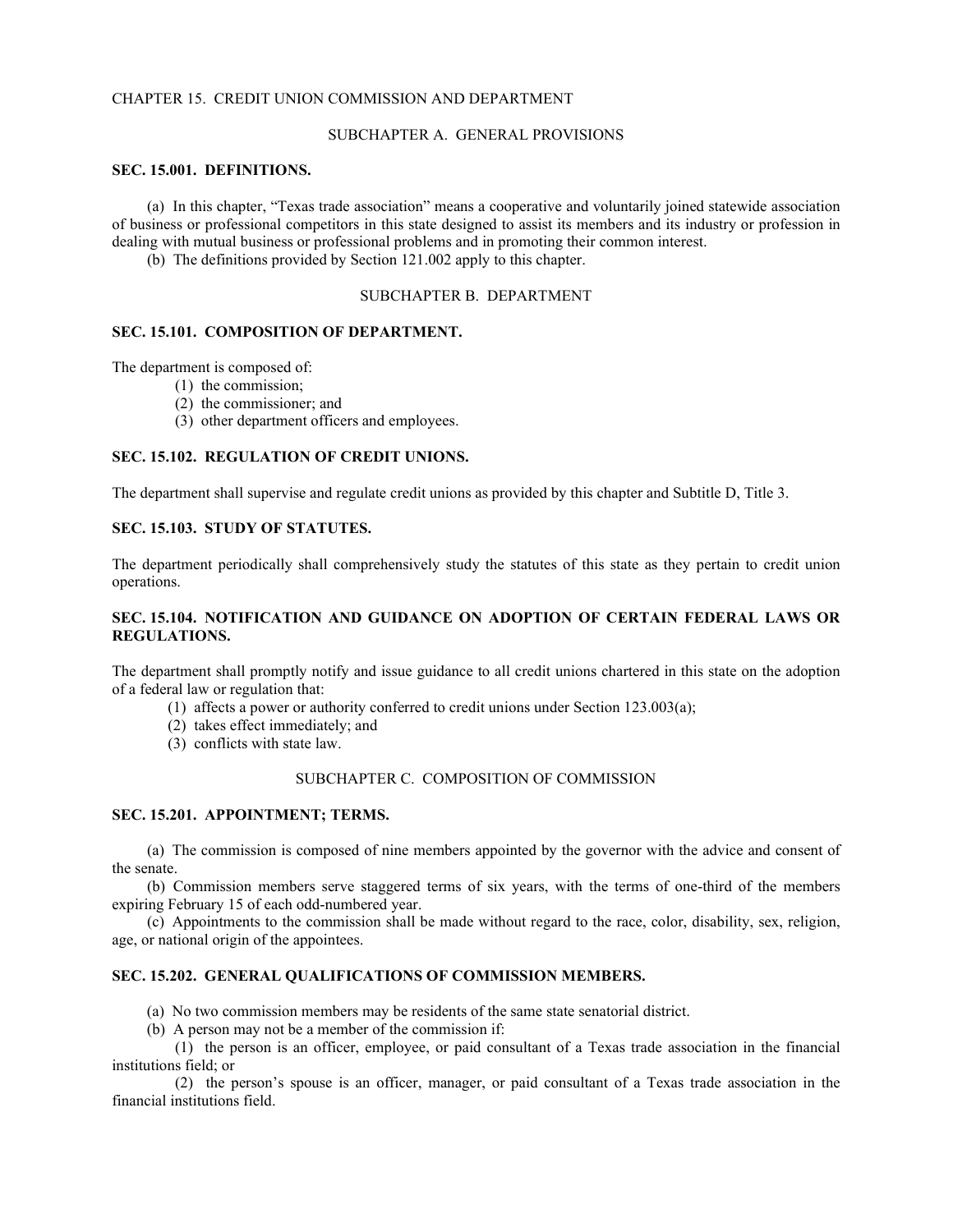(c) A person may not be a member of the commission if the person is required to register as a lobbyist under Chapter 305, Government Code, because of the person's activities for compensation on behalf of a profession related to the operation of the department.

## **SEC. 15.203. QUALIFICATIONS OF INDUSTRY COMMISSION MEMBERS.**

(a) Four commission members must be individuals who:

(1) have five years or more of active experience as a director, officer, or committee member of a credit union that:

(A) is organized and doing business in this state under Subtitle D, Title 3, or the Federal Credit Union Act (12 U.S.C. Section 1751 et seq.); and

(B) has its principal office in this state; and

(2) are engaged in exercising the powers and duties of a director, officer, or committee member of such a credit union.

(b) Experience as a commissioner, deputy commissioner, or examiner is equivalent to the experience required by Subsection (a).

(c) Not more than one individual from a federal credit union may serve on the commission at any time.

(d) An individual who ceases to be engaged in exercising the powers and duties prescribed by this section for a period exceeding 90 days becomes ineligible to serve as a commission member, and the individual's position on the commission becomes vacant.

## **SEC. 15.204. QUALIFICATIONS OF PUBLIC COMMISSION MEMBERS.**

(a) Five commission members must be representatives of the public. A person is not eligible for appointment as a public member of the commission if the person or the person's spouse:

(1) is employed by or participates in managing or directing:

(A) a financial institution; or

(B) an organization, other than a financial institution, regulated by or receiving money from a financial institution regulatory agency;

(2) has, other than as a member or customer, a financial interest in:

(A) a financial institution; or

(B) an organization, other than a financial institution, regulated by or receiving money from a financial institution regulatory agency; or

(3) uses or receives a substantial amount of tangible goods, services, or money from the department, other than compensation or reimbursement authorized by law for commission membership, attendance, or expenses.

(b) The governor shall appoint public commission members on the basis of recognized business ability.

(c) In this section, "financial institution" includes an institution such as a credit union, bank, or savings and loan association.

## **SEC. 15.2041. TRAINING PROGRAM.**

(a) A person who is appointed to and qualifies for office as a member of the commission may not vote, deliberate, or be counted as a member in attendance at a meeting of the commission until the person completes a training program that complies with this section.

(b) The training program must provide the person with information regarding:

- (1) the law governing department operations;
- (2) the programs, functions, rules, and budget of the department;
- (3) the scope of and limitations on the rulemaking authority of the commission;
- (4) the results of the most recent formal audit of the department;
- (5) the requirements of:

(A) laws relating to open meetings, public information, administrative procedure, and disclosing conflicts of interest; and

(B) other laws applicable to members of a state policy-making body in performing their duties; and

(6) any applicable ethics policies adopted by the department or the Texas Ethics Commission.

(c) A person appointed to the commission is entitled to reimbursement under Section 15.207, as if the person were a member of the commission, for travel expenses incurred in attending the training program regardless of whether the attendance at the program occurs before or after the person qualifies for office.

(d) The commissioner shall create a training manual that includes the information required by Subsection (b). The commissioner shall distribute a copy of the training manual annually to each commission member. Each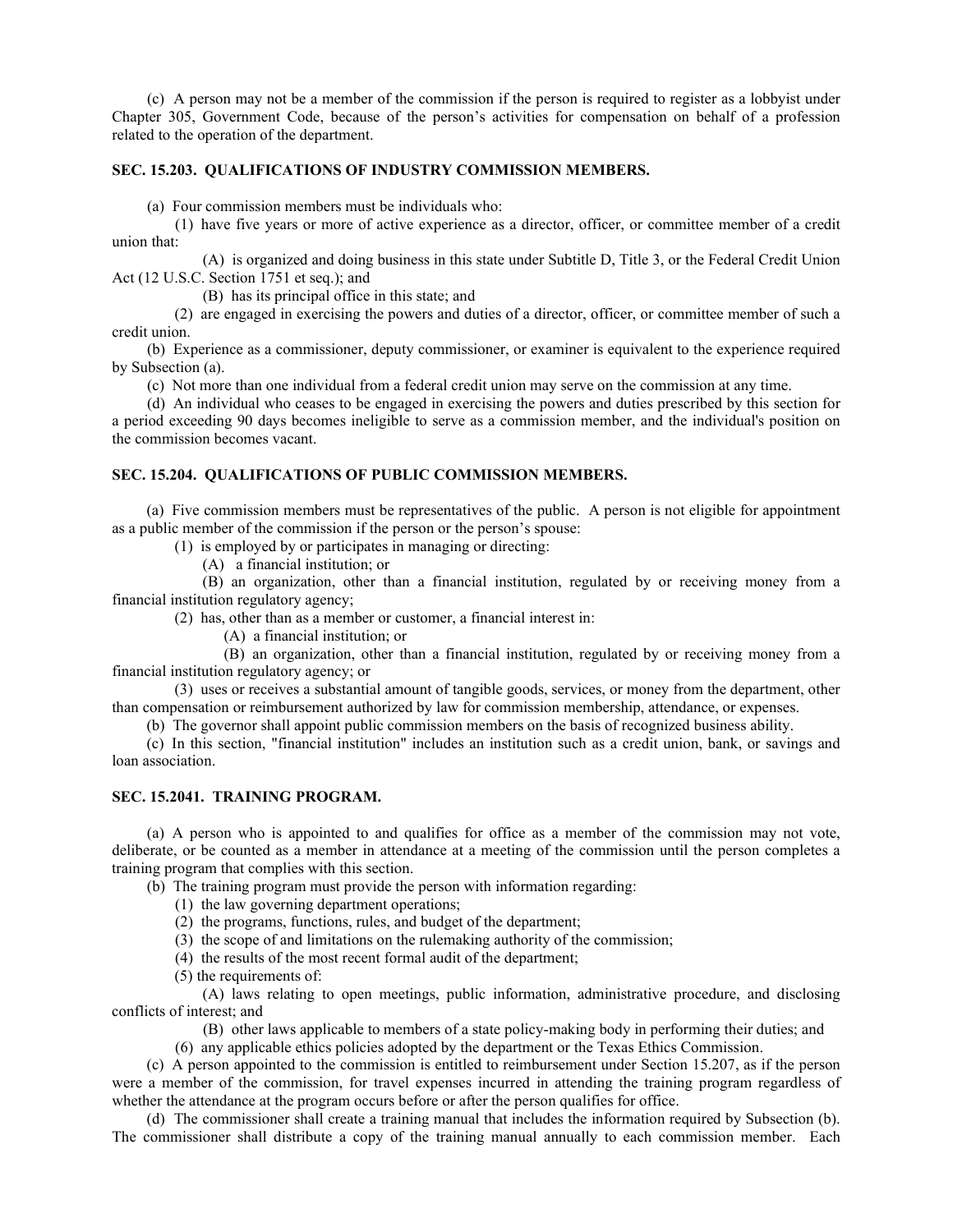commission member shall sign and submit to the commissioner a statement acknowledging that the commission member received and has reviewed the training manual.

## **SEC. 15.205. VACANCIES.**

The office of a commission member becomes vacant:

- (1) on the death, resignation, or removal of the member; or
- (2) if the member ceases to have the qualifications required for service as a member.

## **SEC. 15.206. REMOVAL.**

- (a) A ground for removal of a commission member by the governor exists if a member:
	- (1) neglects the member's duty;
	- (2) is incompetent; or
	- (3) commits fraudulent or criminal conduct.
- (b) It is a ground for removal from the commission that a member:
- (1) does not have at the time of taking office the qualifications required by Sections 15.202, 15.203, and 15.204;

(2) does not maintain during service on the commission the applicable qualifications required by Sections 15.202, 15.203, and 15.204;

(3) is ineligible for membership under Section 15.202, 15.203, or 15.204;

(4) cannot, because of illness or disability, discharge the member's duties for a substantial part of the member's term; or

(5) is absent from more than half of the regularly scheduled commission meetings that the member is eligible to attend during a calendar year without an excuse approved by a majority vote of the commission.

(c) The validity of an action of the commission is not affected by the fact that it is taken when a ground for removal of a commission member exists.

(d) If the commissioner has knowledge that a potential ground for removal exists, the commissioner shall notify the presiding officer of the commission of the potential ground. The presiding officer shall then notify the governor and the attorney general that a potential ground for removal exists. If the potential ground for removal involves the presiding officer, the commissioner shall notify the next highest-ranking officer of the commission, who shall then notify the governor and the attorney general that a potential ground for removal exists.

## **SEC. 15.207. EXPENSES AND COMPENSATION OF COMMISSION MEMBERS.**

(a) A commission member may not receive compensation or a benefit because of the member's service on the commission except as provided by Subsection (b).

(b) For each day that a commission member engages in the business of the commission, the member is entitled to:

- (1) per diem, including compensatory per diem;
- (2) actual expenses for meals and lodging; and
- (3) transportation expenses.

## **SEC. 15.208. MATTER IN WHICH COMMISSION MEMBER HAS PERSONAL INTEREST.**

(a) A commission member may not act on a matter under the commission's consideration that directly affects a credit union of which the member is an officer, director, or member.

(b) The commission shall adopt rules relating to recusal of members, requiring that a member who has a personal or private interest in a measure, proposal, or decision pending before the commission shall publicly disclose the fact to the commission at a meeting held in compliance with Chapter 551, Government Code. The member may not vote or otherwise participate in the decision. The disclosure shall be entered into the minutes of the meeting.

## **SEC. 15.209. MEETINGS.**

(a) The commission shall hold at least two regular meetings each year.

(b) The chairman, the commissioner, or five commission members may call a special meeting of the commission.

(c) The commission shall adopt reasonable rules governing a meeting, including rules relating to the: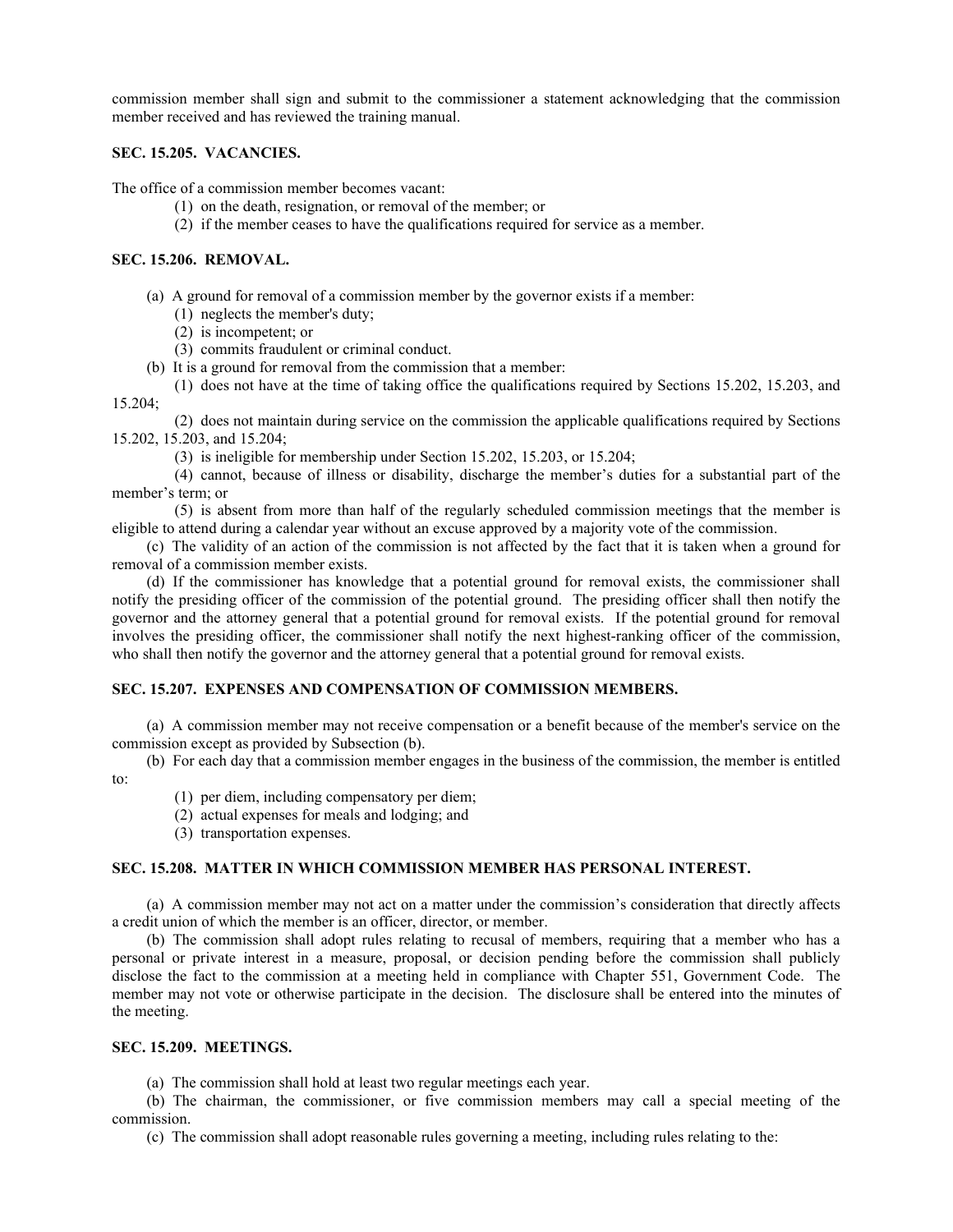- (1) time and place of a meeting;
- (2) conduct of a meeting; and
- (3) form of the minutes.
- (d) The commission is subject to the:
	- (1) open meetings law, Chapter 551 Government Code; and
	- (2) administrative procedure law, Chapter 2001, Government Code.

## **SEC. 15.210. PRESIDING OFFICER.**

The governor shall designate a member of the commission as the presiding officer of the commission to serve in that capacity at the pleasure of the governor.

### **SEC. 15.211. SUIT FOR OFFICIAL ACT OR OMISSION.**

(a) The attorney general shall defend an action brought against a commission member or an officer or employee of the commission because of the person's official act or omission regardless of whether the individual is a member, officer, or employee of the commission at the time the action is initiated.

(b) A suit against the commission or its officers or employees may be brought only in Travis County.

## **SEC. 15.212. SUNSET PROVISION.**

The Credit Union Department and the Credit Union Commission are subject to Chapter 325, Government Code (Texas Sunset Act). Unless continued in existence as provided by that chapter, the department and commission are abolished September 1, 2033.

## SUBCHAPTER D. COMMISSIONER AND OTHER EMPLOYEES OF COMMISSION

#### **SEC. 15.301. COMMISSIONER.**

(a) The commission shall appoint a commissioner by affirmative vote of two-thirds of the membership of the commission.

(b) The commissioner serves at the will of the commission.

(c) The commissioner is an employee of the commission and is subject to the commission's orders and directions.

## **SEC. 15.302. QUALIFICATIONS OF COMMISSIONER.**

(a) The commissioner must have at least five years' practical experience in the operation of credit unions during the 10 years preceding the commissioner's appointment.

- (b) The experience required by this section may consist of experience:
	- (1) in exercising the powers and duties of a director, officer, or committee member of a credit union; or
	- (2) in the employment of a credit union regulatory agency.
- (c) A person may not be appointed commissioner if:

(1) the person is an officer, employee, or paid consultant of a Texas trade association in the financial institutions field; or

(2) the person's spouse is an officer, manager, or paid consultant of the Texas trade association in the financial institutions field.

#### **SEC. 15.303. DEPUTY COMMISSIONER.**

(a) Subject to the commission's approval, the commissioner may appoint a deputy commissioner, who must have the qualifications required of the commissioner.

(b) The deputy commissioner serves at the will of the commissioner and, at the commissioner's direction, may exercise the powers and prerogatives of the commissioner.

(c) The deputy commissioner is an employee of the commission and is subject to the commission's orders and directions.

(d) During the commissioner's absence or inability to act, the deputy commissioner shall perform the commissioner's duties.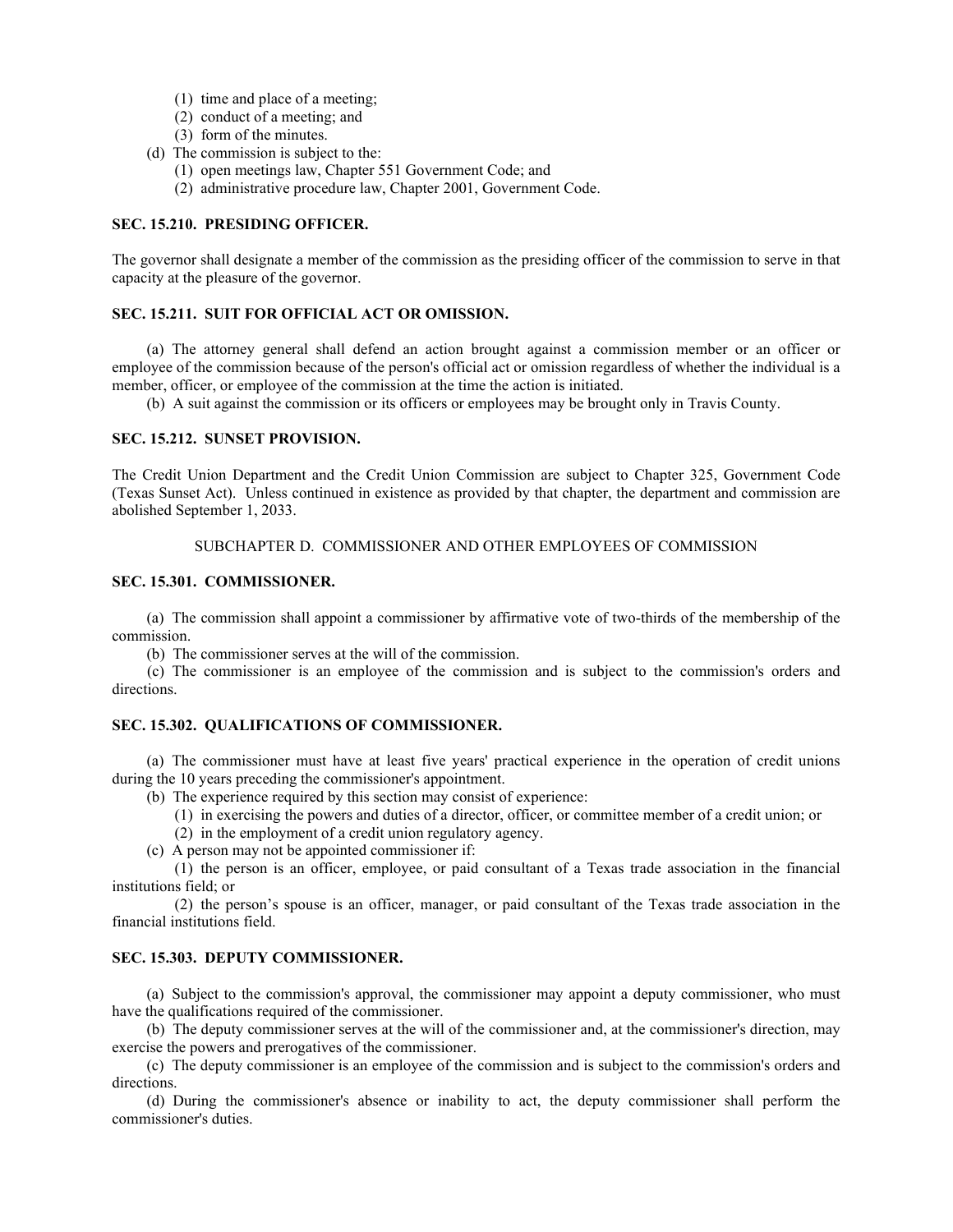## **SEC. 15.304. EXAMINERS.**

(a) The commissioner shall appoint a sufficient number of credit union examiners to perform fully the duties imposed by the laws of this state.

(b) Appointment of an examiner is subject to recruitment specifications and qualifications approved by the commission.

(c) An examiner is an employee of the commission and is subject to the commission's orders and directions.

## **SEC. 15.305. GENERAL COUNSEL.**

A person may not act as the general counsel to the commission or the department if the person is required to register as a lobbyist under Chapter 305, Government Code, because of the person's activities for compensation on behalf of a profession related to the operation of the department.

## **SEC. 15.306. OATH.**

Before assuming the duties of office, the commissioner, the deputy commissioner, each examiner, and each other officer or employee of the commission must take an oath of office approved by the commission.

## **SEC. 15.307. OFFICERS OF COMMISSION AND DEPARTMENT.**

Each officer of the commission and department, except a commission member, is an employee of the commission and is subject to the commission's orders and directions.

## **SEC. 15.309. INTRA-AGENCY CAREER LADDER.**

(a) The commissioner or a person designated by the commissioner shall develop an intra-agency career ladder program that addresses opportunities for mobility and advancement for employees within the department.

(b) The program must require intra-agency posting of all non-entry-level positions concurrently with public posting.

#### **SEC. 15.310. PERFORMANCE EVALUATION.**

(a) The commissioner or a person designated by the commissioner shall develop a system of annual performance evaluations that are based on documented employee performance.

(b) Merit pay for department employees must be based on the system established under this section.

## **SEC. 15.311. QUALIFICATIONS OF EMPLOYEES.**

A person may not be a department employee employed in a "bona fide executive, administrative, or professional capacity," as that phrase is used for purposes of establishing an exemption to the overtime provisions of the federal Fair Labor Standards Act of 1938 (29 U.S.C Section 201 et seq.) if:

(1) the person is an officer, employee, or paid consultant of a Texas trade association in the financial institutions field; or

(2) the person's spouse is an officer, manager, or paid consultant of a Texas trade association in the financial institutions field.

#### **SEC. 15.312. INFORMATION PROVIDED TO MEMBERS AND EMPLOYEES.**

The commissioner or the commissioner's designee shall provide to members of the commission and to department employees, as often as necessary, information regarding their qualification for office or employment under this chapter and their responsibilities under applicable laws relating to standards of conduct for state officers or employees.

#### **SEC. 15.313. EQUAL EMPLOYMENT OPPORTUNITY POLICY.**

(a) The commissioner or a person designated by the commissioner shall prepare and maintain a written policy statement to assure implementation of a program of equal employment opportunity under which all personnel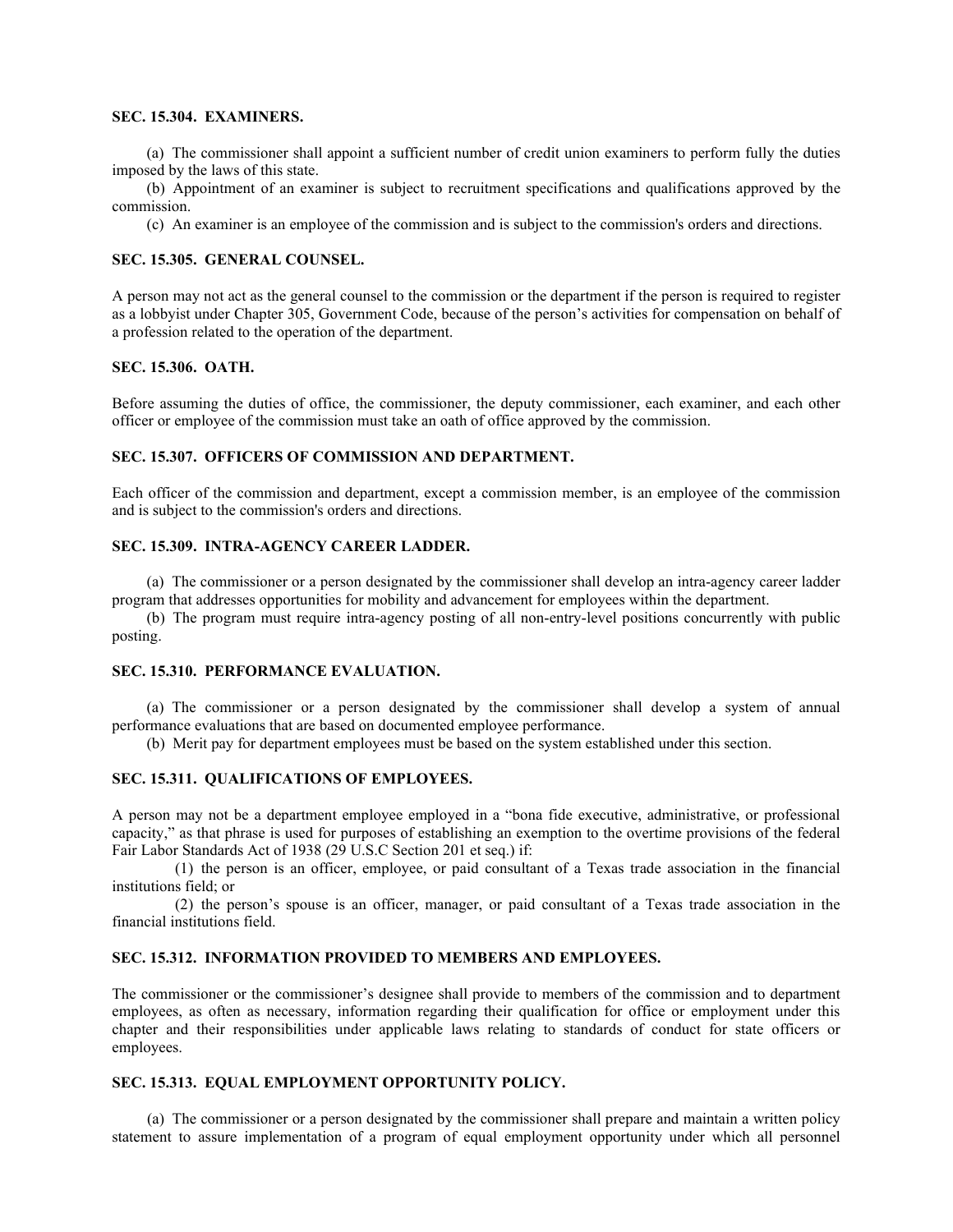transactions are made without regard to race, color, disability, sex, religion, age, or national origin. The policy statement must include:

(1) personnel policies, including policies relating to recruitment, evaluation, selection, appointment, training, and promotion of personnel that comply with requirements of Chapter 21, Labor Code;

(2) a comprehensive analysis of the department workforce that meets federal and state law, including rules and regulations, and instructions adopted directly from that law;

(3) procedures by which a determination can be made about the extent of underuse in the department workforce of all persons for whom federal or state laws, including rules and regulations, and instructions adopted directly from that law, encourage a more equitable balance; and

(4) reasonable methods to appropriately address those areas of underuse.

(b) A policy statement prepared under Subsection (a) must:

(1) cover an annual period;

(2) be updated annually and reviewed by the Commission on Human Rights for compliance with Subsection (a)(1); and

(3) be filed with the governor's office.

(c) The governor's office shall deliver a biennial report to the legislature based on the information received under Subsection (b). The report may be made separately or as a part of other biennial reports made to the legislature.

SUBCHAPTER E. POWERS AND DUTIES OF COMMISSION AND COMMISSIONER

## **SEC. 15.401. SUPERVISION OF COMMISSIONER.**

The commission shall supervise, consult with, and advise the commissioner.

## **SEC. 15.4011. CREDIT UNION DEPARTMENT BUILDING.**

The commission shall have charge and control of the property known as the Credit Union Department Building and use of staff, equipment, and facilities of the department. The Credit Union Department Building refers to the property located in the city of Austin and titled in the name of the State of Texas for the use and benefit of the Credit Union Department, as described by deed recorded in Volume 6126, Page 27, of the Deed Records of Travis County, Texas.

## **SEC. 15.402. ADOPTION OF RULES.**

(a) The commission may adopt reasonable rules necessary to administer this chapter and to accomplish the purposes of Subtitle D, Title 3.

(b) In adopting rules under this section, the commission may regulate and classify credit unions according to criteria that the commission determines are appropriate and necessary to accomplish the purposes of this chapter and Subtitle D, Title 3, including the:

- (1) character of field of membership;
- (2) amount of assets;
- (3) number of members; and
- (4) financial condition.

(b-1) In adopting rules under this section, the commission shall consider the need to:

(1) promote a stable credit union environment;

(2) provide credit union members with convenient, safe, and competitive services;

(3) preserve and promote the competitive parity of credit unions with regard to other depository institutions consistent with the safety and soundness of credit unions; and

(4) promote or encourage economic development in this state.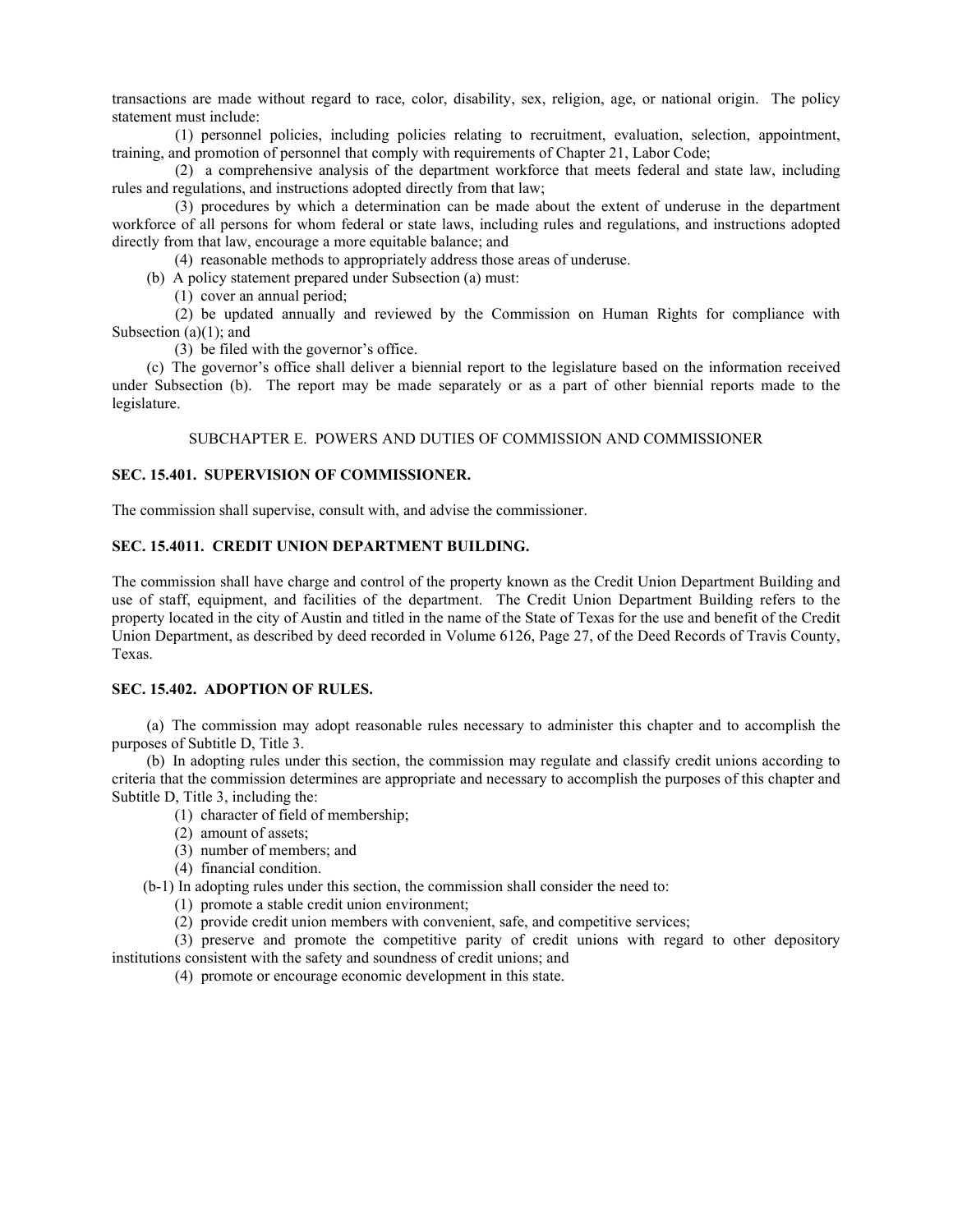(c) The commission by rule shall establish reasonable and necessary fees for the administration of this chapter and Subtitle D, Title 3.

(d) The presence or absence in this chapter or Subtitle D, Title 3, of a specific reference to rules regarding a particular subject does not enlarge or diminish the rulemaking authority provided by this section.

## **SEC. 15.4021. RECEIPT OF PUBLIC COMMENTS; NOTICE OF COMMISSION ACTIVITIES.**

(a) The commission shall develop and implement policies that provide the public with a reasonable opportunity to appear before the commission and to speak on any issue under the jurisdiction of the department.

(b) The commission shall adopt rules providing for public notice of department activities.

## **SEC. 15.4022. RULES RELATING TO COMPETITIVE BIDDING AND ADVERTISING.**

(a) The commission may not adopt rules restricting competitive bidding or advertising by a credit union except to prohibit false, misleading, or deceptive practices.

(b) In its rules to prohibit false, misleading, or deceptive practices, the commission may not include a rule that:

- (1) restricts the use of any medium for advertising;
- (2) relates to the size or duration of an advertisement by the credit union; or
- (3) restricts the credit union's advertisement under a trade name.

## **SEC. 15.4023. SEPARATION OF RESPONSIBILITIES.**

The commission shall develop and implement policies that clearly separate the policy-making responsibilities of the commission and the management responsibilities of the commissioner and the staff of the department.

## **SEC. 15.4024. Repealed by Acts 2013, 83rd Legislature, Regular Session**

#### **SEC. 15.4025. NEGOTIATED RULEMAKING AND ALTERNATIVE DISPUTE RESOLUTION POLICY.**

(a) The commission shall develop and implement a policy to encourage the use of:

(1) negotiated rulemaking procedures under Chapter 2008, Government Code, for the adoption of department rules; and

(2) appropriate alternative dispute resolution procedures under Chapter 2009, Government Code, to assist in the resolution of internal and external disputes under the department's jurisdiction.

(b) The department's procedures relating to alternative dispute resolution must conform, to the extent possible, to any model guidelines issued by the State Office of Administrative Hearings for the use of alternative dispute resolution by state agencies.

(c) The commission shall designate a trained person to:

(1) coordinate the implementation of the policy adopted under Subsection (a);

(2) serve as a resource for any training needed to implement the procedures for negotiated rulemaking or alternative dispute resolution; and

(3) collect data concerning the effectiveness of those procedures, as implemented by the department.

Added by HB2735, 81<sup>st</sup> Leg., effective Sept. 1, 2009.

#### **SEC. 15.403. SUPERVISION AND REGULATION OF CREDIT UNIONS.**

(a) The commissioner shall supervise and regulate a credit union doing business in this state, other than a federal credit union, in accordance with this chapter and Subtitle D, Title 3, including rules adopted under this chapter and Subtitle D, Title 3.

 (b) To the extent necessary to the department's authority to supervise and regulate credit unions under this chapter and Subtitle D, Title 3, the commissioner may require each credit union to conduct business in compliance with federal laws that apply to credit unions.

#### **SEC. 15.4031. CREDIT UNION COMMISSIONER HEARING.**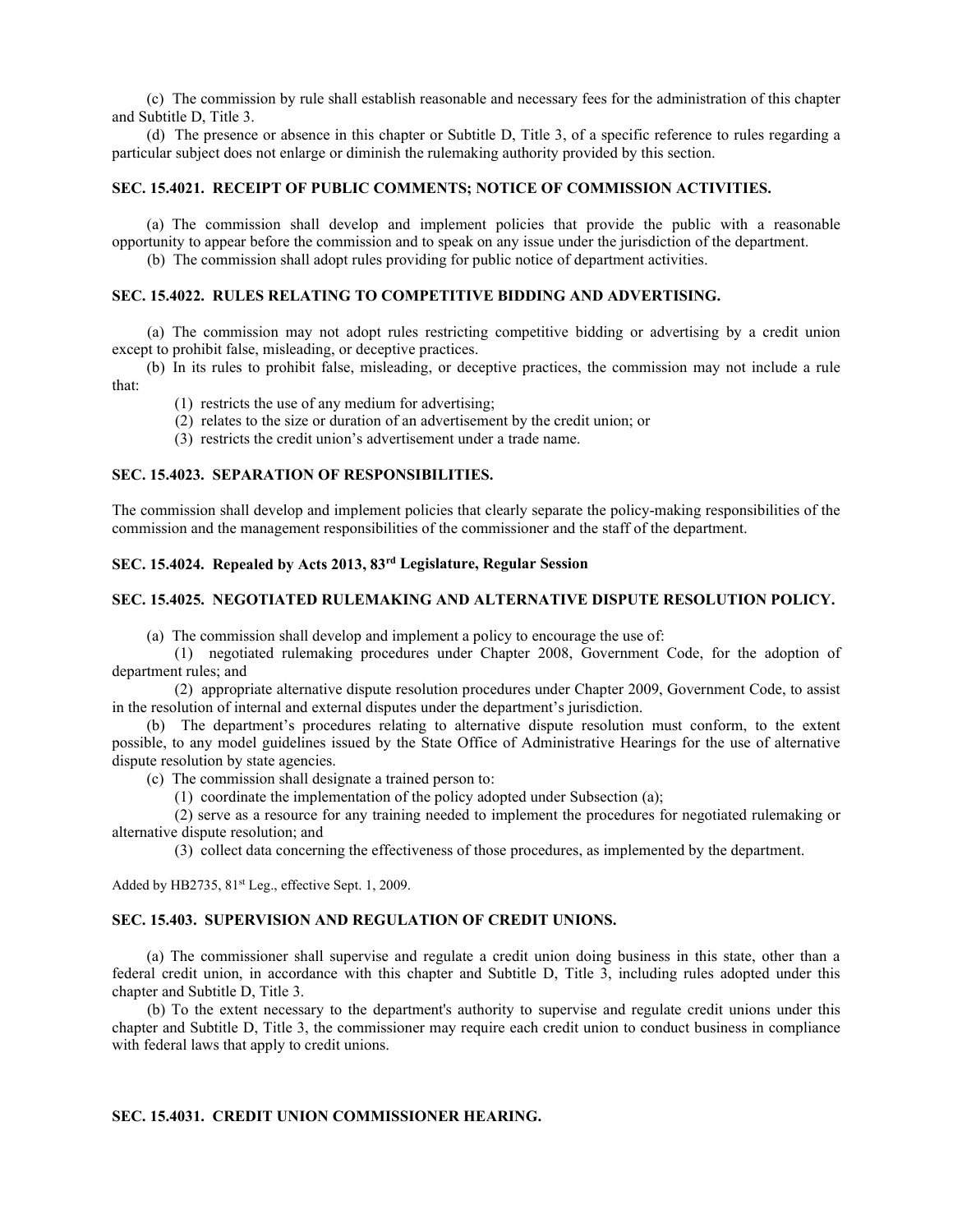(a) The commissioner may convene a hearing to receive evidence and argument regarding any matter under this chapter or Subtitle D, Title 3, before the commissioner for decision or review. The hearing must be conducted under Chapter 2001, Government Code. A matter made confidential by law must be considered by the commissioner in a closed hearing.

(b) A hearing officer may conduct any hearing on behalf of the commissioner.

## **SEC. 15.4032. EXAMINATION OF RELATED ENTITIES.**

(a) In accordance with rules adopted by the commission, the commissioner may examine, to the same extent as if the services or activities were performed by a credit union on its own premises:

(1) a credit union service organization in which a credit union has a material interest;

(2) an organization engaged primarily in the business of managing one or more credit unions; and

(3) a third-party contractor providing electronic data processing, electronic fund transfers, or other member services on behalf of a credit union.

(b) The commissioner may collect a fee from an examined contractor or organization in connection with each examination to cover the cost of the examination or may collect that fee from the credit unions that use the examined contractor.

## **SEC. 15.404. ADMINISTRATION AND ENFORCEMENT OF STATUTES AND RULES.**

The commissioner shall administer and enforce this chapter and Subtitle D, Title 3, and rules adopted under this chapter and Subtitle D, Title 3.

#### **SEC. 15.4041. ISSUANCE OF INTERPRETIVE STATEMENTS.**

(a) The commissioner may issue interpretive statements containing matters of general policy to guide the public and credit unions and may amend or repeal a published interpretive statement by issuing an amended statement or notice of repeal of a statement.

(b) An interpretive statement may be disseminated by newsletter, through an electronic medium such as the Internet, in a volume of statutes or related materials published by the commissioner or others, or by any other means reasonably calculated to notify persons affected by the interpretive statement. Notice of an amended or withdrawn statement must be disseminated in a substantially similar manner as the affected statement was originally disseminated.

#### **SEC. 15.4042. ISSUANCE OF OPINION.**

(a) In response to a specific request from a member of the public or the credit union industry, the commissioner may issue an opinion directly or through the deputy commissioner or a department attorney.

(b) If the commissioner determines that the opinion is useful for the general guidance of the public or credit unions, the commissioner may disseminate the opinion by newsletter, through an electronic medium such as the Internet, in a volume of statutes or related materials published by the commissioner or others, or by any other means reasonably calculated to notify persons affected by the opinion. A published opinion must be redacted to preserve the confidentiality of the requesting party unless the requesting party consents to be identified in the published opinion.

(c) The commissioner may amend or repeal a published opinion by issuing an amended opinion or notice of repeal of an opinion and disseminating the opinion or notice in a substantially similar manner as the affected opinion was originally disseminated. The requesting party may rely on the original opinion if:

(1) all material facts were originally disclosed to the commissioner;

(2) the safety and soundness of the affected credit union will not be endangered by further reliance on the original opinion; and

(3) the text and interpretation of relevant governing provisions of this chapter or Subtitle D, Title 3, have not been changed by legislative or judicial action.

## **SEC. 15.4043. EFFECT OF INTERPRETIVE STATEMENT OR OPINION.**

An interpretive statement or opinion issued under this subchapter does not have the force of law and is not a rule for the purposes of Chapter 2001, Government Code, unless adopted by the commission as provided by Chapter 2001, Government Code. An interpretive statement or opinion is an administrative construction of this chapter or Subtitle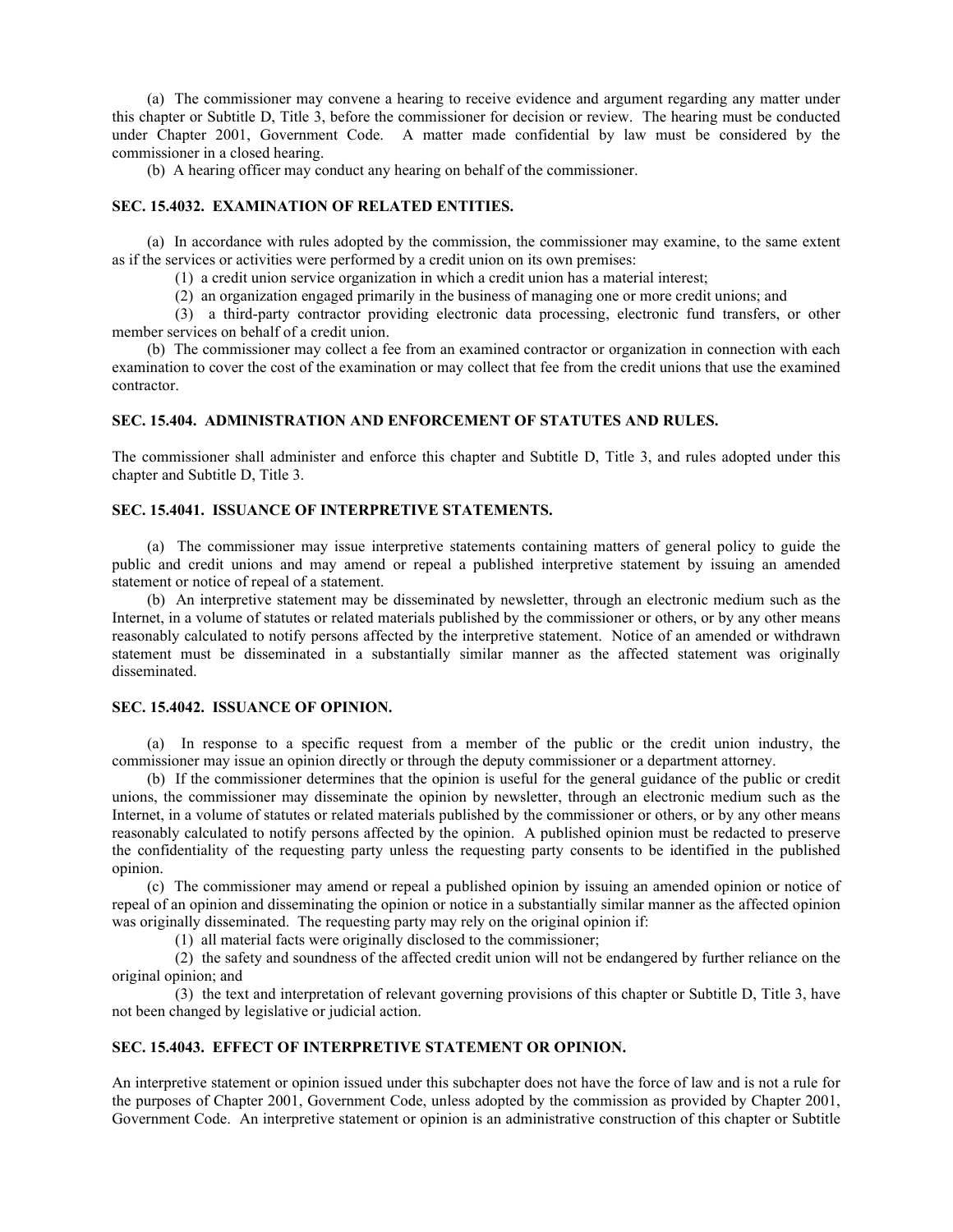D, Title 3, may be relied on by credit unions authorized to engage in business in this state, and is entitled to great weight if the construction is reasonable and does not conflict with this chapter or Subtitle D, Title 3.

## **SEC. 15.4044. FEES.**

The department may charge a late fee against a credit union for late payment of its operating fees.

## **SEC. 15.405. LEGISLATIVE RECOMMENDATIONS.**

The commissioner shall report the department's legislative recommendations to the legislature for consideration.

## **SEC. 15.406. ATTENDANCE AT COMMISSION MEETINGS; VOTING.**

The commissioner shall attend meetings of the commission but may not vote at a meeting.

## **SEC. 15.407. OFFICIAL COMMITTEES.**

The chairman may appoint individuals who are not commission members to serve on official committees that are charged with evaluating industry methods or problems and presenting formal recommendations to the commission for possible action.

## **SEC. 15.408. CONSUMER COMPLAINTS.**

(a) The department shall maintain a system to promptly and efficiently act on complaints filed with the department. The department shall maintain information about parties to the complaint, the subject matter of the complaint, a summary of the results of the review or investigation of the complaint, and its disposition.

(b) The department shall make information available describing its procedures for complaint investigation and resolution.

(c) The department shall periodically notify the complaint parties of the status of the complaint until final disposition unless the notice would jeopardize an investigation.

Added by SB707, 87TH Leg., effective Sept. 1, 2021.

## **SEC. 15.4081. COMPLAINT TRACKING; ANNUAL STATISTICAL ANALYSIS.**

(a) To help identify and address regulatory issues and constraints, the department shall track all phases of the complaint and enforcement processes, including the receipt, investigation, and disposition of complaints. The department shall maintain the following information for each complaint:

- (1) the basis for the complaint;
- (2) the origin of the complaint, including whether the complaint was issued from:
	- (A) another regulatory agency;
	- (B) a credit union member;
	- (C) a credit union employee;
	- (D) a member of the public; or
	- (E) a public or private entity;
- (3) the number of days taken to resolve the complaint from the date the complaint was received; and
- (4) the disposition of the complaint, including:
	- (A) if no disciplinary action was taken, the reasons no disciplinary action was taken;

(B) if disciplinary action was taken, the type of disciplinary action taken, including the amount of any administrative penalty or late fee;

- (C) if dismissed or referred to another agency, the details regarding dismissal or referral; and
- (D) if ongoing, the current status of the complaint.

(b) The department shall annually compile a statistical analysis of the department's complaint and enforcement processes for the preceding fiscal year. The analysis must include:

- (1) the total number of complaints filed with the department against credit unions;
- (2) the number of open investigations at the end of the fiscal year;
- (3) the number of complaints that were resolved, disaggregated by:
	- (A) the source of the complaint;
	- (B) the type of alleged violation;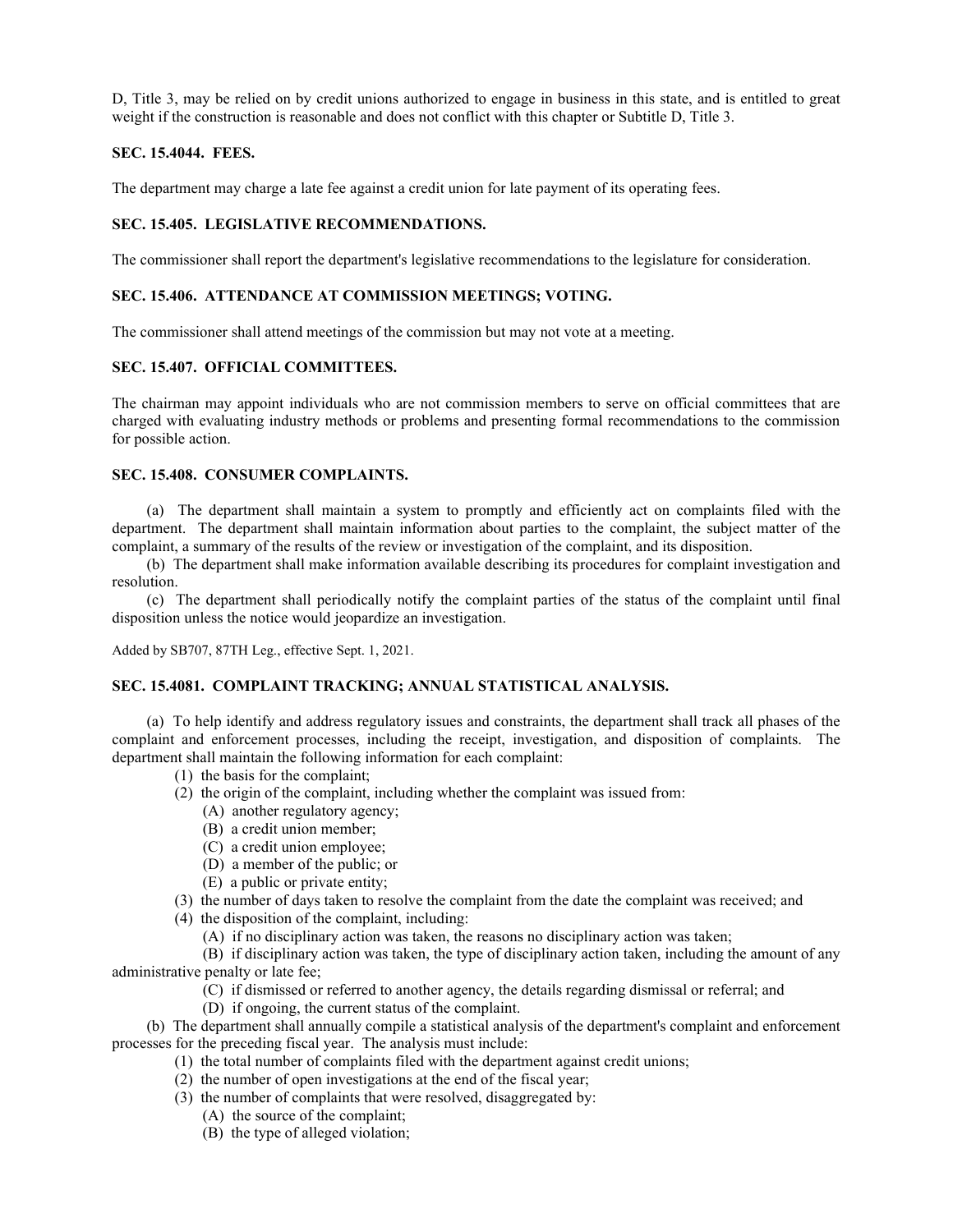- (C) jurisdictional and non-jurisdictional complaints;
- (D) regulatory and nonregulatory complaints; and
- (E) the disposition and type of action taken, including any administrative penalty or late fee assessed;

and

(4) the average number of days taken to resolve a complaint, including complaints that were resolved through an examination of a credit union.

Added by SB707, 87TH Leg., effective Sept. 1, 2021.

#### **SEC. 15.409. CONSUMER INFORMATION.**

- (a) The commissioner shall:
	- (1) supervise the preparation of public interest information describing:
		- (A) functions of the department;
		- (B) procedures for filing and resolving complaints; and
		- (C) other matters of general interest relating to credit unions; and

(2) make the information prepared under Subdivision (1) available to the public and appropriate state agencies.

- (b) Redesignated by Acts 2021, 87th Leg., R.S., Ch. 300 (S.B. 707), Sec. 4, eff. September 1, 2021.
- (c) Redesignated by Acts 2021, 87th Leg., R.S., Ch. 300 (S.B. 707), Sec. 4, eff. September 1, 2021.
- (d) Redesignated by Acts 2021, 87th Leg., R.S., Ch. 300 (S.B. 707), Sec. 4, eff. September 1, 2021.

(e) The commission by rule shall establish methods by which consumers and service recipients are notified of the name, mailing address, telephone number, and Internet website of the department for the purpose of directing complaints to the department. The commission shall provide for that notification:

(1) on of the Internet website of a credit union regulated under this chapter and Subtitle D, Title 3, if the credit union maintains a website;

(2) on a sign prominently displayed in the place of business of each credit union regulated under this chapter and Subtitle D, Title 3; and

(3) in any newsletter distributed by a credit union regulated under this chapter and Subtitle D, Title 3, if the credit union distributes a newsletter.

(f) The commission by rule may establish other methods by which credit unions that do not have an Internet website or do not distribute a newsletter may make the information described by Subsection (e) more readily available to credit unions' customers and service recipients.

## **SEC. 15.4091. ACCESS TO DEPARTMENT FACILITIES, PROGRAMS, AND SERVICES.**

(a) The department shall comply with federal and state laws related to program and facility accessibility.

(b) The commissioner shall prepare and maintain a written plan that describes how a person who does not speak English can be provided reasonable access to the department's programs and services.

## **SEC. 15.410. SHARE AND DEPOSITOR INSURANCE PROTECTION.**

(a) The commission shall adopt, and the commissioner shall enforce, reasonable rules requiring a credit union to provide share and deposit insurance protection for credit union members and depositors.

(b) Rules adopted under this section must include authorization for and establishment of a share and deposit guaranty corporation or credit union under the department's exclusive regulation to enable the department to carry out the purposes of this chapter and Subtitle D, Title 3.

(c) A credit union may provide share and deposit insurance protection through another source approved by the department, including a program of the National Credit Union Administration.

## **SEC. 15.4105. ANNUAL REPORT TO MEMBERS.**

(a) The commission shall adopt, and the commissioner shall enforce, reasonable rules requiring a credit union regulated under this chapter and Subtitle D, Title 3, to provide an annual report to the credit union's members regarding the credit union's financial condition and management. The report must:

- (1) include a current balance sheet;
- (2) include an income and expense statement;

(3) contain the name and date of expiration of the term of office of each member serving on the board of directors;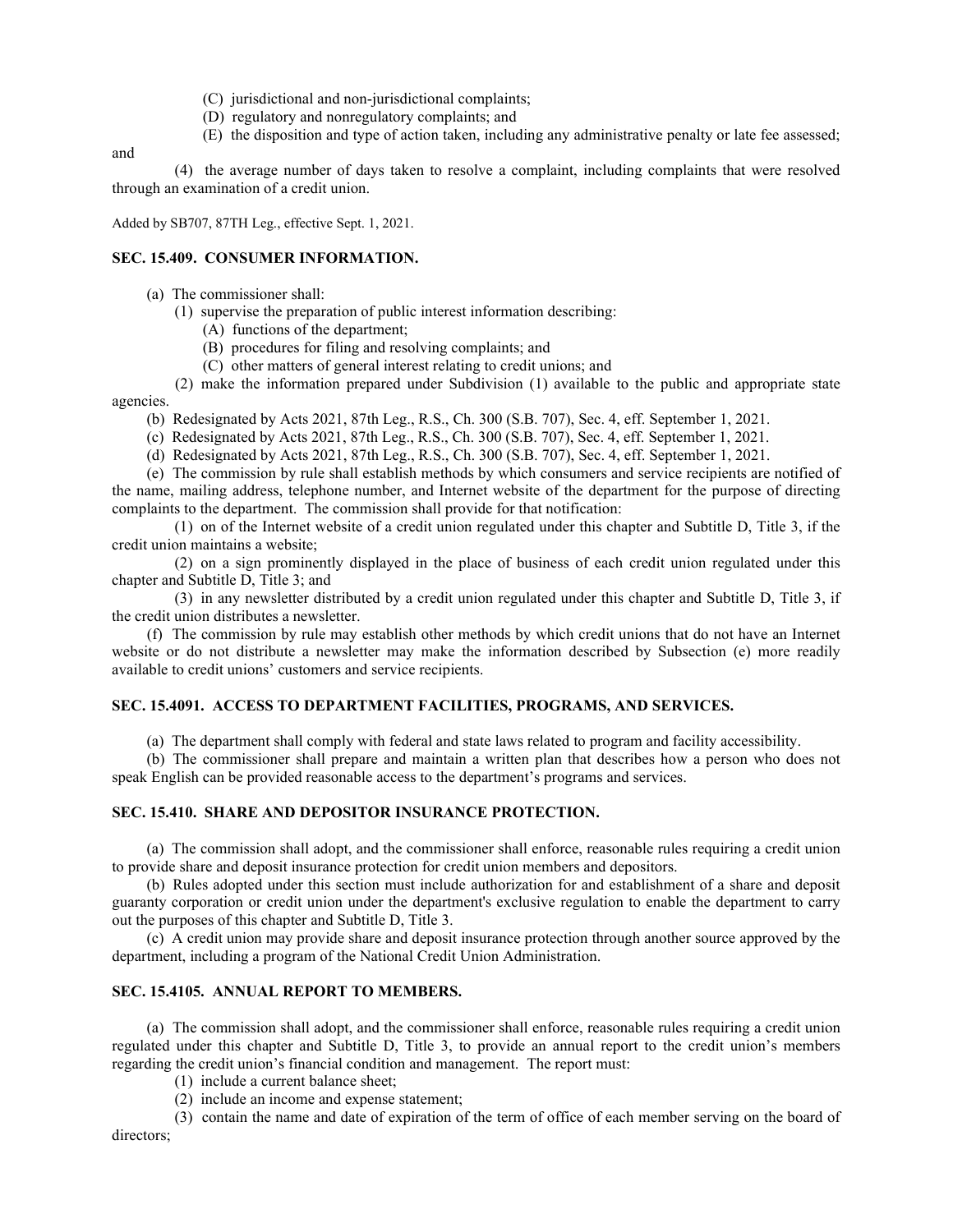(4) contain a brief description of any changes, since the preceding report was provided under this section, to the credit union's:

- (A) management;
- (B) bylaws;
- (C) articles of incorporation;
- (D) financial condition;
- (E) membership size; and
- (F) services offered; and

(5) contain any other information the commission considers necessary to ensure that credit union members are provided with basic knowledge of the credit union's financial condition and management.

(b) In adopting rules under this section, the commission must ensure that a credit union:

(1) updates the report before the credit union's annual organizational meeting;

(2) makes the report available to members throughout the year on the credit union's Internet website, if the credit union maintains a website; and

(3) provides the report to credit union members by an alternative method, including delivery at the credit union's annual organizational meeting, if the credit union does not have an Internet website.

## **SEC. 15.411. AGREEMENTS WITH OTHER REGULATORS.**

(a) The commissioner may enter into an agreement with any credit union supervisory agency regarding the examination or supervision of branch offices of credit unions chartered in this state doing business in other states and foreign credit unions doing business in this state. In lieu of conducting an examination or investigation required by this subtitle, the commissioner may accept examinations or reports from other credit union supervisory agencies. The acceptance of the examination or report does not waive any fee, charge, or revenue required to be paid by a credit union, including a foreign credit union doing business in this state.

(b) The commissioner may enter into any cooperative arrangement with other credit union supervisory agencies to promote the effective regulation of state credit unions doing business across state lines, including contracting to use another agency's examiners, allowing for the use of examiners of this state by another agency, or collecting fees on behalf of or receiving payments through another agency.

## **Sec. 15.4111. REGULATORY COORDINATION.**

To ensure effective coordination among and between the department and other state and federal agencies, the commissioner and those agencies may enter into cooperative, coordinating, or information-sharing agreements that are necessary or proper to enforce the state or federal laws applicable to credit unions.

Added by SB 244, 83rd Leg., effective Sept. 1, 2013.

## **SEC. 15.412. FILING GROUP RETURN WITH THE INTERNAL REVENUE SERVICE.**

(a) The commissioner may file a consolidated group return form with the Internal Revenue Service on behalf of all credit unions under the department's jurisdiction. To be included, each credit union must annually authorize the department in writing to include the credit union in the group return and must declare that the authorization and the financial information submitted for the purpose of compiling the group return are true and complete.

(b) The state is not liable for information contained in any form submitted. Each credit union is individually responsible for the accuracy, completeness, and timeliness of the information and for any potential tax liability or penalties that may accrue.

## **SEC. 15.413. INTERPRETATION OF HOME EQUITY LENDING LAW.**

The commission may, on request of an interested person or on its own motion, issue interpretations of Sections  $50(a)(5)-(7)$ , (e)-(p), (t), and (u), Article XVI, Texas Constitution. An interpretation under this section is subject to Chapter 2001, Government Code, and is applicable to lenders regulated by the commission. The Finance Commission of Texas and the commission shall attempt to adopt interpretations that are as consistent as feasible or shall state justification for any inconsistency.

## **SEC. 15.414. AUTHORITY TO CONTRACT FOR PROFESSIONAL OR PERSONAL SERVICES.**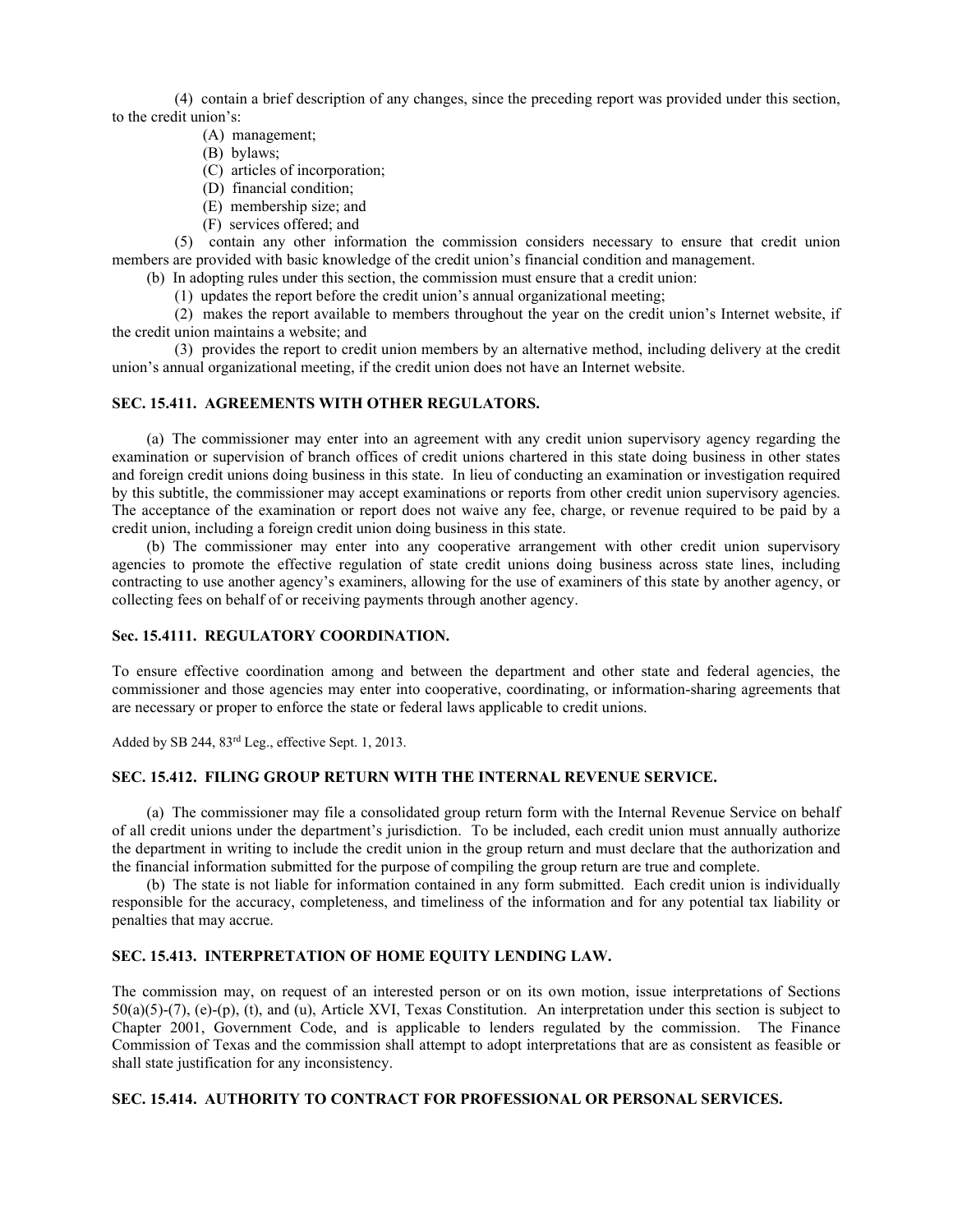For the purpose of carrying out the powers, duties, and responsibilities of the department, the commissioner may negotiate, contract, or enter into an agreement for professional or personal services. The commission by rule shall adopt policies and procedures consistent with applicable state procurement practices for soliciting and awarding contracts under this section.

## **SEC. 15.415. GIFTS OF MONEY OR PROPERTY.**

The department may accept money or property by gift, bequest, devise, or otherwise for any department purpose authorized by this chapter and Subtitle D, Title 3. A gift, bequest, or devise shall be used for the purposes specified by the grantor. The commission must approve acceptance and use of any gift, bequest, or devise under this section.

## **SEC. 15.416. USE OF TECHNOLOGY.**

The commission shall implement a policy requiring the department to use appropriate technological solutions to improve the department's ability to perform its functions. The policy must ensure that the public is able to interact with the department on the Internet.

## SUBCHAPTER F. RULES REGARDING USE OF ADVISORY COMMITTEES

## **SEC. 15.501. RULEMAKING AUTHORITY.**

(a) The commission shall adopt rules, in compliance with Section 15.407 and Chapter 2110, Government Code, regarding the purpose, structure, and use of advisory committees by the commission, including rules governing an advisory committee's:

- (1) purpose, role, responsibility, and goals;
- (2) size and quorum requirements;
- (3) qualifications for membership, including experience requirements and geographic representation;
- (4) appointment procedures;
- (5) terms of service;
- (6) training requirements; and
- (7) duration.

(b) An advisory committee must be structured and used to advise the commission. An advisory committee may not be responsible for rulemaking or policymaking.

## **SEC. 15.502. PERIODIC EVALUATION.**

The commission shall by rule establish a process by which the commission shall periodically evaluate an advisory committee to ensure its continued necessity. The commission may retain or develop committees as appropriate to meet changing needs.

## **SEC. 15.503. COMPLIANCE WITH OPEN MEETINGS ACT.**

A commission advisory committee must comply with Chapter 551, Government Code.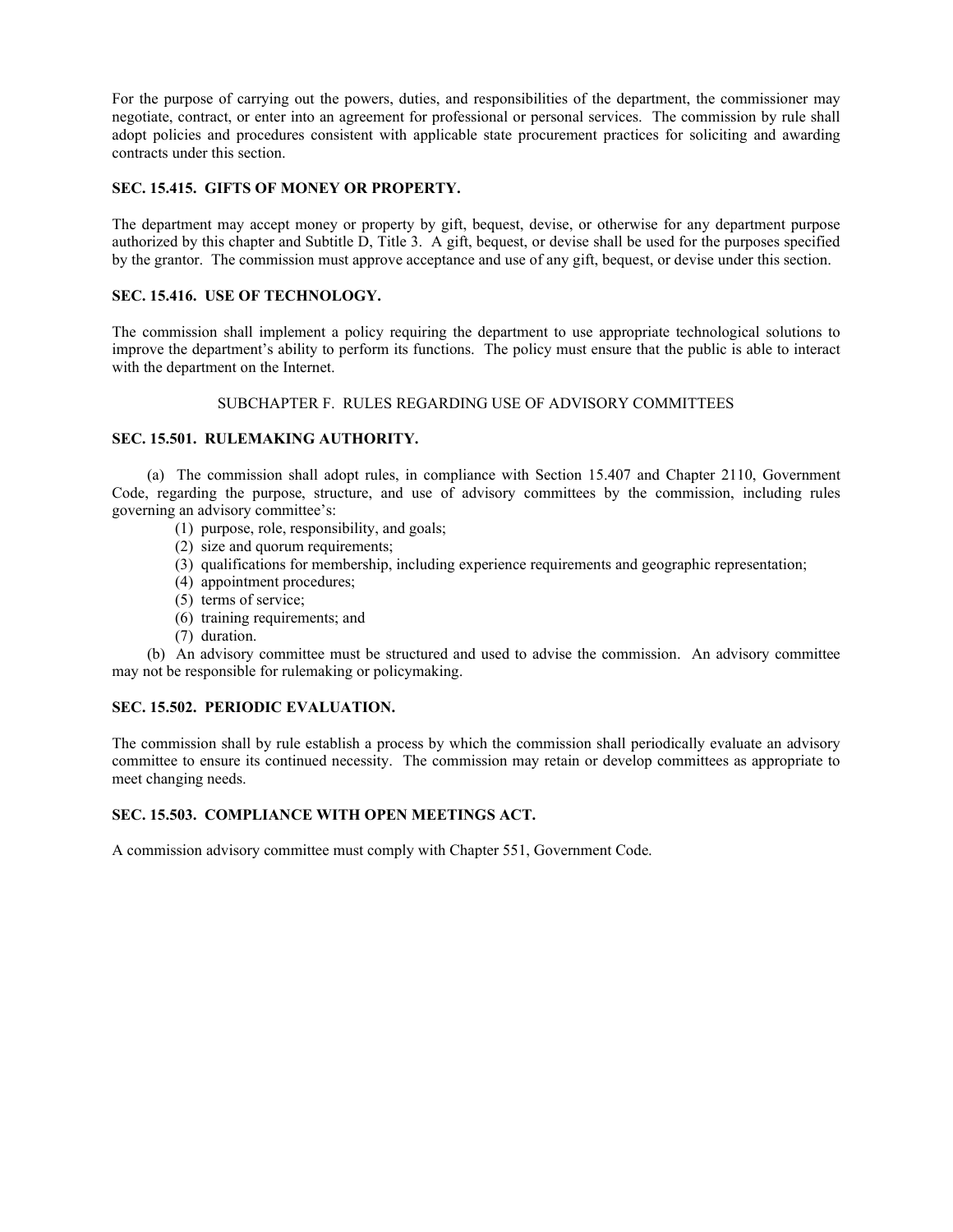#### CHAPTER 16. FINANCIAL REGULATORY AGENCIES: SELF-DIRECTED AND SEMI-INDEPENDENT

#### **SEC. 16.001. DEFINITIONS.**

In this chapter:

- (1) "Financial regulatory agency" means:
	- (A) the Texas Department of Banking;
	- (B) the Department of Savings and Mortgage Lending;
	- (C) the Office of Consumer Credit Commissioner; and
	- (D) the Credit Union Department.
- (2) "Policy-making body" means:
	- (A) the Finance Commission of Texas for:
		- (i) the Texas Department of Banking;
		- (ii) the Department of Savings and Mortgage Lending; and
		- (iii) the Office of Consumer Credit Commissioner; and
	- (B) the Credit Union Commission for the Credit Union Department.

## **SEC. 16.002. SELF-DIRECTED AND SEMI-INDEPENDENT STATUS OF FINANCIAL REGULATORY AGENCIES.**

Notwithstanding any other provision of law, a financial regulatory agency is self-directed and semi-independent as specified by this chapter. Any Act of the 81st Legislature that relates to a financial regulatory agency and that is inconsistent with the agency being self-directed and semi-independent may be implemented by the financial regulatory agency only on authorization by the policy-making body of the financial regulatory agency.

## **SEC. 16.003. BUDGET, REVENUES, AND EXPENSES.**

(a) A financial regulatory agency shall submit to the policy-making body of the financial regulatory agency a budget annually using generally accepted accounting principles. Notwithstanding any other provision of law, including the General Appropriations Act, the budget shall be adopted and approved only by the policy-making body of the financial regulatory agency.

(b) A financial regulatory agency shall be responsible for all direct and indirect costs of the agency's existence and operation. The financial regulatory agency may not directly or indirectly cause the general revenue fund to incur any cost.

(c) Subject to any limitations in a financial regulatory agency's enabling legislation, a financial regulatory agency may set the amounts of fees, penalties, charges, and revenues required or permitted by statute or rule as necessary for the purpose of carrying out the functions of the financial regulatory agency and funding the budget adopted and approved under Subsection (a).

(d) All fees and funds collected by a financial regulatory agency and any funds appropriated to the financial regulatory agency shall be deposited in interest-bearing deposit accounts in the Texas Treasury Safekeeping Trust Company. The comptroller shall contract with the financial regulatory agency for the maintenance of the deposit accounts under terms comparable to a contract between a commercial banking institution and the institution's customers.

(e) Periodically, each financial regulatory agency shall submit to the agency's policy-making body, as directed by the policy-making body, a report of the receipts and expenditures of the financial regulatory agency.

(f) The fiscal year for a financial regulatory agency begins on September 1 and ends on August 31.

#### **SEC. 16.004. AUDITS.**

This chapter does not affect the duty of the state auditor to audit a financial regulatory agency. The state auditor shall enter into a contract and schedule with each financial regulatory agency to conduct audits, including financial reports and performance audits. The financial regulatory agency shall reimburse the state auditor for all costs incurred in performing the audits and shall provide to the governor a copy of any audit performed.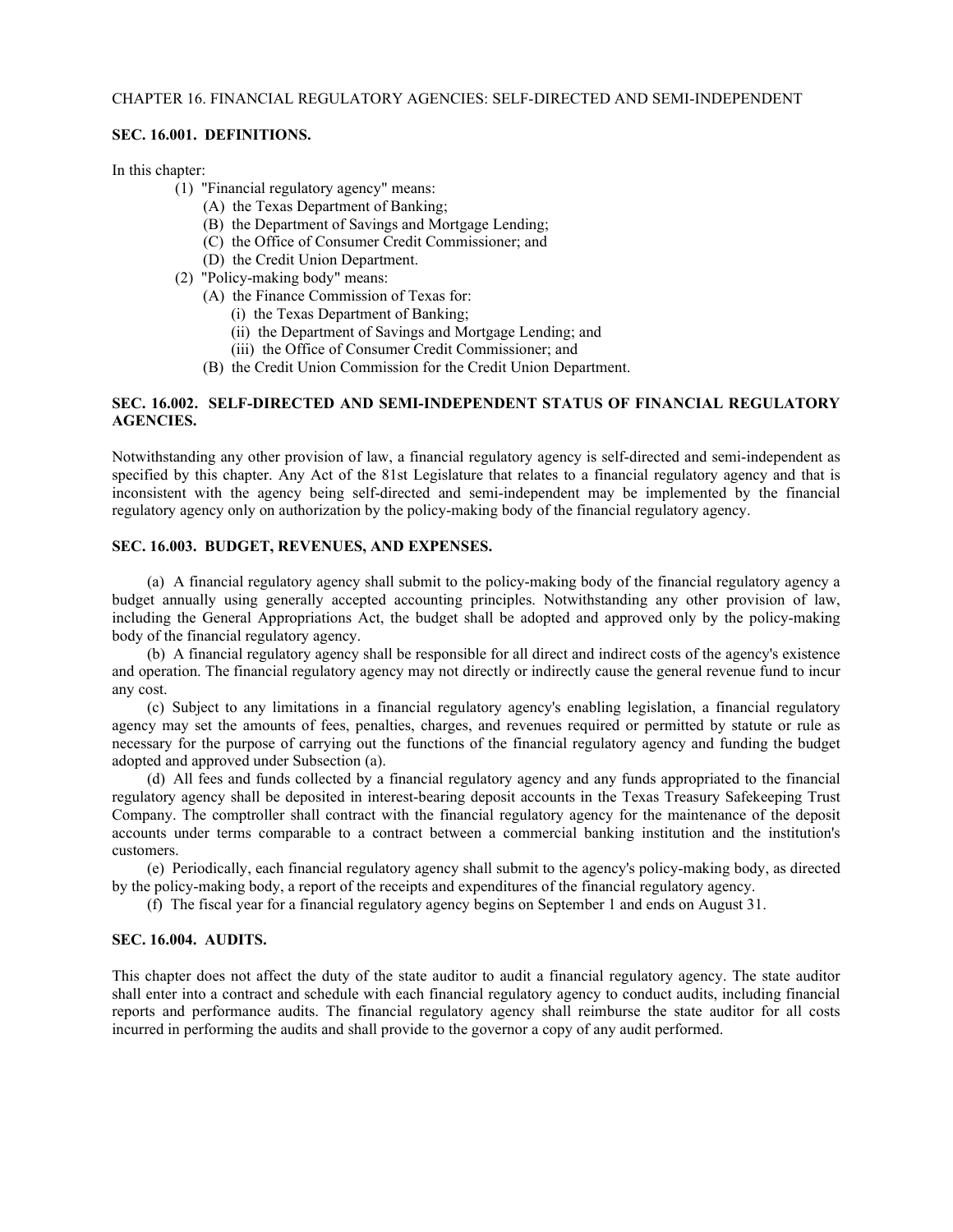#### **SEC. 16.005. RECORDS; REPORTING REQUIREMENTS.**

(a) A financial regulatory agency shall keep financial and statistical information as necessary to disclose completely and accurately the financial condition and results of operations of the agency.

(b) Before the beginning of each regular session of the legislature, each financial regulatory agency shall submit to the legislature and the governor a report describing all of the agency's activities in the previous biennium. The report must include:

(1) an audit as required by Section 16.004;

(2) a financial report of the previous fiscal year, including reports on financial condition and results of operations;

(3) a description of all changes in fees imposed on regulated industries;

(4) a report on changes in the regulatory jurisdiction of the agency, including the number of chartered financial institutions, license holders, and registrants subject to the agency's jurisdiction and any changes in those figures; and

(5) a list of all new rules adopted or repealed.

(c) In addition to the reporting requirements of Subsection (b), not later than November 1 of each year, each financial regulatory agency shall submit to the governor, the committee of each house of the legislature that has jurisdiction over appropriations, and the Legislative Budget Board a report that contains:

(1) the salary for all financial regulatory agency personnel and the total amount of per diem expenses and travel expenses paid for all agency employees;

(2) the total amount of per diem expenses and travel expenses paid for each member of the agency's policy-making body, provided that only one report must be submitted regarding the Finance Commission of Texas;

(3) the agency's operating plan and annual budget; and

(4) a detailed report of all revenue received, and all expenses incurred by the financial regulatory agency in the previous 12 months.

## **SEC. 16.006. ABILITY TO CONTRACT**

(a) To carry out and promote the objectives of this chapter, a financial regulatory agency may enter into contracts and do all other acts incidental to those contracts that are necessary for the administration of the agency's affairs and for the attainment of the agency's purposes, except as limited by Subsection (b).

(b) Any indebtedness, liability, or obligation of the financial regulatory agency incurred under this section may not:

(1) create a debt or other liability of this state or another entity other than the financial regulatory agency; or

(2) create any personal liability on the part of the members of the policy-making body or the body's or agency's employees.

## **SEC. 16.007. PROPERTY.**

A financial regulatory agency may:

(1) acquire by purchase, lease, gift, or any other manner provided by law and maintain, use, and operate any real, personal, or mixed property, or any interest in property, necessary or convenient to the exercise of the powers, rights, privileges, or functions of the financial regulatory agency;

(2) sell or otherwise dispose of any real, personal, or mixed property, or any interest in property, that the financial regulatory agency determines is not necessary or convenient to the exercise of the agency's powers, rights, privileges, or functions;

(3) construct, extend, improve, maintain, and reconstruct, or cause to construct, extend, improve, maintain, and reconstruct, and use and operate all facilities necessary or convenient to the exercise of the powers, rights, privileges, or functions of the financial regulatory agency; and

(4) borrow money, as may be authorized from time to time by an affirmative vote of a two-thirds majority of the policy-making body of the financial regulatory agency, for a period not to exceed five years if necessary or convenient to the exercise of the financial regulatory agency's powers, rights, privileges, or functions.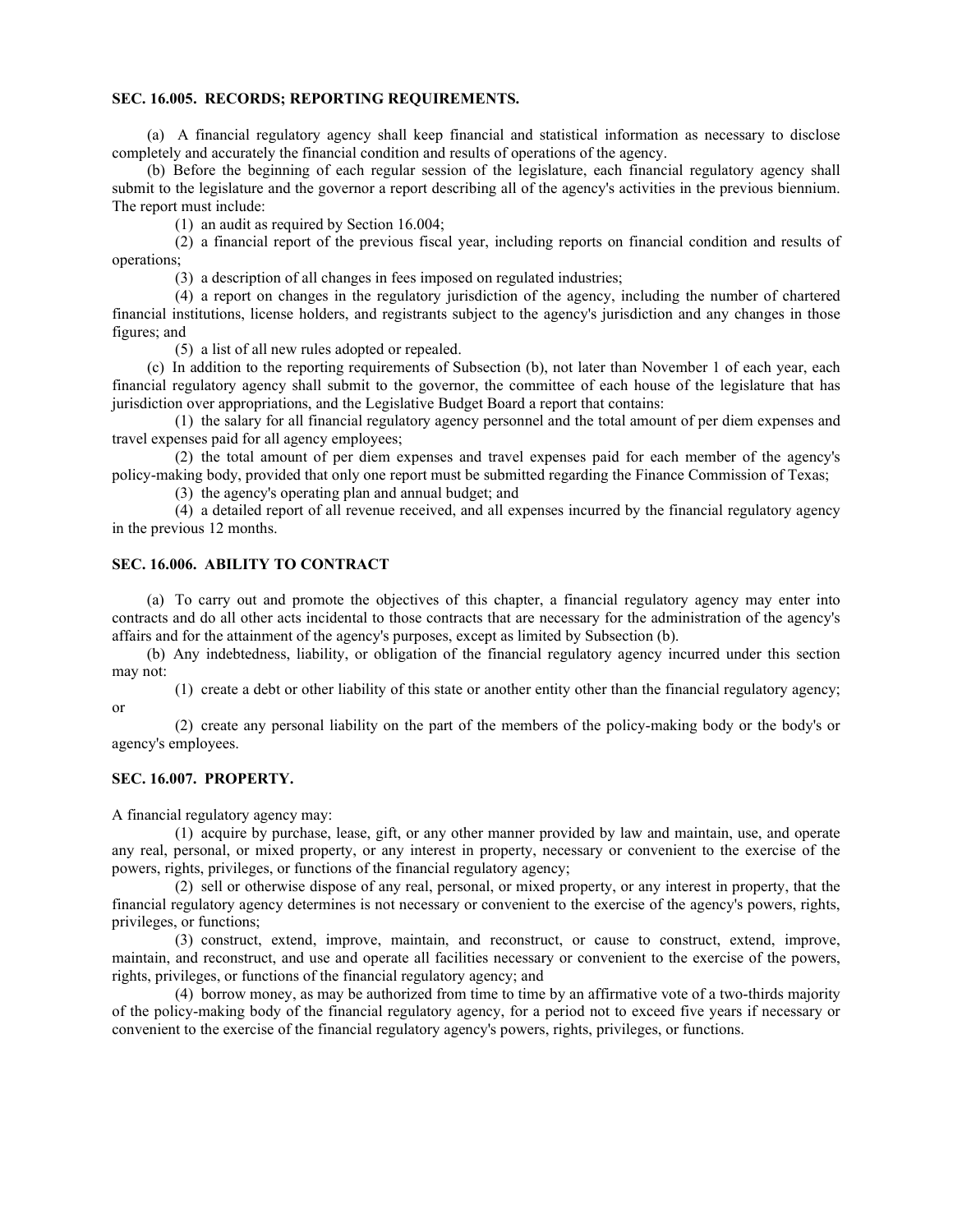## **SEC. 16.008. SUITS.**

The office of the attorney general shall represent a financial regulatory agency in any litigation. The attorney general may assess and collect from the financial regulatory agency reasonable attorney's fees associated with any litigation under this section.

## **SEC. 16.009. POST-PARTICIPATION LIABILITY.**

(a) If a financial regulatory agency no longer has status under this chapter as a self-directed semi-independent financial regulatory agency for any reason, the agency shall be liable for any expenses or debts incurred by the agency during the time the agency was a self-directed semi-independent financial regulatory agency. The agency's liability under this section includes liability for any lease entered into by the agency. This state is not liable for any expense or debt covered by this subsection, and money from the general revenue fund may not be used to repay the expense or debt.

(b) If a financial regulatory agency no longer has status under this chapter as a self-directed semi-independent financial regulatory agency for any reason, ownership of any property or other asset acquired by the agency during the time the agency was a self-directed semi-independent financial regulatory agency, including unexpended fees in a deposit account in the Texas Treasury Safekeeping Trust Company, shall be transferred to this state.

## **SEC. 16.010. DUE PROCESS; OPEN GOVERNMENT.**

A financial regulatory agency is:

- (1) a governmental body for purposes of Chapters 551 and 552, Government Code; and
- (2) a state agency for purposes of Chapters 2001 and 2005, Government Code.

## **SEC. 16.011. MEMBERSHIP IN EMPLOYEES RETIREMENT SYSTEM.**

Employees of the financial regulatory agencies are members of the Employees Retirement System of Texas under Chapter 812, Government Code, and the agencies' transition to independent status as provided by this chapter has no effect on their membership or any benefits under that system.

## **SEC. 16.012. GIFTS.**

- (a) Notwithstanding any other law, a financial regulatory agency may not accept a gift, grant, or donation:
	- (1) from a party to an enforcement action; or
	- (2) to pursue a specific investigation or enforcement action.
- (b) A financial regulatory agency must:

(1) report each gift, grant, or donation that the agency receives as a separate item in the agency's report required under Section 16.005(b); and

(2) include with the report a statement indicating the purpose for which each gift, grant, or donation was donated and used.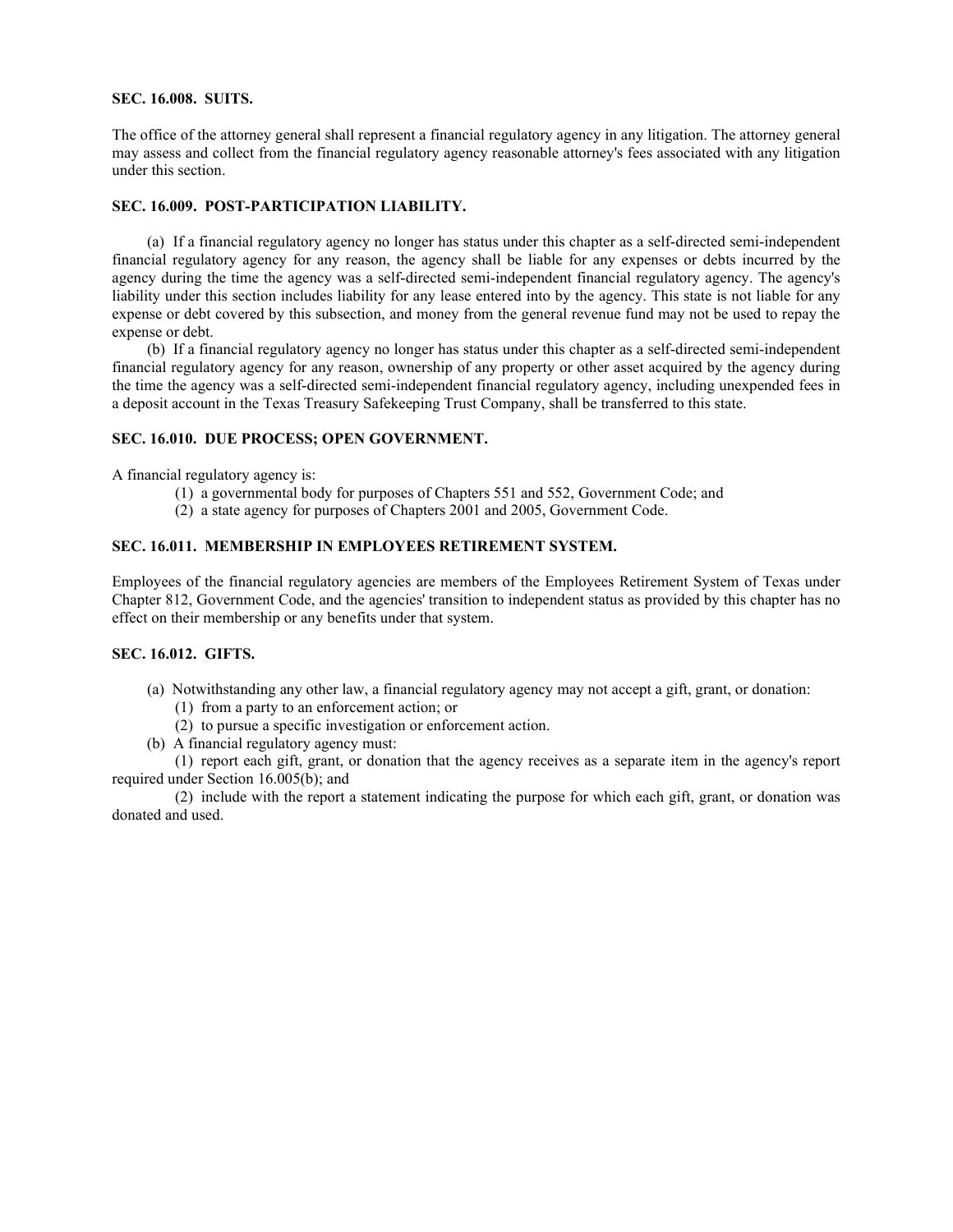#### CHAPTER 121. GENERAL PROVISIONS

#### **SEC. 121.001. SHORT TITLE.**

This subtitle may be cited as the Texas Credit Union Act.

## **SEC. 121.0011. POLICY.**

The purposes of this subtitle are to safeguard the public interest, to promote public confidence in credit unions doing business in this state, to provide for the protection of the interests, shares, and deposits of credit unions, to delegate to the department rulemaking and discretionary authority that may be necessary to assure that credit unions operating under this subtitle may be sufficiently flexible and readily responsive to changes in economic conditions and practices, to maintain sound credit union growth and financial integrity, fiscal responsibility, and independent judgment in the management of the business affairs of credit unions, to permit credit unions to effectively provide a full array of financial and financially related services, to provide effective supervision and regulation of credit unions and their fields of membership, and to clarify and modernize the law governing the credit unions doing business in this state. This subtitle is the public policy of this state and necessary to the public welfare.

## **SEC. 121.002. DEFINITIONS.**

In this subtitle:

(1) "Board" means the board of directors of a credit union.

(2) "Credit union," unless the context relates to a federal credit union, means a voluntary, cooperative, nonprofit financial institution authorized to do business in this state under this subtitle for purposes of:

(A) encouraging thrift among its members;

(B) creating a source of credit at fair and reasonable interest rates;

(C) developing and providing to its members alternative methods of financing their purchases at reasonable costs;

(D) providing an opportunity for its members to use and control their money to improve their economic and social condition; and

(E) conducting any other business, engaging in any other activity, or providing any other service that may benefit its members.

(3) "Commission" means the Credit Union Commission.

(4) "Commissioner" means the credit union commissioner.

(5) "Department" means the credit union department.

(6) "Deputy commissioner" means the deputy credit union commissioner.

(7) "Foreign credit union" means a credit union that is not organized under the laws of this state or the United States.

(8) "Law enforcement agency" means the Department of Public Safety of the State of Texas, the Federal Bureau of Investigation, or any local police or sheriff department.

(9) "Membership share" means a designated share account of a credit union consisting of the balance held by the credit union and established by a credit union member in accordance with the standards specified by the credit union.

(10) "Organization" means a corporation, partnership, association, limited liability company, or other legal entity.

(11) "Unsafe or unsound condition," with respect to a credit union, includes:

(A) being insolvent;

(B) having incurred or being likely to incur a loss that will deplete all or substantially all of the credit union's net worth; or

(C) being in imminent danger of losing the credit union's share and deposit insurance or guarantee.

(12) "Unsafe or unsound practice" means an action or inaction in the operation of a credit union that is contrary to generally accepted standards of prudent operation, the likely consequences of which, if continued, would be abnormal and material risk of loss or danger to a credit union, the credit union's members, or an organization insuring or guaranteeing the credit union's shares and deposits.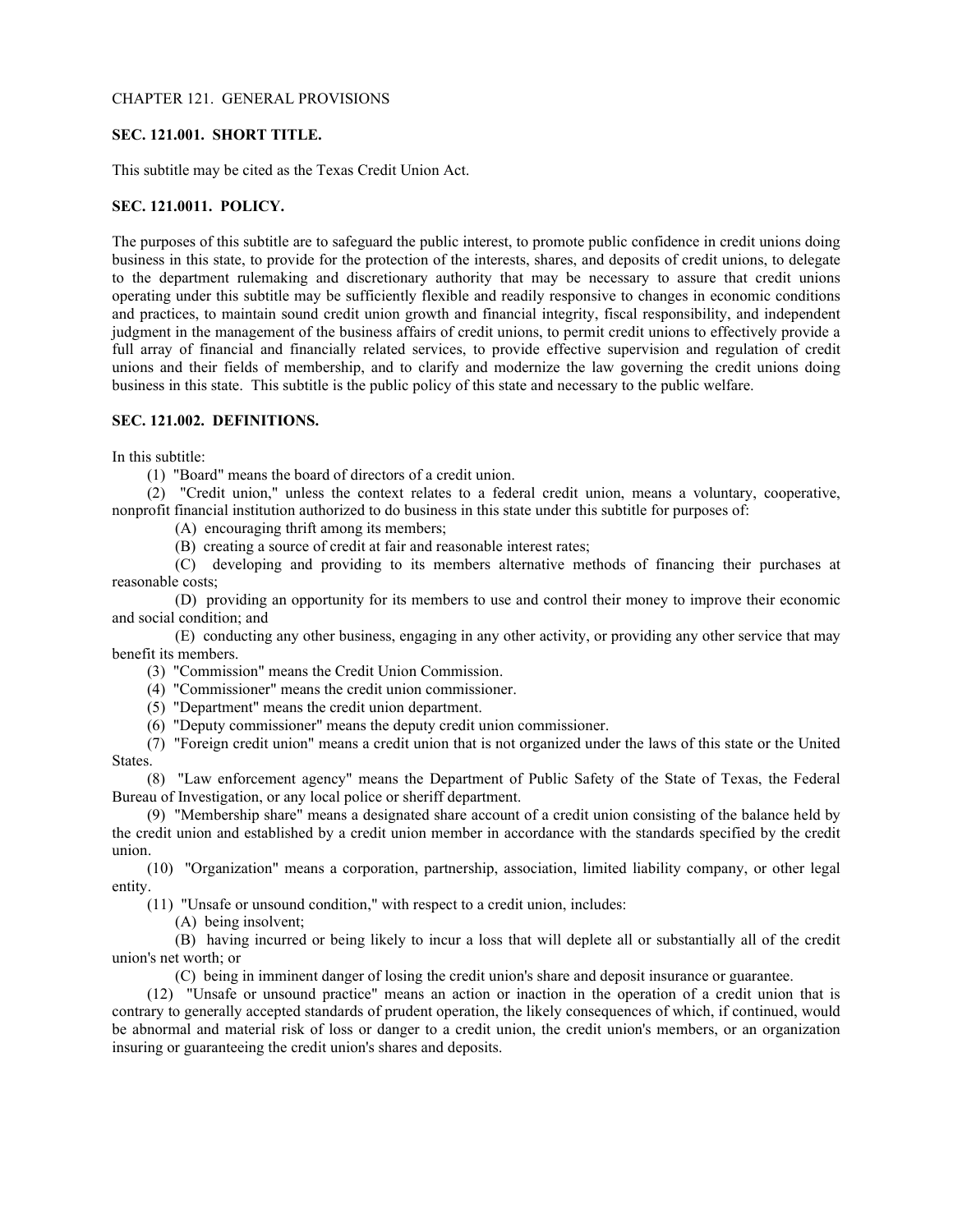## **SEC. 121.003. CREDIT UNIONS SUBJECT TO SUBTITLE.**

A credit union organized and existing under the laws of this state is governed by and authorized to do business under this subtitle.

## **SEC. 121.004. LIBERAL CONSTRUCTION.**

This subtitle shall be liberally construed to effect its purposes.

## **SEC. 121.005. HEARINGS.**

- (a) A hearing held under this subtitle is governed by Chapter 2001, Government Code.
- (b) The commission may adopt rules of procedure for a hearing held under this subtitle.
- (c) This section does not apply to a meeting under Section 122.005.

## **SEC. 121.006. PROCEDURE AND RULES APPLICABLE TO CERTAIN PROCEEDINGS.**

(a) If the commissioner proposes to revoke a credit union's certificate of incorporation, the credit union is entitled to a hearing conducted by the State Office of Administrative Hearings.

(b) A proceeding for a disciplinary action is governed by Chapter 2001, Government Code. Rules of practice adopted by the commission under Section 2001.004, Government Code, applicable to a proceeding for a disciplinary action may not conflict with rules adopted by the State Office of Administrative Hearings.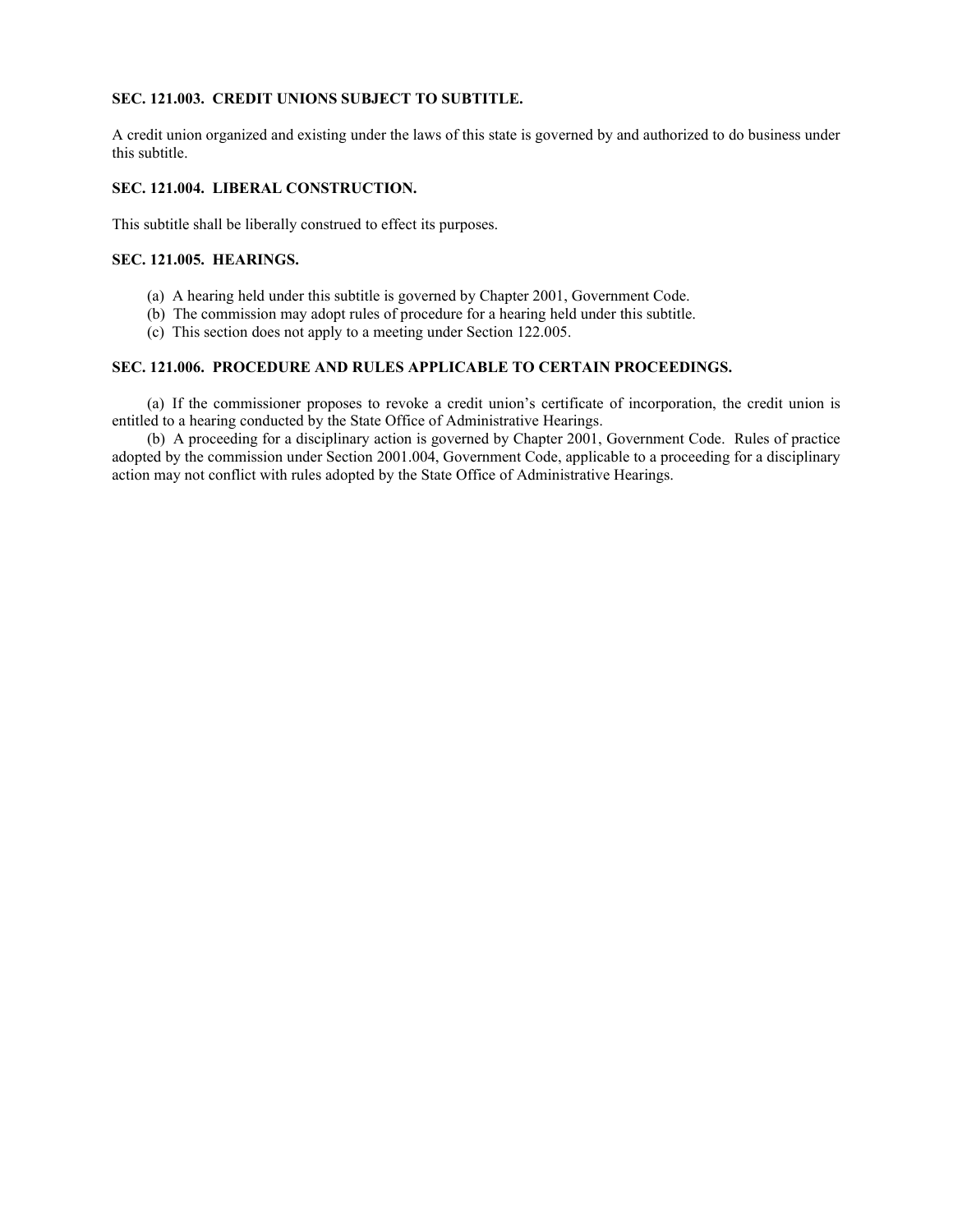## CHAPTER 122. ORGANIZATIONAL AND FINANCIAL REQUIREMENTS

## SUBCHAPTER A. INCORPORATION REQUIREMENTS

## **SEC. 122.001. APPLICATION TO INCORPORATE.**

- (a) Seven or more individuals may apply to incorporate a credit union under this chapter if:
	- (1) each is at least 18 years old;
	- (2) a majority are residents of this state;
	- (3) each has subscribed for at least 10 shares; and
	- (4) all share the definable community of interest stated in the articles of incorporation.
- (b) The incorporators shall file with the commissioner:
	- (1) an application in a form prescribed by the commission; and
	- (2) filing fees required and set by the commission.
- (c) The application must contain:
	- (1) two copies of the articles of incorporation, which must state:
		- (A) the name of the credit union;
		- (B) the municipality and county where the credit union's principal place of business is to be located;
		- (C) that the credit union's term of existence is perpetual;
		- (D) that the credit union's fiscal year is the calendar year;
		- (E) the initial share accounts;
		- (F) the name and address of, and the number of shares subscribed by, each incorporator;

(G) the number of directors constituting the initial board and the name and address of each person who will serve as director until the first annual meeting or until a successor is elected and qualified; and

(H) the definable community of interest shared by the members of the credit union at the time of incorporation;

(2) two copies of the standard bylaws for the general operation of the credit union; and

(3) a business plan covering three years and providing a detailed explanation of actions intended to accomplish the primary functions of the credit union.

## **SEC. 122.002. STANDARD ARTICLES OF INCORPORATION AND BYLAWS.**

(a) To simplify the process of organizing new credit unions, the commission shall prepare standard articles of incorporation and bylaws.

(b) The standard forms shall be made available without charge to a person desiring to organize a credit union.

## **SEC. 122.003. CORPORATE NAME; CRIMINAL PENALTY.**

(a) The name of a credit union must include the words "credit union" or the abbreviation "CU" and an appropriate descriptive word or words, or an acronym made up of initials of the appropriate descriptive word or words and ending in "CU," approved by the commissioner.

(b) Unless a credit union is formed by merger or consolidation, the commissioner may not issue a certificate of incorporation to the credit union or approve the change of the name of the credit union if it would have the same name as another credit union or a name so nearly resembling the name of another credit union as to be calculated to deceive.

(c) A person who is not a credit union authorized to do business in this state under this subtitle or the Federal Credit Union Act (12 U.S.C. Section 1751 et seq.), or an organization, corporation, or association the membership or ownership of which is primarily confined to credit unions or credit union organizations, may not do business under or use a name or title containing the words "credit union" or any derivation of that term that:

(1) indicates or reasonably implies that the person carries on or transacts the kind of business carried on or transacted by a credit union; or

(2) is calculated to lead a person to believe that the business being conducted is the type of business carried on or transacted by a credit union.

(d) A person who violates Subsection (c) commits a Class A misdemeanor.

(e) The commissioner may petition a court to enjoin a violation of this section.

## **SEC. 122.004. INVESTIGATION BY COMMISSIONER.**

The commissioner may conduct an investigation and obtain any information or report from any person, including a law enforcement agency, that the commissioner considers necessary.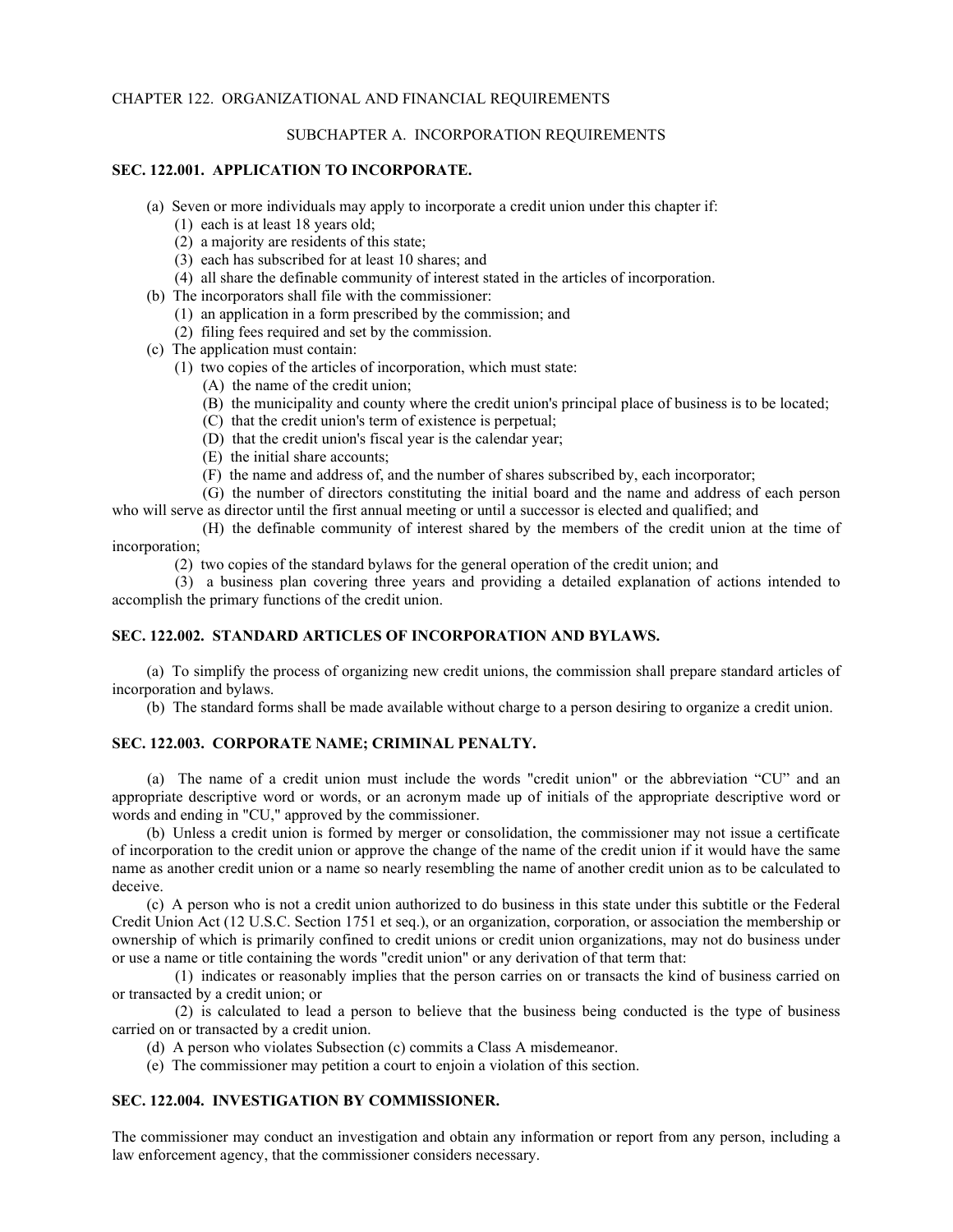#### **SEC. 122.005. PROCEDURE FOR CERTAIN APPROVALS.**

- (a) This section applies to a request for approval by the commissioner of:
	- (1) an application for incorporation under this subchapter;

(2) a request for approval of an amendment to a credit union's articles of incorporation under Section 122.011, including an amendment to expand the credit union's field of membership; and

(3) a merger or consolidation under Subchapter D.

(b) Before approving a request to which this section applies, the commissioner shall submit notice of the request to the secretary of state for publication in the Texas Register. The commission by rule shall provide for other appropriate public notice of the request. The commissioner may waive the requirements of this subsection or permit delayed public notice on a determination that waiver or delay is in the public interest. If the requirements of this subsection are waived, the information that would be contained in a public notice becomes public information under Chapter 552, Government Code, on the 35<sup>th</sup> day after the date the request is made.

(c) Before making a determination on a request to which this section applies, the commissioner must accept comment from any interested party that wishes to comment. This comment may be in the form of written testimony or may be provided at a meeting with the commissioner held for the purpose of receiving the comment. This meeting shall be held if requested by any interested party. The commissioner may hold the meeting regardless of whether an interested party requests the meeting. The commission may establish reasonable rules governing the circumstances and conduct of the meeting. Chapter 2001, Government Code, does not apply to the meeting. Not later than the  $60<sup>th</sup>$  day after the date the notice is published in the Texas Register, or if the notice is not published, after the date the request is received, the commissioner shall approve or disapprove the application.

## **SEC. 122.006. DECISION ON APPLICATION TO INCORPORATE; ISSUANCE OF CERTIFICATE.**

(a) The commissioner shall approve an application to incorporate a credit union if the commissioner determines:

(1) that the incorporators have complied with this chapter and rules adopted under this chapter; and

(2) from information furnished with the application, the results of any investigation, the evidence submitted at any hearing, and information in the department's official records, that:

(A) the character and general fitness of the incorporators and the members of the initial board warrant belief that the credit union's business and affairs will be properly administered in accordance with this subtitle and rules adopted under this subtitle;

(B) the character and size of the field of membership to be served by the credit union conform with this subtitle and rules adopted under this subtitle and favor the credit union's economic viability; and

(C) the incorporators and the members of the initial board are acting in good faith and are making the application in accordance with the purposes of this subtitle.

(b) In addition to the determinations made under Subsection (a) and in accordance with commission rules, the commissioner shall consider the effect of overlapping fields of membership on the applicant credit union and existing state or federal credit unions doing business in this state. The commissioner may consider the availability and adequacy of financial services in the local community and the effect that the incorporation of the credit union would have on the local community. As a condition of approval of the application, the commissioner may require the applicant credit union to limit or eliminate overlaps, in accordance with the rules, to achieve the purposes of this subtitle and promote the welfare and stability of those credit unions.

(c) The commissioner by written order shall state the determinations required by Subsection (a) and approve or deny the application. The commissioner may make approval of an application conditional and shall include any conditions in the order approving the application.

(d) An order of the commissioner or commission shall be promptly mailed to the incorporators by registered or certified mail.

(e) After the commissioner in the absence of an appeal or the commission after the conclusion of an appeal approves the application, the commissioner shall:

- (1) issue a certificate of incorporation;
- (2) deliver copies of the approved articles of incorporation and bylaws to the incorporators; and
- (3) retain copies of those documents in the department's permanent files.

### **SEC. 122.007. APPEAL TO COMMISSION.**

(a) The commission by rule shall provide for appeal of the commissioner's order by an incorporator or other aggrieved person.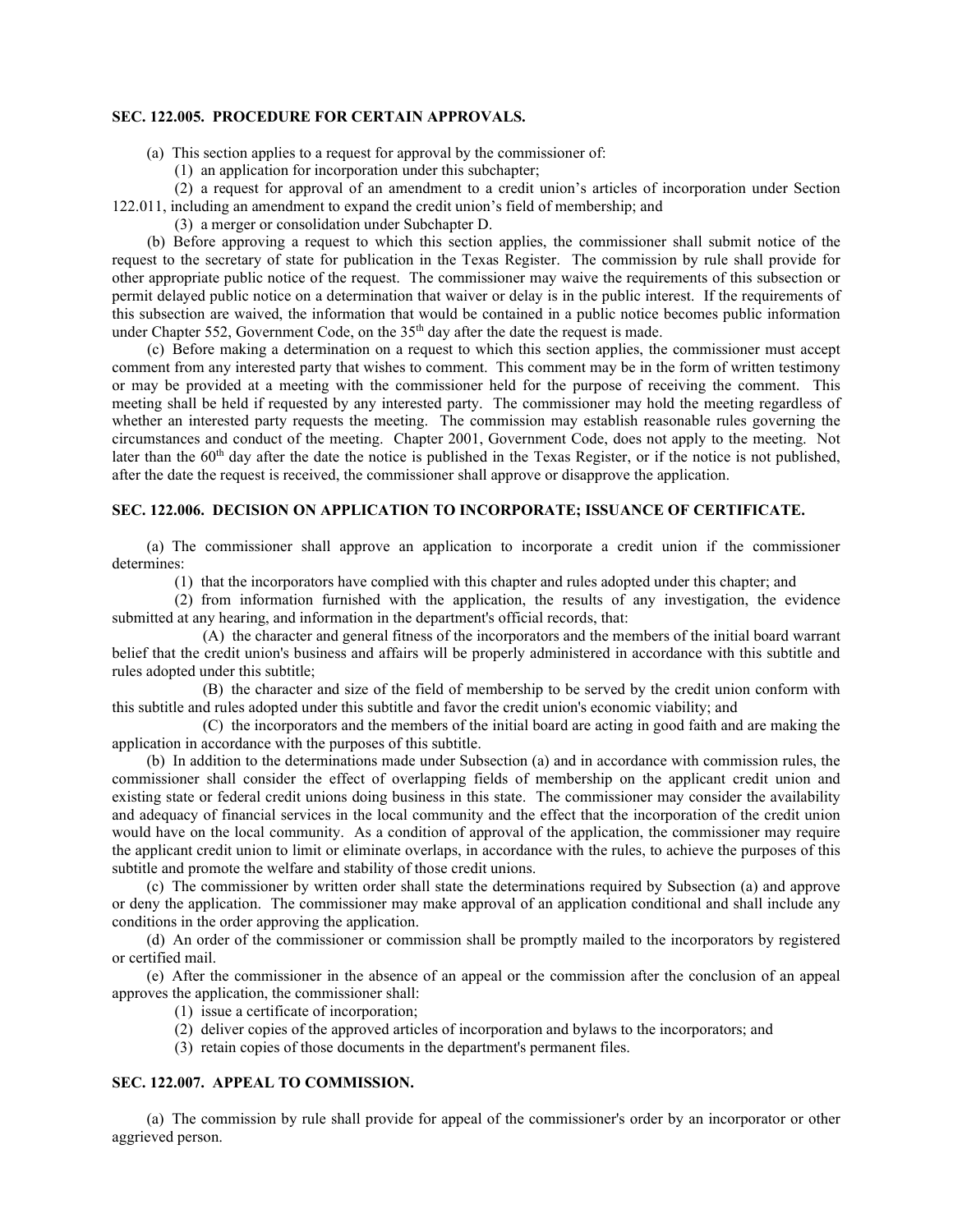(b) The commissioner's order may be appealed to the commission not later than the 60th day after the date of the order.

(c) After reviewing information or evidence the commission considers necessary or relevant, the commission by written order shall affirm or reverse the commissioner's decision.

## **SEC. 122.008. EFFECT OF ISSUANCE OF CERTIFICATE OF INCORPORATION.**

(a) A credit union's existence begins when the commissioner issues the certificate of incorporation.

(b) The certificate of incorporation is conclusive evidence that the incorporators have complied with this subtitle and that the credit union is incorporated under this chapter.

(c) Acceptance of a certificate of incorporation by the credit union is conclusive evidence that the credit union is authorized to do business under this subtitle.

## **SEC. 122.009. REQUIREMENTS FOR COMMENCING BUSINESS.**

(a) A credit union may not transact business or incur debt that is not incidental to its organization or to obtaining a subscription to or payment for its shares or deposits before it:

(1) has received paid-in shares or deposits of at least \$1,000;

(2) has at least 100 members;

(3) has fulfilled all agreements and conditions related to approval of an application for incorporation and issuance of a certificate of incorporation; and

(4) has notified the department of its compliance with Subdivisions (1)-(3).

(b) The commission may adopt reasonable rules to:

(1) require greater minimum membership and paid-in shares or deposits; or

(2) prescribe additional requirements a credit union must meet before transacting business or incurring indebtedness.

(c) The commissioner may waive a requirement of this section or of a rule adopted under this section if the commissioner finds that the credit union:

(1) does not have supervisory problems that adversely affect its ability to operate properly; and

(2) is adequately capitalized.

## **SEC. 122.010. DEADLINE FOR COMMENCING BUSINESS.**

(a) A credit union shall begin business before six months after the date of the order approving the credit union's application.

(b) On request and for good cause shown, the commissioner may grant a credit union that has not begun business within the time prescribed by Subsection (a) a reasonable extension to provide an opportunity to overcome the cause of the delay.

(c) The incorporators may appeal to the commission, in accordance with commission rules, a commissioner's decision refusing a request for an extension.

(d) The commissioner may cancel the certificate of incorporation in accordance with commission rules if a credit union does not begin business within the prescribed time.

## **SEC. 122.011. AMENDMENT OF ARTICLES OF INCORPORATION OR BYLAWS.**

(a) The board may amend the articles of incorporation or bylaws by a two-thirds vote of the directors present at a meeting at which a quorum is present. The board shall submit amendments to the commissioner.

(b) Unless the amendment is a standard bylaw adopted by the commission, the commissioner in writing shall approve or disapprove an amendment.

(c) In approving an amendment, the commissioner shall make the findings and may take the actions provided by Sections 122.006(a) and (b). The commissioner may not approve an amendment if the commissioner finds that it violates this subtitle or rules adopted under this subtitle. The commissioner shall state with reasonable specificity the reasons for disapproval. An amendment takes effect on the commissioner's approval.

(d) The board shall report an amendment to the credit union's membership not later than the next membership meeting after the commissioner approves the amendment.

(e) The commission shall adopt rules for an appeal of the commissioner's decision on an amendment. The commissioner's order approving or disapproving an amendment may be appealed to the commission not later than the 60th day after the date of the order.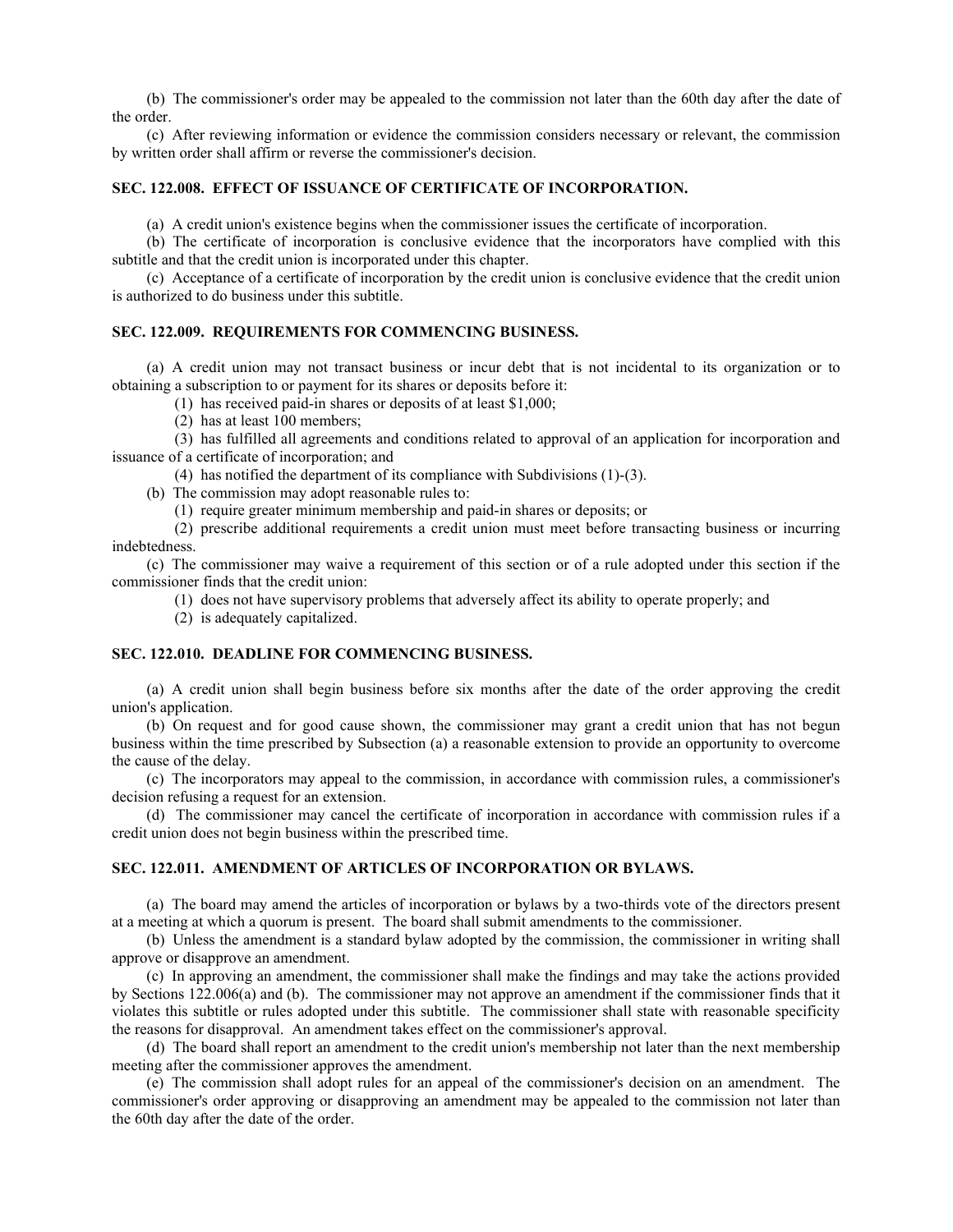#### **SEC. 122.012. PLACE OF BUSINESS.**

(a) A credit union shall maintain on file with the department a statement specifying the street and post office address of the credit union's principal place of business.

(b) A credit union shall provide the commissioner with written notice not later than the 30th day before the date that the credit union establishes additional offices or service facilities. A new office or service facility must be reasonably necessary to provide services to the credit union's members. The credit union shall additionally notify the commissioner in writing not later than the 10th business day after the date that the new office or service facility begins operating. For purposes of this subsection, an unmanned teller machine is not considered a service facility.

(c) The commission by rule may prescribe what constitutes an office or service facility.

 (d) In accordance with rules adopted by the commission and after notifying the commissioner in writing, a credit union may close any office or service facility, provided that the credit union designates and maintains an office as its principal place of business in this state.

#### **SEC. 122.013. FOREIGN CREDIT UNIONS.**

(a) A foreign credit union may do business in this state if it is organized in a state or country that allows any credit union organized under this subtitle to do business in that state or country.

(b) A foreign credit union doing business in this state is subject to rules adopted under this subtitle and any additional commission requirement.

(c) The commissioner may suspend or revoke a foreign credit union's authority to do business in this state if the commissioner finds that the foreign credit union:

(1) has failed to conduct its business in this state in a manner consistent with the laws of this state;

- (2) is in an unsafe or unsound condition;
- (3) refuses to comply with an order of the commissioner;

(4) refuses to comply with a request by the commissioner to review the books and records of the credit union; or

(5) has not met or does not meet a requirement imposed by commission rules.

(d) The commission may require a foreign credit union operating in this state to submit periodic reports. The required reports shall be provided by the foreign credit union or by the credit union supervisory agency having primary responsibility for that credit union. Any reporting requirements prescribed by the commission under this subsection must be consistent with the reporting requirements applicable to credit unions and appropriate for the purpose of enabling the commissioner to regulate credit unions.

(e) A foreign credit union from a jurisdiction that allows a credit union to exercise additional powers and authorities not granted in this state may not exercise any of those powers or authorities in this state until the foreign credit union requests and obtains permission from the commissioner to exercise those powers or authorities. If the commissioner determines that there are no safety and soundness concerns, the commissioner shall approve the request and shall publish the powers or authorities granted in the manner authorized by Section 15.4041 or 15.4042 for the issuance of an interpretive statement or an opinion. When approved, those powers or authorities shall be available to all credit unions authorized to engage in business under this subtitle.

(f) A foreign credit union may not use this section to alter or negate the application to the credit union of any law of this state regarding:

- (1) permissible interest rates;
- (2) loan fees; or

(3) licensing or regulatory requirements that relate to insurance, securities, marketing or sales activities, or real estate development and that are administered by an agency of this state.

#### **Sec. 122.0131. TEMPORARY FOREIGN CREDIT UNION OFFICE.**

If a state contiguous to this state experiences an emergency, on a request by that state's credit union regulatory agency, the commissioner may authorize one or more credit unions located in that state to open temporary offices in this state to more promptly restore credit union services to their members. The commissioner shall issue an order permitting the temporary office and specifying the period the office may remain open. On a finding that the conditions requiring the temporary office continue to exist, the commissioner may extend the period the office may remain open. A credit union may convert a temporary office authorized under this section to a permanent location and operate as a foreign credit union if it qualifies to do business in this state as a foreign credit union under Section 122.013 and commission rules**.**

Added by SB 244, 83rd Leg., effective Sept. 1, 2013.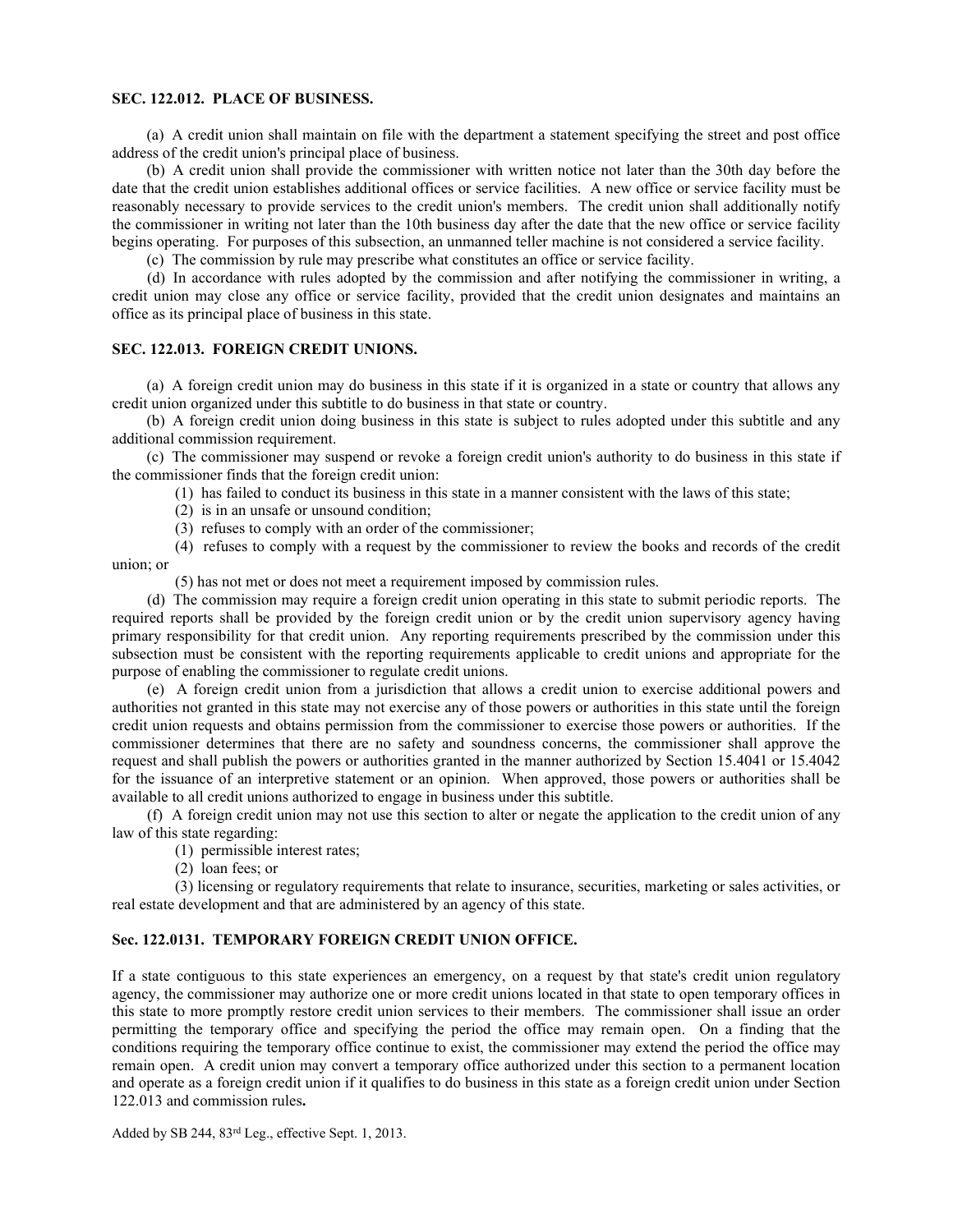#### **SEC. 122.014. UNDERSERVED-AREA CREDIT UNION.**

(a) In this section, "secondary capital account" means a nontransactional account in an amount greater than \$100,000 as established by the commission that is:

(1) owned by a person other than an individual; and

(2) subordinated to other creditors.

(b) A credit union may apply to the commissioner for the designation of the credit union as an underservedarea credit union.

(c) The commissioner may designate a credit union as an underserved-area credit union only if:

(1) at least 50 percent of a substantial and well-defined segment of the credit union's members or potential members who are at least 15 years of age earn not more than 80 percent of the state or national household median income, whichever is higher;

(2) the credit union submits an acceptable written strategic plan for marketing to and serving the segment described by Subdivision (1); and

(3) the credit union submits other information and satisfies other criteria as may reasonably be required by the commissioner.

(d) In addition to the powers and authorities granted to credit unions under this subtitle or otherwise, an underserved-area credit union may:

(1) issue secondary capital accounts to members or nonmembers of the credit union on the filing of an application with and the advance approval of the commissioner; and

(2) accept shares and deposits from nonmembers.

(e) The commission may adopt rules for the organization and operation of underserved-area credit unions, including rules requiring disclosures to purchasers of secondary capital accounts and other rules concerning those accounts.

## SUBCHAPTER B. ADMINISTRATION

#### **SEC. 122.051. MEMBERSHIP.**

(a) A person may be a member of a credit union only if the person is an incorporator or other person who:

(1) shares a definable community of interest, in accordance with the credit union's articles of incorporation or bylaws, including a community of interest based on occupation, association, or residence;

(2) has paid an entrance fee or membership fee, or both, as required by the bylaws;

(3) has complied with the minimum share, including membership share, requirements or other qualifying account requirements established by the board; and

(4) has complied with any other requirement of the articles of incorporation and bylaws.

(b) The state acting through the comptroller as administrator of the state's deferred compensation program or a political subdivision acting through an appropriate officer as administrator of the political subdivision's deferred compensation program may be a member of a credit union for purposes of funding a deferred compensation program. The state or a political subdivision funding a deferred compensation program is not required to pay an entrance fee.

(c) A member who leaves the field of membership may retain membership in the credit union under reasonable board standards.

(d) In this subsection, "good cause" includes the act of physically or verbally abusing a credit union member or employee. A person's membership in a credit union may be terminated or suspended for good cause or for not maintaining membership requirements, under the conditions and in accordance with the procedures provided in the bylaws. A credit union may also discontinue providing any or all services to a member for good cause without terminating or suspending the person's membership. Termination or suspension of a person's membership in the credit union or discontinuing services does not relieve the person from any outstanding obligations owed to the credit union.

(e) Two or more persons within the credit union's field of membership who have jointly subscribed for one or more share or deposit accounts under a joint account and who have complied with all membership requirements may each be admitted to membership.

(f) A credit union authorized to engage in business under this subtitle may accept as a member any other credit union organized or chartered under the laws of this or another state or of the United States. Those credit union members are not entitled to any voting privileges.

## **SEC. 122.052. MEETINGS OF MEMBERS; VOTING.**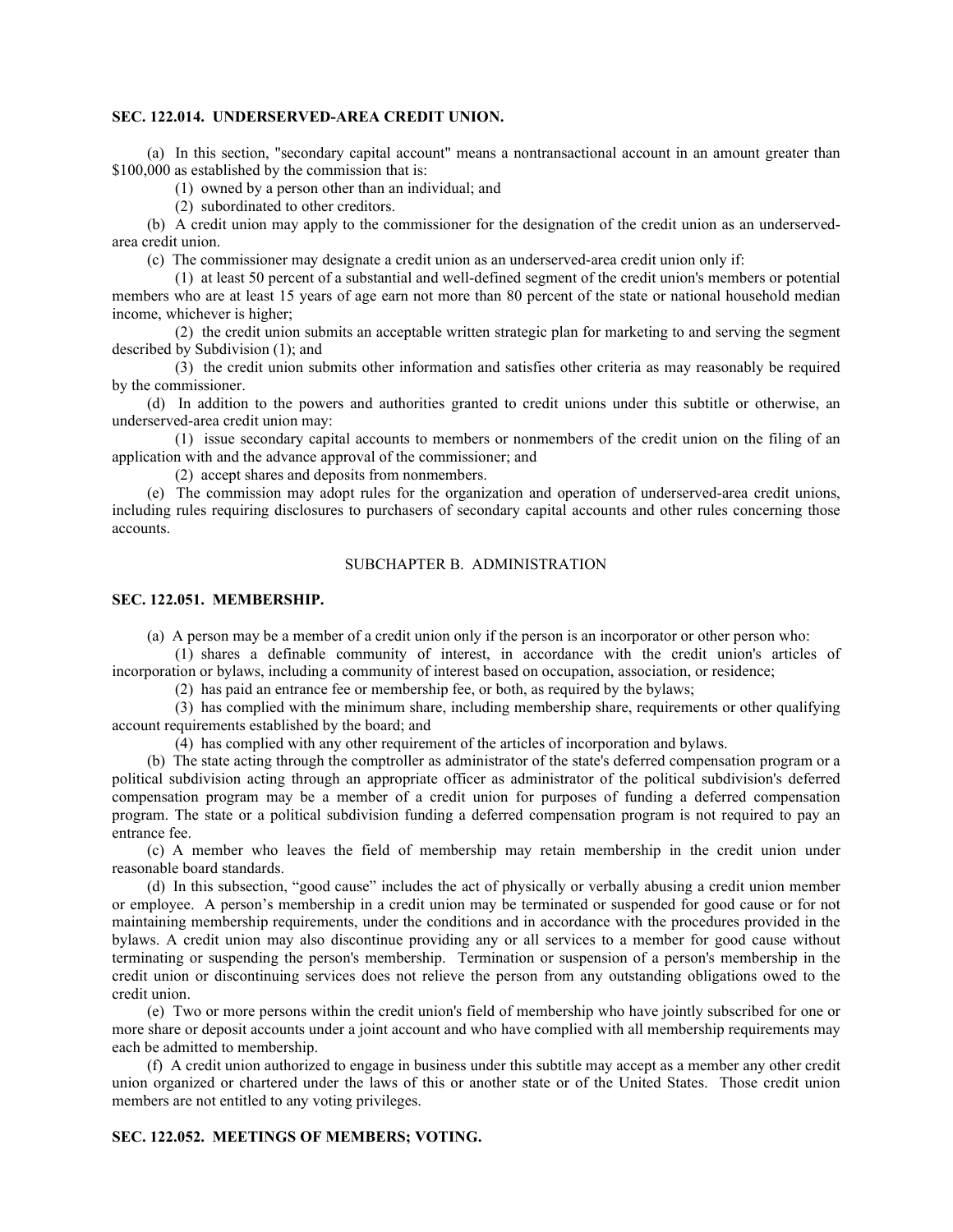(a) Members of a credit union shall hold an annual or special meeting at the time and place and in the manner provided by the bylaws.

(b) In determining a question requiring action by the members, each member may cast only one vote, regardless of the number of shares the member holds.

(c) The board may authorize voting by mail or by electronic means. Mail and electronic balloting shall be conducted in accordance with commission rules.

(d) A member that is not an organization may not vote by proxy. A member that is an organization may be represented by and vote through a designated representative who is authorized, in writing, by the organization's governing body to represent the organization.

(e) The credit union's bylaws may establish a minimum age requirement to vote.

## **SEC. 122.053. BOARD OF DIRECTORS; TERMS AND DUTIES.**

(a) A board of at least five members shall direct the business and affairs of a credit union.

(b) The membership of the credit union shall elect the board at an annual membership meeting, from the membership, and in the manner provided by the bylaws. A board member shall hold office until a successor is qualified and elected or appointed.

(c) A director shall take and subscribe to an oath or affirmation that the director:

(1) will diligently and honestly perform the director's duties in administering the credit union's affairs;

(2) although the director may delegate the performance of those duties, remains responsible for the performance of the duties;

(3) will not knowingly violate or willingly permit the violation of an applicable law; and

(4) will exercise the care and diligence reasonable and necessary to administer the affairs of the credit union in a safe and sound manner.

(d) The bylaws shall prescribe the directors' terms and the board's duties. A term may not exceed three years. A director may serve more than one term.

(e) The board shall meet at least once each month.

(f) A director may not vote by proxy. A director may participate in and act at any meeting of the board by means of electronic communications equipment through which all persons participating in the meeting can communicate with each other. Participation in a meeting in the manner authorized by this subsection constitutes attendance at a meeting.

## **SEC. 122.054. QUALIFICATION OF DIRECTORS.**

(a) The commission by rule shall establish qualifications for a director. The rules must provide that a person may not serve as director if the person:

(1) has been convicted of a criminal offense involving dishonesty or breach of trust;

(2) is not eligible for coverage under the blanket bond required by Section 122.063 and rules adopted under this subtitle; or

(3) has defaulted on payment of a voluntary obligation to the credit union or has otherwise caused the credit union to incur a financial loss.

(b) The president or an employee of a credit union may not serve as director of the credit union unless permitted by the credit union's bylaws. If the bylaws permit the president or an employee to serve on the board, the bylaws must require that persons serve on the board so that the president and employees of the credit union never constitute a majority of the board.

## **SEC. 122.055. VACANCIES; REMOVAL.**

(a) The office of a director becomes vacant if the director dies, resigns, is removed, has been absent from more meetings than the total number of absences permitted by commission rule, or does not possess or maintain the qualifications required to serve on the board.

(b) Unless the bylaws provide otherwise, the remaining directors by majority vote shall fill a vacancy, regardless of whether the remaining directors constitute a quorum. A director elected by the board to fill a vacancy holds office until the next annual membership meeting, at which the position shall be filled for the remainder of the unexpired term by vote of the members.

(c) A director may be removed from office according to the removal procedure provided by the bylaws.

## **SEC. 122.056. HONORARY OR ADVISORY DIRECTORS.**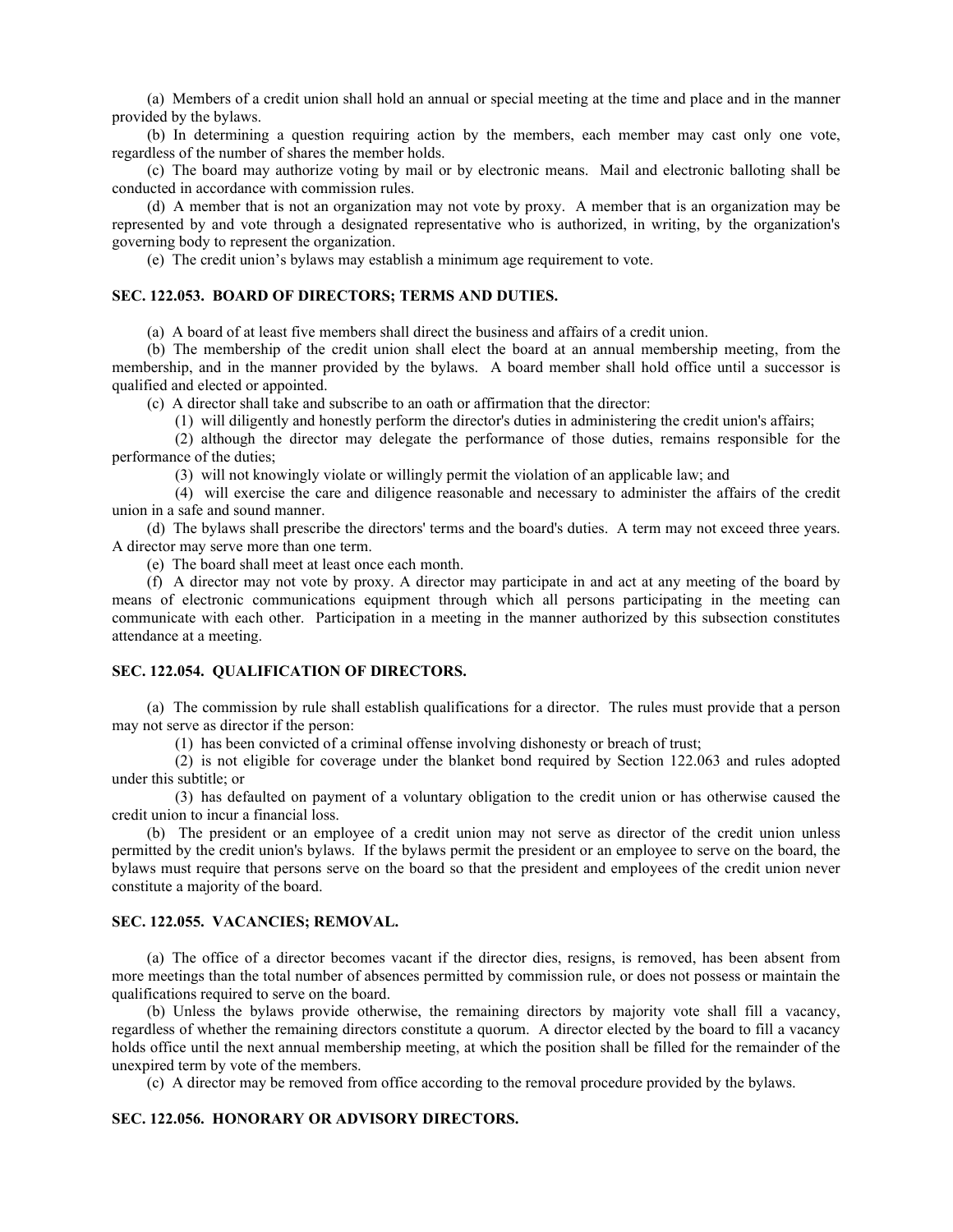(a) The board may appoint not more than six individuals to serve at the board's pleasure as honorary or advisory directors to advise and consult with the board and otherwise aid the board in carrying out the board's duties and responsibilities.

(b) An honorary or advisory director:

- (1) need not be eligible for membership in the credit union;
- (2) is not a member of the board; and
- (3) is not entitled to vote on a matter before the board.

(c) An honorary or advisory director may participate in any board deliberation. Except as otherwise provided by Section 125.402(d), an honorary or advisory director shall hold in confidence all information the director receives about a credit union during the director's service.

#### **SEC. 122.057. OFFICERS; EXECUTIVE COMMITTEE.**

(a) At the annual organizational meeting, the board shall elect from its membership a chairman, vice chairman, treasurer, and secretary. The offices of treasurer and secretary may be held by the same individual.

- (b) An officer elected under Subsection (a):
	- (1) serves a one-year term or until the officer's successor is elected and qualified; and
	- (2) has the duties the bylaws prescribe.

(c) The board may appoint from its membership an executive committee of at least three persons to exercise, between board meetings, authority specifically delegated by the board under conditions specified by the board. At each board meeting, the executive committee shall report to the board regarding any meeting held or action taken by the committee between board meetings.

(d) The bylaws may establish a minimum age requirement to hold office in the credit union.

## **SEC. 122.058. CHIEF EXECUTIVE OFFICER.**

(a) The board may employ, elect, or appoint a president, who is the chief executive officer in charge of operations.

(b) The president may be a board member but may not be chairman, vice chairman, or secretary of the credit union. The president serves at the board's pleasure.

(c) Subject to board guidelines, the president shall appoint or employ, and may discharge, any other officer or employee the president considers necessary to operate the credit union. The president shall prescribe the title of an officer or employee appointed or employed under this subsection.

#### **SEC. 122.059. DELEGATION OF MANAGEMENT AND LOAN APPROVAL AUTHORITY.**

(a) Without written approval of the commissioner, a credit union may not:

(1) contract with an individual who is not an officer, director, or employee of the credit union or with an organization for the provision of the management of the credit union; or

(2) delegate to an individual who is not an officer, director, or employee of the credit union or to an organization the authority to manage the credit union.

(b) The board may delegate all or part of its power to approve or disapprove a loan to a credit committee, one or more other committees, or one or more individuals.

#### **SEC. 122.060. CERTIFICATE OF ELECTION.**

(a) A credit union shall submit to the commissioner, in a form approved by the department, a certificate of election that provides the name and address of each officer, director, and committee member elected or appointed. The certificate must be filed within the time prescribed by the commissioner.

(b) The commission by rule may authorize the commissioner to obtain other confidential reports relating to a newly elected or appointed officer, director, or committee member.

(c) The commissioner may accept a form prescribed by an insuring organization that contains substantially similar information as the certificate of election in lieu of the certificate. The acceptance of such a form does not limit the commissioner's power to require additional information concerning a newly elected or appointed officer, director, or committee member.

#### **SEC. 122.061. CONFLICTS OF INTEREST.**

(a) While serving as a director, honorary director, advisory director, committee member, officer, or employee of a credit union, a person may not: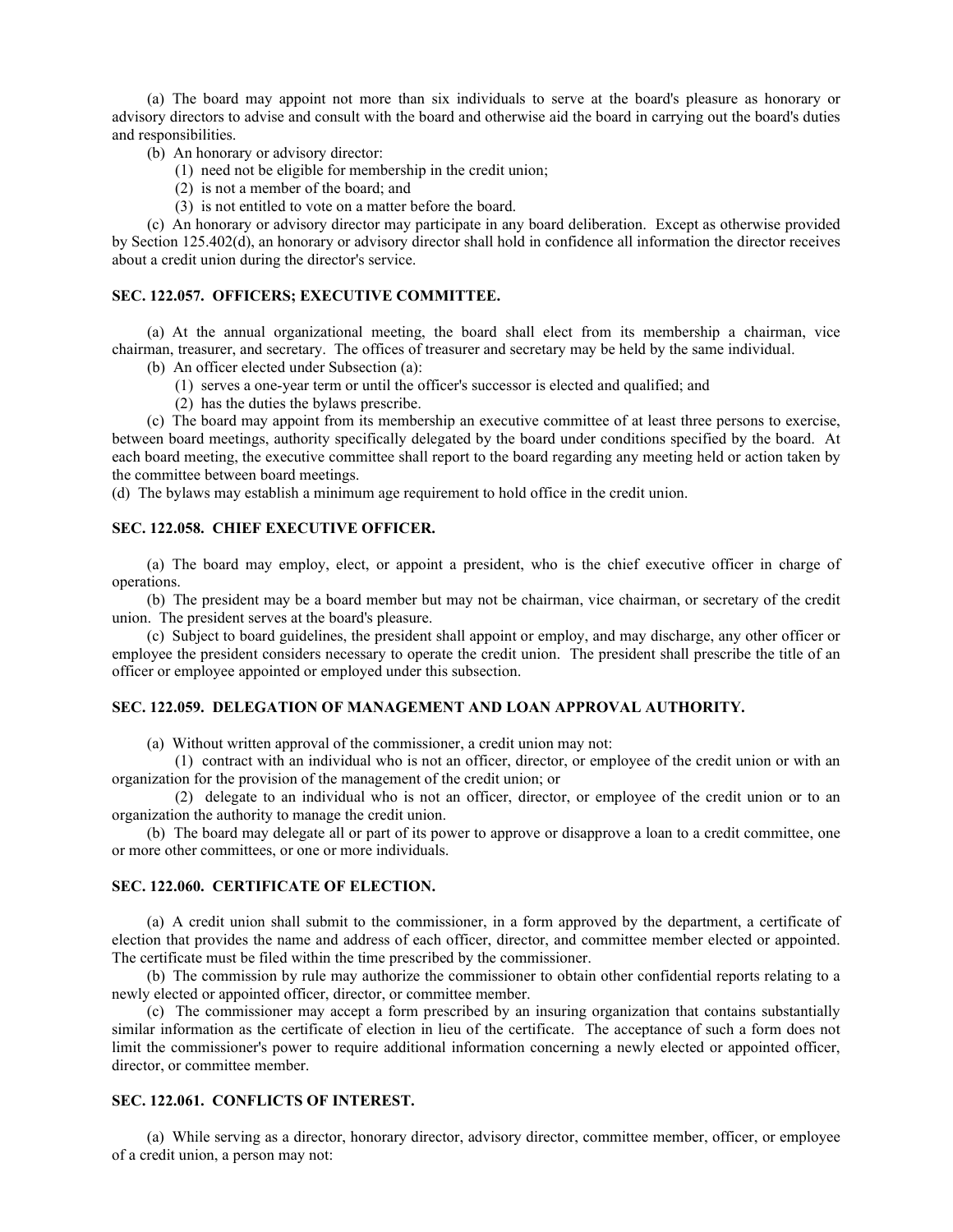(1) participate, directly or indirectly, in the deliberation on or determination of a question affecting the person's pecuniary interest or the pecuniary interest of a member of the person's immediate family or of a partnership, association, or corporation, other than the credit union, in which the person is directly or indirectly interested; or

(2) become employed by, engage in, or own an interest in a business or professional activity that the person could reasonably expect to:

(A) require or induce the person to disclose confidential information acquired because of the person's office or employment in the credit union; or

(B) impair the person's independence or judgment in the performance of the person's duties or responsibilities to the credit union.

(b) An interest only as a member of the credit union that is shared in common with all other members is not a pecuniary interest within the meaning of Subsection (a)(1).

(c) In this section, "member of a person's immediate family" means a person's spouse or another person living in the person's household.

## **SEC. 122.062. COMPENSATION.**

A person may not receive compensation for serving as a director, honorary director, advisory director, or committee member of a credit union, except that the person may be:

- (1) provided with reasonable health, life, accident, liability, or similar insurance protection;
- (2) reimbursed for necessary expenses incurred in the performance of the person's duties; and
- (3) paid the fees and reimbursed for other expenditures authorized by commission rules.

#### **SEC. 122.063. BOND.**

The board shall purchase from a surety company authorized to do business in this state a blanket surety or security bond covering each director, honorary director, advisory director, officer, employee, member of an official committee, attorney, or other agent of the credit union as required by commission rule.

#### **SEC. 122.064. INDEMNIFICATION.**

A credit union may elect to indemnify a director, officer, employee, or agent of the credit union and to purchase insurance as if the credit union were an "enterprise" as defined by Section 8.001, Business Organizations Code, under and subject to the credit union's bylaws and written policy. A credit union may not provide any indemnification or insurance that would not be permissible under Chapter 8, Business Organizations Code, but may elect to impose the credit union's own limitations on indemnification.

## SUBCHAPTER C. OPERATIONS AND FINANCES

## **SEC. 122.101. CALL REPORTS.**

(a) A credit union shall prepare a quarterly call report, in a manner approved by the department, that states the credit union's financial condition. The commissioner may require a credit union to file additional financial reports.

(b) The credit union must submit the call report on or before the due date prescribed by the department. If a credit union does not submit a report by the due date, the commissioner shall charge a late fee in an amount set by the commission for each day the report remains unfiled. The commissioner for good cause shown may waive all or part of the late fee.

(c) A credit union that does not file a report on or before the date it is due is subject to sanctions provided by this chapter and Chapter 126.

## **SEC. 122.102. FINANCIAL REPORTING; AUDITS.**

(a) A credit union shall use the financial reporting forms and observe the accounting principles prescribed by the commission.

(b) The board shall:

(1) make a comprehensive annual audit of the credit union's books and affairs, in accordance with established principles and commission rules;

(2) submit a summary of the audit report to the credit union's members at the next annual meeting; and

(3) make a supplementary audit or examination as the board considers necessary or the commissioner requires.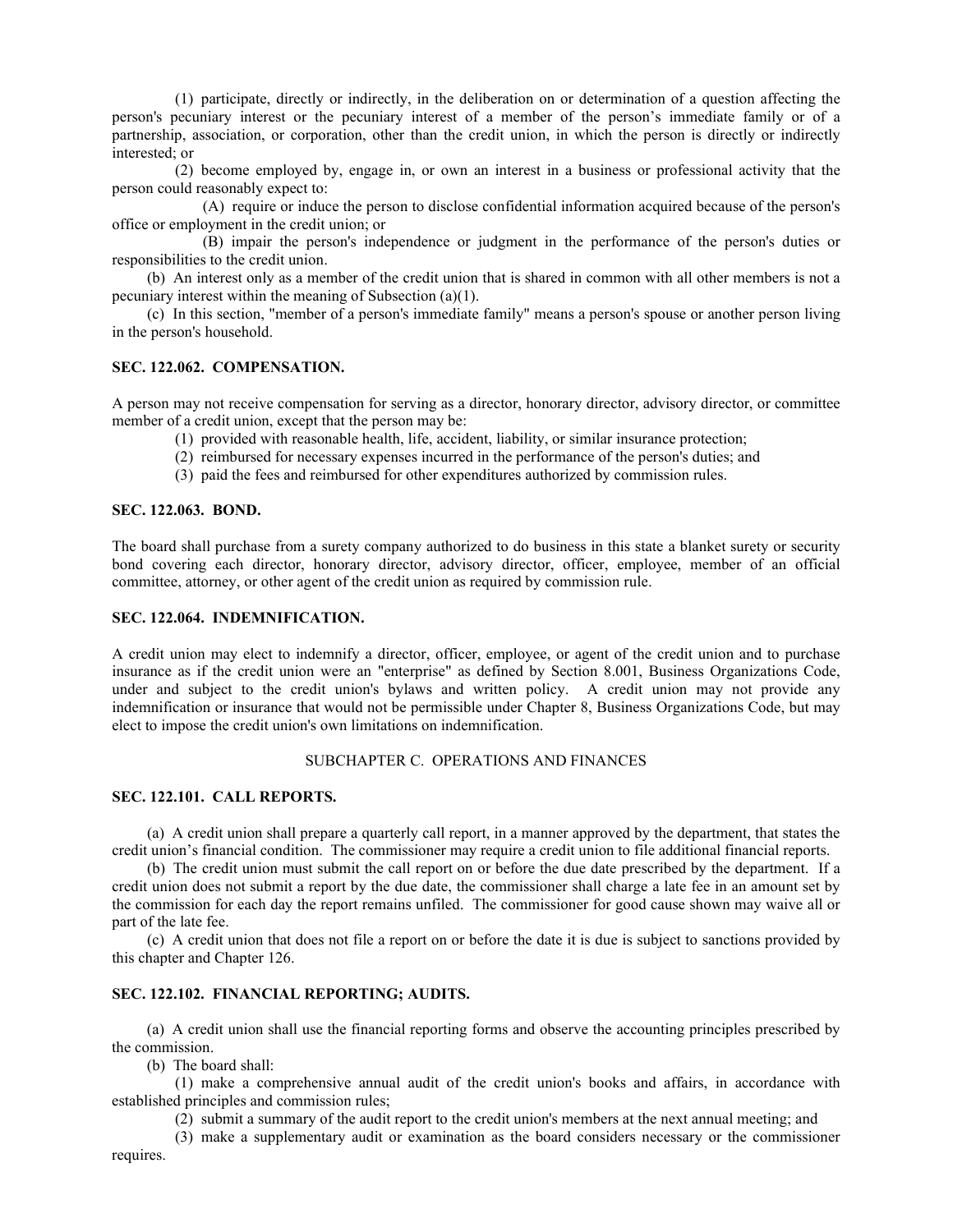(c) The commission by rule may require a verification of members' accounts with the credit union's records.

(d) If the commissioner, by examination or other credible evidence, finds that the board is not complying with this section or a rule adopted under this section, the commissioner may appoint an independent person from outside the credit union and its members to perform an audit. The credit union shall pay the cost of the audit.

## **SEC. 122.103. EQUITY CAPITAL.**

A credit union's equity capital consists of:

- (1) retained earnings;
- (2) appropriated retained earnings, including net worth and other reserves;
- (3) undivided earnings; and

(4) other forms of capital in accordance with generally accepted accounting principles and approved by the commissioner.

## **SEC. 122.104. NET WORTH RESERVE ALLOCATIONS.**

(a) The commission by rule shall require a credit union to contribute to and maintain net worth reserves necessary to protect the interests of its members. The rule may:

- (1) prescribe the purposes for which the net worth reserves may be used; and
- (2) authorize the commissioner to approve other uses.
- (b) The credit union's board may establish reserves in addition to the required net worth reserves.

## **SEC. 122.105. MEMBERSHIP SHARE REDUCTION.**

A credit union may order a reduction in the membership shares of each of its shareholders if:

(1) the credit union's losses resulting from a depreciation in value of its loans or investments or otherwise exceed its undivided earnings and its reserves, and the estimated value of its assets is less than the total amount due the shareholders;

(2) a majority vote of the credit union's members present at a meeting of members called for that purpose approve the reduction; and

(3) the reduction divides the loss proportionately among the shareholders.

## **SEC. 122.106. EXEMPTION FROM CERTAIN TAXES.**

(a) Except as provided by Subsection (b), a credit union is exempt from a franchise or other license tax.

(b) A credit union is not exempt from the franchise tax imposed by Chapter 171, Tax Code, unless the credit union is exempted by that chapter.

(c) The intangible property of a credit union organized under this chapter is not taxable.

## **SEC. 122.107. NOTICE OF AVAILABILITY OF CERTAIN DOCUMENTS.**

(a) A credit union regulated under this subtitle and Chapter 15 shall give notice to the credit union's members of the availability on request of a member of documents related to the credit union's finances and management, including:

(1) a summary of the most recent annual audit;

(2) the most recent statement of financial condition, such as nonconfidential pages of the quarterly call report provided under Section 122.101;

- (3) a copy of IRS Form 990 or its successor; and
- (4) any other documents that members are entitled to possess, as determined by the commission.
- (b) The notice required by Subsection (a) must be given:
	- (1) on the credit union's Internet website if the credit union maintains a website; and
	- (2) in a newsletter twice a year if the credit union distributes a newsletter.

(c) The commission shall adopt reasonable rules to implement this section, including rules prescribing an alternative method for credit unions that do not maintain an Internet website or distribute a newsletter to provide their members with notice of the documents required by Subsection (a).

## SUBCHAPTER D. MERGER OR CONSOLIDATION

## **SEC. 122.151. AUTHORITY TO MERGE OR CONSOLIDATE.**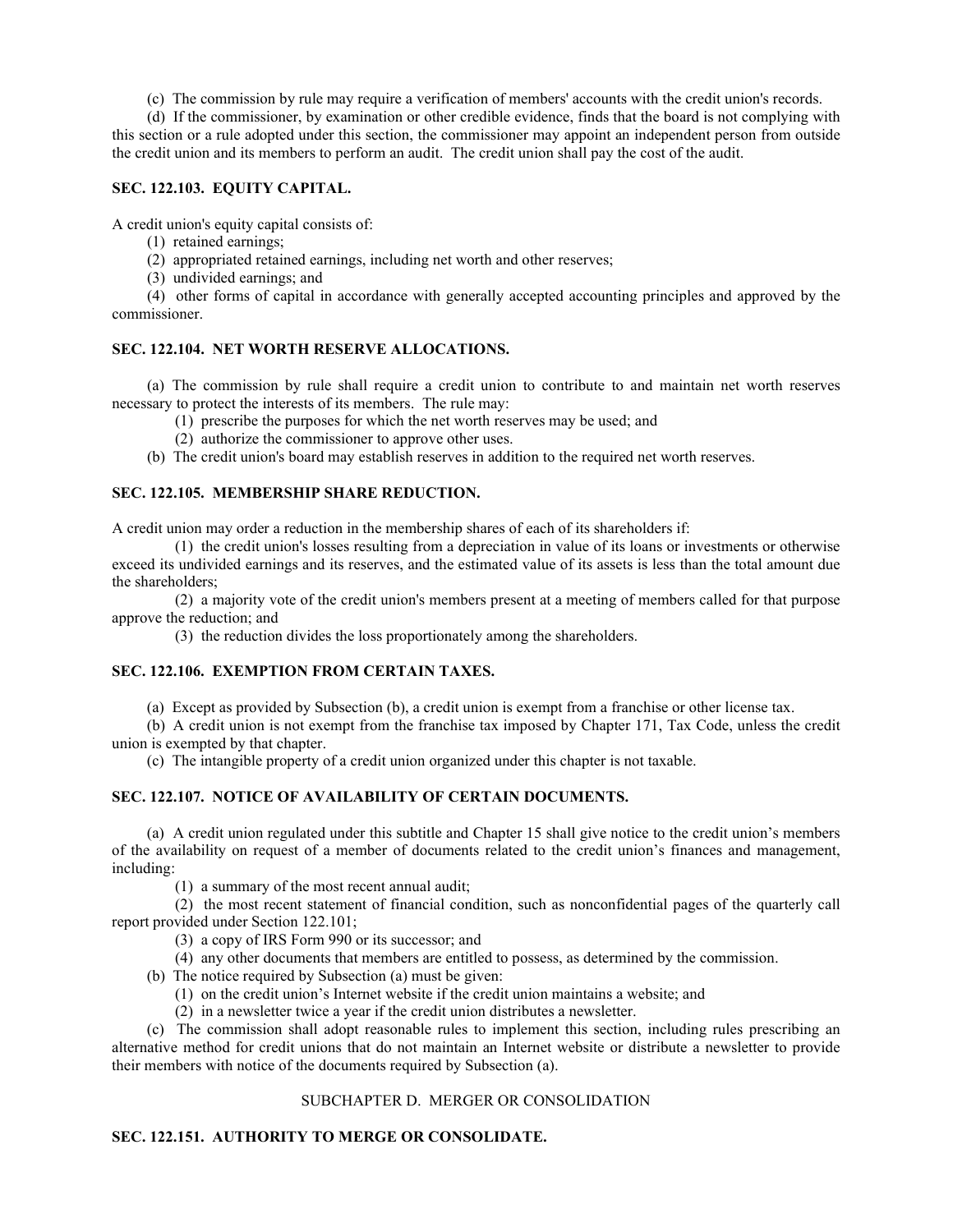(a) A credit union may merge or consolidate with another credit union, under the other credit union's existing articles of incorporation or otherwise, if:

(1) the merger or consolidation is in accordance with commission rules and approved by the commissioner; and

(2) the merger or consolidation takes place under a plan that has been:

(A) agreed to by a majority of the board of each credit union joining in the merger or consolidation;

(B) approved by a majority of the members of each credit union voting at a meeting of its members called for that purpose.

(b) The commissioner may waive the requirement that the members of each credit union approve the plan.

## **SEC. 122.152. APPLICATION TO MERGE OR CONSOLIDATE.**

(a) After agreement by the directors and approval by the members, if applicable, of each credit union or federal credit union, the chairman and secretary of each credit union or federal credit union shall execute a certificate of merger or consolidation that:

(1) includes a copy of the resolution or other action by which the board agreed to the merger or consolidation plan; and

(2) states:

and

plan;

(A) the time and place of the board meeting at which the board agreed to the merger or consolidation

- (B) the board's vote for and against adoption of the plan;
- (C) the time and place of the meeting at which the members approved the plan, if applicable;
- (D) the membership's vote for and against approval of the plan, if applicable; and
- (E) the name of the surviving credit union.

(b) The merging credit union or a consolidating credit union shall submit the certificates and a copy of the merger or consolidation plan to the commissioner.

## **SEC. 122.153. DECISION BY COMMISSIONER; APPEAL.**

(a) Subject to Subsection (b), on approving the merger or consolidation, the commissioner shall return the certificates and plan to the merging or consolidating credit unions.

(b) The commissioner may conditionally approve a merger or consolidation. If approval is conditional, the commissioner:

(1) shall state the condition in the order approving the merger or consolidation; and

(2) may not deliver the approved certificate until the condition has been met.

(c) Notwithstanding any other law, the commissioner may authorize a credit union that is insolvent or is in danger of insolvency to merge or consolidate with another credit union or may authorize a credit union to purchase any of the assets of, or assume any of the liabilities of, another credit union that is insolvent or in danger of insolvency if the commissioner is satisfied that:

(1) an emergency requiring expeditious action exists with respect to the credit union that is insolvent or in danger of insolvency;

(2) another option is not reasonably available; and

(3) the public interest would best be served by approval of the merger, consolidation, purchase, or assumption.

(d) If the commissioner disapproves the merger or consolidation or imposes a condition, the merging or consolidating credit unions may appeal the commissioner's decision to the commission in the manner provided by Section 122.007 for an appeal on an application to incorporate a credit union.

## **SEC. 122.1531. CONSIDERATIONS IN DETERMINATION.**

In determining whether to approve or disapprove the merger or consolidation, the commissioner shall consider the availability and adequacy of financial services in the local community and the effect that the merger or consolidation would have on the local community. The commission by rule shall establish other appropriate criteria that the commissioner must consider in making the determination.

## **SEC. 122.154. PROPERTY, OBLIGATIONS, AND LIABILITIES OF MERGED OR CONSOLIDATED CREDIT UNION.**

After a merger or consolidation is effected: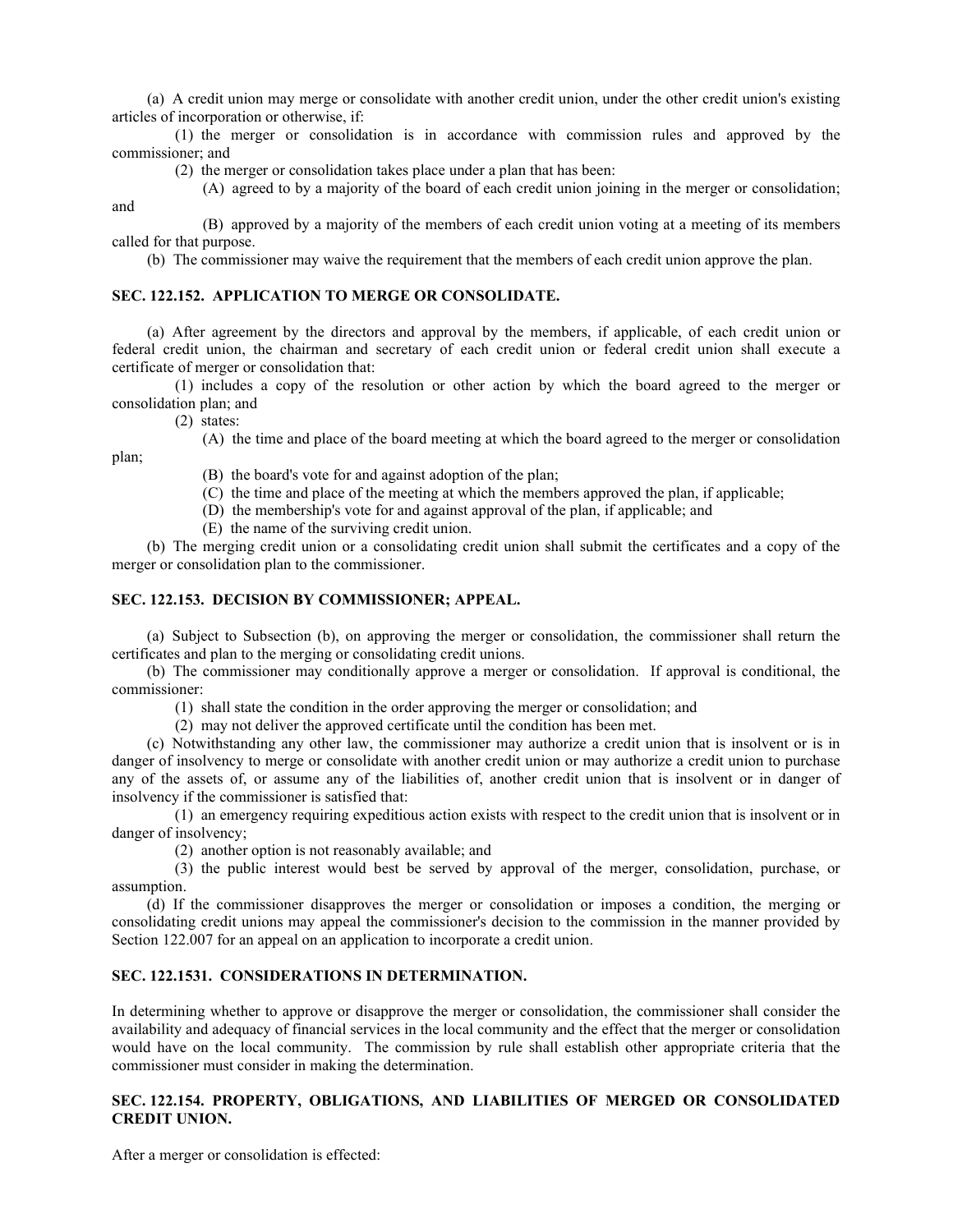(1) the property of the merged or consolidated credit union vests in the surviving credit union without an instrument of transfer or endorsement; and

(2) the obligations and liabilities of the merged or consolidated credit union are assumed by the surviving credit union.

## **SEC. 122.155. CONSTRUCTION OF SUBCHAPTER.**

This subchapter shall be construed, when possible, to permit a credit union authorized to do business in this state under other law to merge or consolidate with a credit union authorized to do business under this subtitle.

## **SEC. 122.156. RULES TO ADDRESS CERTAIN PROCEDURES.**

The rules adopted under this subchapter must specify in detail the procedures that:

- (1) a credit union must follow to obtain commissioner approval of a merger or consolidation; and
	- (2) the commissioner must follow in approving or disapproving the merger or consolidation.

## SUBCHAPTER E. CONVERSION

#### **SEC. 122.201. CONVERSION OF STATE CREDIT UNION TO FEDERAL CREDIT UNION.**

(a) A credit union organized under the laws of this state may convert to a credit union under the laws of the United States:

- (1) on an affirmative vote by a majority of the members voting at a meeting called for that purpose; and
- (2) by complying with any rule adopted by the commission to facilitate the conversion.
- (b) On the issuance of a charter by the National Credit Union Administration, the credit union:
	- (1) ceases to be a credit union incorporated under this subtitle; and
	- (2) is no longer subject to the supervision and regulation of the commissioner and department.

(c) The converted credit union shall file with the commissioner a copy of the charter issued to the credit union by the National Credit Union Administration. Failure to file the required copy of the charter does not affect the validity of the conversion.

## **SEC. 122.202. CONVERSION OF STATE CREDIT UNION TO OUT-OF-STATE CREDIT UNION.**

A credit union organized under the laws of this state may convert to a credit union under the laws of another state:

- (1) on an affirmative vote by a majority of the members voting at a meeting called for that purpose; and
- (2) by complying with any applicable commission rule.

## **SEC. 122.203. CONVERSION OF FEDERAL OR OUT-OF-STATE CREDIT UNION TO STATE CREDIT UNION.**

A credit union organized under the laws of the United States or of another state may convert to a credit union organized under the laws of this state by complying with:

- (1) the requirements of the jurisdiction under which the converting credit union is organized; and
- (2) commission rules.

## SUBCHAPTER F. MISCONDUCT AND ENFORCEMENT

#### **SEC. 122.251. DEFAMATION.**

(a) A person commits an offense if the person knowingly:

(1) makes, circulates, or transmits to another person a false statement that is derogatory to the financial condition of a credit union with the intent to injure that credit union; or

(2) counsels, aids, procures, or induces another person to make, circulate, or transmit a false statement that is derogatory to the financial condition of a credit union with the intent to injure that credit union.

(b) An offense under this section is a third-degree felony.

## **SEC. 122.252. CONSIDERATION FOR LOAN, INVESTMENT, OR PURCHASE.**

(a) A person commits an offense if the person: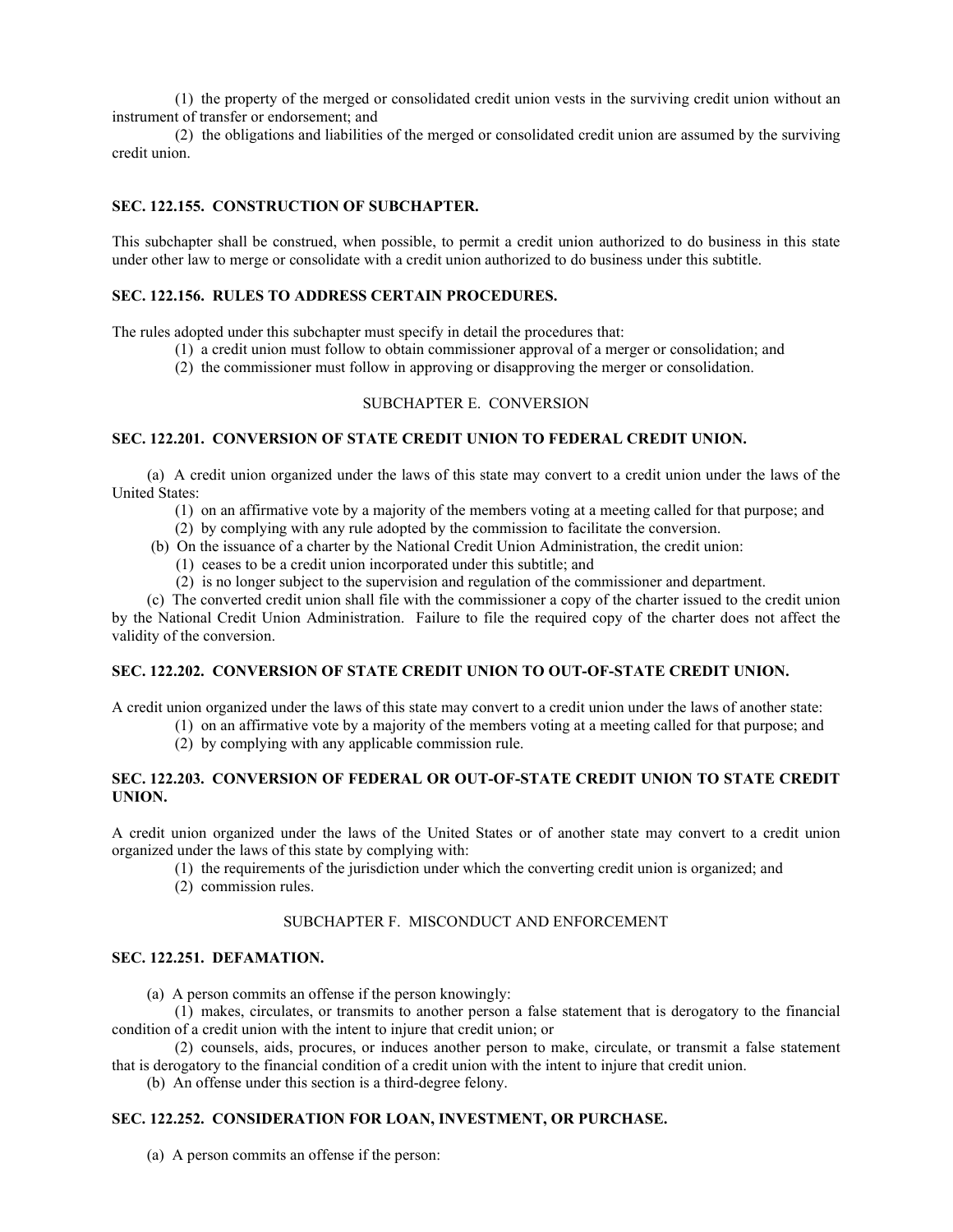(1) is a director, honorary director, advisory director, committee member, officer, or employee of a credit union; and

(2) knowingly demands or receives, directly or indirectly, consideration for the credit union's making a specific loan or investment or purchasing an asset.

(b) An offense under this section is a Class A misdemeanor.

## **SEC. 122.253. LOAN TO NONMEMBER.**

(a) A person commits an offense if the person:

(1) is a director, honorary director, advisory director, committee member, officer, or employee of a credit union; and

(2) knowingly permits a loan to be made to a nonmember or participates in a loan to a nonmember.

(b) An offense under this section is a Class B misdemeanor.

(c) A person who commits an offense described by Subsection (a) is primarily liable to the credit union for the amount illegally loaned. The illegality of the loan is not a defense in an action by the credit union to recover on the loan.

(d) Extending credit to a nonmember as a comaker with a member or extending credit to a nonmember for the sale of property owned by the credit union or for the sale of assets acquired in liquidation or repossession is authorized and is not a loan to a nonmember. Acquiring a promissory note or other asset by a share and deposit guaranty corporation or credit union authorized under Section 15.410, on which a nonmember is liable, is not a loan to a nonmember.

#### **SEC. 122.254. FALSE STATEMENTS OR DOCUMENTS; DESTRUCTION OF RECORDS.**

(a) A person commits an offense if the person, knowingly and with the intent to deceive:

(1) makes a false entry on a record, report, or statement of a credit union; or

(2) in connection with an examination or investigation of a credit union by the commissioner, a deputy commissioner, or the department's authorized examiner, exhibits a false paper, instrument, or security or gives under oath a false answer to a question directly related to the examination or investigation asked the person by the commissioner, the deputy commissioner, or the department's authorized examiner.

(b) A person commits an offense if the person knowingly removes, destroys, or conceals a record of the credit union for the purpose of concealing a fact or information from the commissioner, a deputy commissioner, or the department's authorized examiner.

(c) An offense under this section is a third-degree felony.

## **SEC. 122.255. DETERMINATION OF MISCONDUCT.**

The commissioner may determine that an officer, director, honorary director, advisory director, or employee of a credit union, or the credit union itself, acting by and through an officer, director, honorary director, advisory director, or employee, has:

(1) violated this subtitle, a rule adopted under this subtitle, or another law applicable to a credit union;

(2) violated or refused to comply with a final order of the commissioner or commission;

(3) willfully neglected to perform an official or legal duty or willfully committed a breach of trust or fiduciary duty;

(4) committed a fraudulent or questionable practice in the conduct of the credit union's business that endangers the credit union's reputation or threatens its solvency;

(5) refused to submit to examination under oath or to permit examination of the credit union's records and affairs by the commissioner or the commissioner's representative;

(6) failed or refused to authorize and direct another person to permit the commissioner or the commissioner's representative to examine the credit union's records in the other person's custody after the commissioner has requested the authorization of and direction to the other person;

(7) conducted the credit union's business in an unsafe, unauthorized, or unlawful manner;

(8) concealed, destroyed, removed, or falsified a record related to the credit union's business and affairs;

(9) transacted business while the credit union was in an unsafe or unsound condition;

(10) violated a condition of the credit union's articles of incorporation or of a written agreement with the commissioner or the commission; or

(11) committed a criminal act that is a substantial detriment to the reputation and conduct of the credit union's business.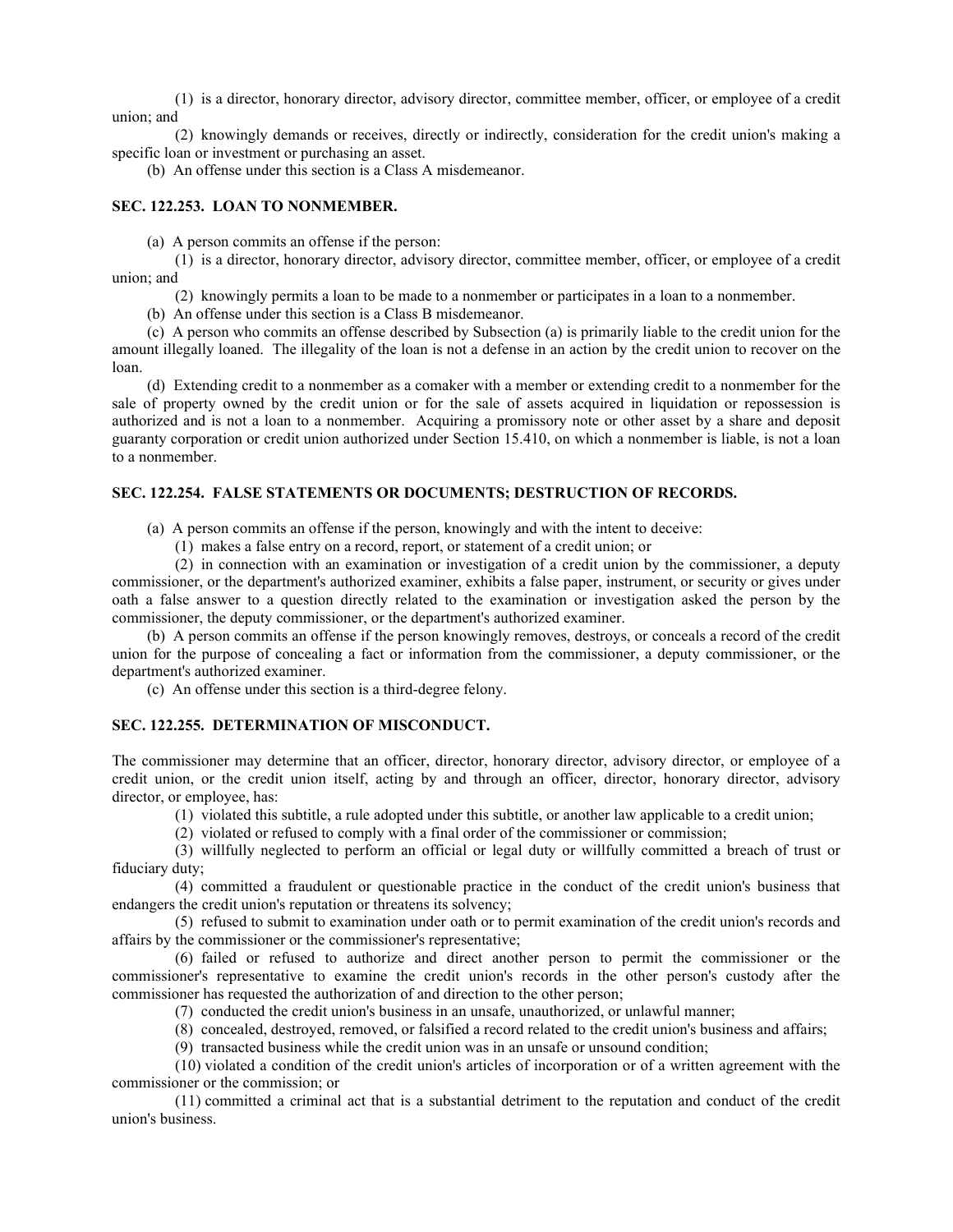#### **SEC. 122.256. DETERMINATION LETTER; BOARD MEETING.**

(a) If the commissioner determines from examination or other credible evidence that a credit union is in a condition that may warrant the issuance of an order under this chapter or Chapter 126, the commissioner may notify the credit union in writing of the commissioner's determination, the requirements the credit union must satisfy to abate the determination, and the time by which the requirements must be satisfied to avert further administrative action. The determination letter must be delivered in person or sent by registered or certified mail, return receipt requested.

(b) If considered necessary, the commissioner may call a meeting of the credit union's board. The directors shall attend the meeting. The commissioner shall present to the board the findings stated in the determination letter and shall demand the discontinuance of any violation or unsafe or unsound practice found.

### **SEC. 122.257. CEASE AND DESIST ORDER FOR CREDIT UNIONS.**

(a) If the commissioner makes a finding listed in Section 122.255 and determines that an order to cease and desist is necessary and in the best interest of the credit union involved and its depositors, creditors, and members, the commissioner may serve on the credit union, its board, and each offending person an order to cease and desist from a violation or practice specified in the order and to take affirmative action that the commissioner considers necessary to correct a condition resulting from a violation or unsafe or unsound practice found.

- (b) The order must:
	- (1) be in writing;
	- (2) be served:

(A) at the meeting called under Section 122.256 or not later than the 30th day after the date of that meeting; and

(B) by certified or registered mail, addressed to the credit union at the last address of its principal office as shown by department records, or by delivery to an officer or director of the credit union; and

(3) unless the order is effective immediately on service as provided by Subsection (d), state the effective date of the order, which may not be before the 10th day after the date the order is served.

(c) Service by mail is complete on deposit of the paper, enclosed in a postpaid, properly addressed wrapper, in a post office or official depository under the care and custody of the United States Postal Service.

(d) A cease and desist order is effective immediately on service if the commissioner finds that:

- (1) the solvency of the credit union is endangered;
- (2) there is a continuing violation of this subtitle or a rule adopted under this subtitle; or

(3) there is a threat of immediate and irreparable harm to the public or the credit union or its depositors, creditors, or members.

(e) The order is final unless, not later than the 10th day after the date the order is served, the credit union files with the commissioner written notice of appeal that includes a certified copy of the board resolution.

(f) A copy of the order shall be entered in the minutes of the board meeting. The directors shall certify to the commissioner in writing that each director has read the order.

## **SEC. 122.2575. CEASE AND DESIST ORDER FOR OTHER PERSONS.**

(a) If it appears to the commissioner that a person who is not authorized to engage in business under this subtitle or the Federal Credit Union Act (12 U.S.C. Section 1751 et seq.) is violating this subtitle, a rule adopted under this subtitle, or another state statute or rule relating to the regulation of credit unions, the commissioner may issue without notice and hearing an order to cease and desist from continuing a particular action to enforce compliance with the applicable state statute or rule relating to the regulation of credit unions. The order must contain a reasonably detailed statement of the fact on which the order is made.

(b) If a person against whom an order under this section is made requests a hearing, the commissioner shall set and give notice of a hearing before the commissioner or a hearings officer. The hearing shall be governed by Chapter 2001, Government Code.

(c) An order under this section becomes final unless the person to whom the order is issued requests a hearing not later than the 30th day after the date the order is issued. If a hearing has not been requested not later than the 30th day after the date the order is made, the order is considered final and nonappealable.

#### **SEC. 122.258. REMOVAL ORDER.**

(a) The commissioner by order may remove or prohibit a person who is a current or former officer, director, manager, or employee of a credit union from office, employment, or further participation in the affairs of a credit union if the commissioner by examination or other credible evidence: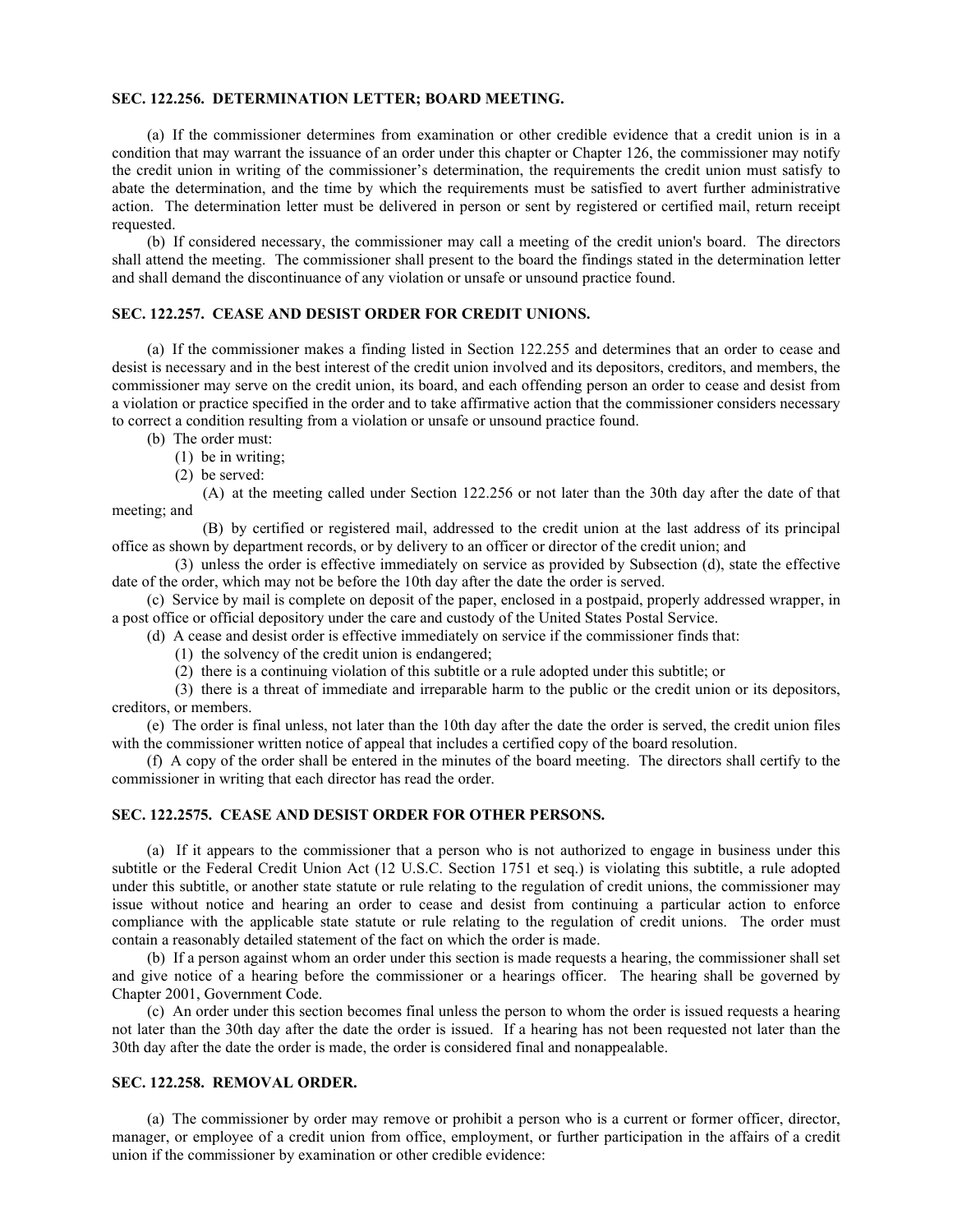(1) finds that:

(A) the person has continued a violation or practice previously charged and found by the commissioner after issuance of a determination letter under Section 122.256 or a cease and desist order under Section 122.257; and

(B) removal or prohibition is necessary and in the best interest of the credit union and its depositors, creditors, and members; or

(2) makes a finding listed in Section 122.255 and determines that removal or prohibition of the person is immediately necessary because the person has committed or is about to commit:

(A) a fraudulent or criminal act involving the conduct of the business of the credit union;

(B) an act that may cause the credit union to become insolvent or to be placed in imminent danger of insolvency; or

(C) an act that otherwise threatens immediate and irreparable harm to the public or the credit union or its members, depositors, or creditors.

(b) The removal order must:

(1) state with reasonable certainty the grounds for removal; and

(2) be promptly served on the person removed and on the credit union in the manner provided by Section 122.257 for service of a cease and desist order.

(c) On issuance of the order, the person has no right, duty, or authority of office or employment in the credit union. After the order becomes final, the person removed or prohibited may not hold office in, be employed by, or participate in the affairs of any credit union without the prior written approval of the commissioner. The order is final as of the date of issuance unless the person removed or prohibited or the credit union, as evidenced by a certified copy of the board resolution, files written notice of appeal with the commissioner not later than the 10th day after the day the removal order is served.

(d) A copy of the removal order shall be entered in the board minutes. An officer shall acknowledge receipt of the order and certify to the commissioner that each person named in the removal order has been removed from office or employment.

## **SEC. 122.259. HEARING ON APPEAL OF PROPOSED ORDER.**

(a) If the credit union or a person removed from office or employment files a notice of appeal of a cease and desist order or a removal order, the commissioner shall set a time and place for the commission to hear the appeal in accordance with commission rules.

(b) The filing of an appeal does not suspend a removal order or cease and desist order.

(c) At the conclusion of the hearing, the commission may vacate, affirm, or modify the commissioner's order and may order that appropriate action be taken.

(d) A cease and desist order or a removal order is final on completion of an appeal or otherwise as provided by this subchapter.

## **SEC. 122.260. ADMINISTRATIVE PENALTY; INJUNCTION.**

(a) If a credit union or other person designated in a final order under this subchapter does not comply with the order, the commissioner, after giving notice, may assess an administrative penalty against the credit union, the designated person, or both, in an amount of not less than \$100 or more than \$10,000 each for each day of the violation of the order.

(b) The credit union may not reimburse or indemnify a person for any part of the administrative penalty.

(c) The commissioner may bring suit for injunction or to collect the administrative penalty in a district court of Travis County. In the suit, a certificate by the commissioner showing a failure to pay an administrative penalty is prima facie evidence of:

(1) the imposition of the penalty or the delinquency of the stated penalty amount; and

(2) compliance by the department with the law relating to the computation and imposition of the penalty.

(d) The attorney general is entitled to recover reasonable attorney's fees from the credit union or the designated person, or both, if the attorney general prevails in a judicial action necessary for collection of the administrative penalty.

## **SEC. 122.261. CONFIDENTIALITY.**

(a) A determination letter, a cease and desist order, a removal order, each copy of a notice or correspondence, and all other documents or records relating to an order or determination letter issued under this subchapter are confidential and are not subject to public disclosure except in an action authorized by this subtitle or other authority.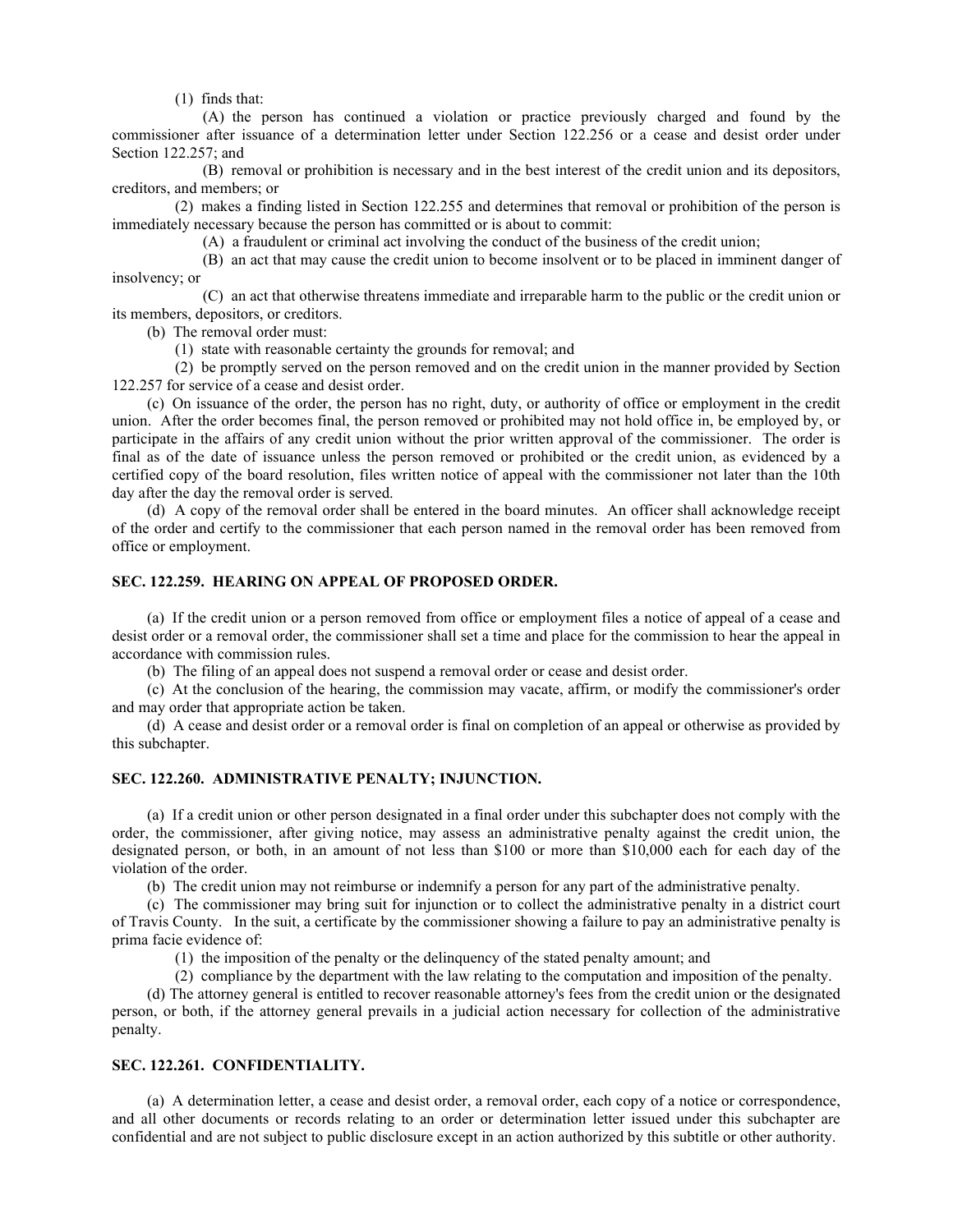(b) The commissioner may disclose the information described by Subsection (a) to a share and deposit guaranty corporation or credit union or to a department, agency, or instrumentality of this state, another state, or the United States if the commissioner determines the disclosure is necessary or proper for the enforcement of the laws of this state or the United States.

(c) The commissioner may release information regarding the existence of a final order to the public if the commissioner concludes that the release would enhance effective enforcement of the order.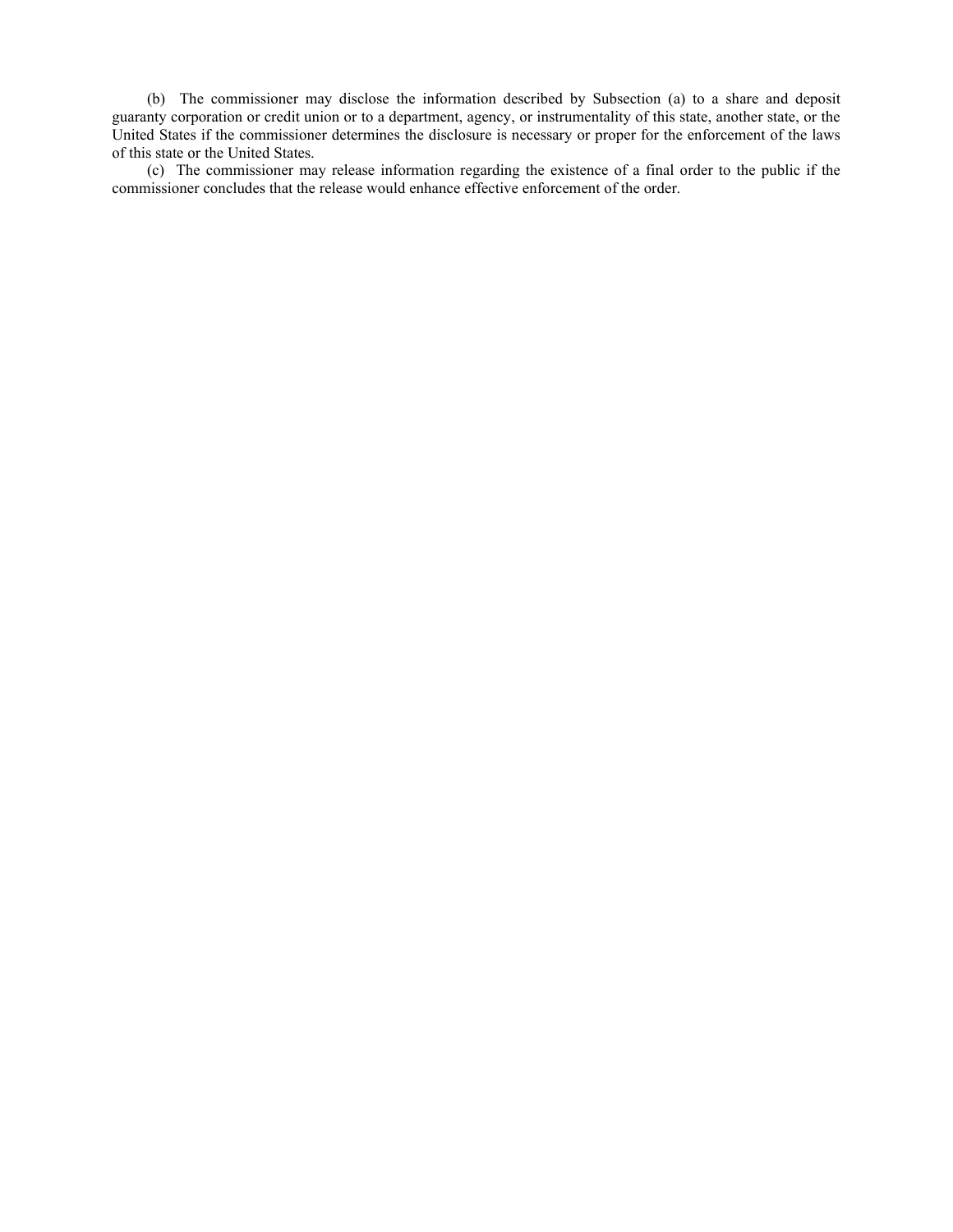#### CHAPTER 123. GENERAL POWERS

#### SUBCHAPTER A. GENERAL POWERS

## **SEC. 123.001. GENERAL POWERS.**

A credit union may exercise any power necessary or appropriate to accomplish the purposes for which it is organized, and any power granted a corporation authorized to do business in this state, including any power specified in this chapter.

## **SEC. 123.002. INCIDENTAL POWERS.**

A credit union may exercise any right, privilege, or incidental power necessary or appropriate to exercise its specific powers and to accomplish the purposes for which it is organized.

#### **SEC. 123.003. ENLARGEMENT OF POWERS.**

(a) A credit union may engage in any activity in which it could engage, exercise any power it could exercise, or make any loan or investment it could make, if it were operating as a federal credit union.

(b) Notwithstanding any other law, and in addition to the powers and authorities conferred under Subsection (a), a credit union has the powers or authorities of a foreign credit union operating a branch in this state if the commissioner finds that exercise of those powers or authorities is convenient for and affords an advantage to the credit union's members and maintains the fairness of competition and parity between the credit union and any foreign credit union. A credit union does not have the field of membership powers or authorities of a foreign credit union operating a branch in this state.

## SUBCHAPTER B. OPERATIONAL POWERS

## **SEC. 123.101. CONTRACTS.**

A credit union may make contracts.

## **SEC. 123.102. POWER TO SUE AND DEFEND.**

A credit union may sue or be sued in the name of the credit union.

## **SEC. 123.103. PURCHASE AND SALE OF PROPERTY.**

Subject to commission rules, a credit union may purchase, hold, lease, or dispose of property necessary or incidental to the operation or purpose of the credit union.

## **SEC. 123.104. MEMBERSHIP IN OTHER ORGANIZATION; OPERATION AS CENTRAL CREDIT UNION.**

A credit union may:

- (1) be a member of:
	- (A) another credit union organized under this subtitle or other law; and
	- (B) another organization approved by the board; or
- (2) operate, with the commissioner's approval, as a central credit union.

## **SEC. 123.105. FEES.**

(a) A credit union may collect a fee, determined by the board, for services and administrative costs, including a fee for a check or draft that is returned because it is drawn against a closed account or an account containing insufficient or uncollected money, because of a stop payment order, or for another similar reason.

(b) A fee under this section is an administrative expense. The fee is in addition to interest authorized by law and is not a part of interest collected or agreed to be paid on a loan.

## **SEC. 123.106. CHANGE OF LOCATION.**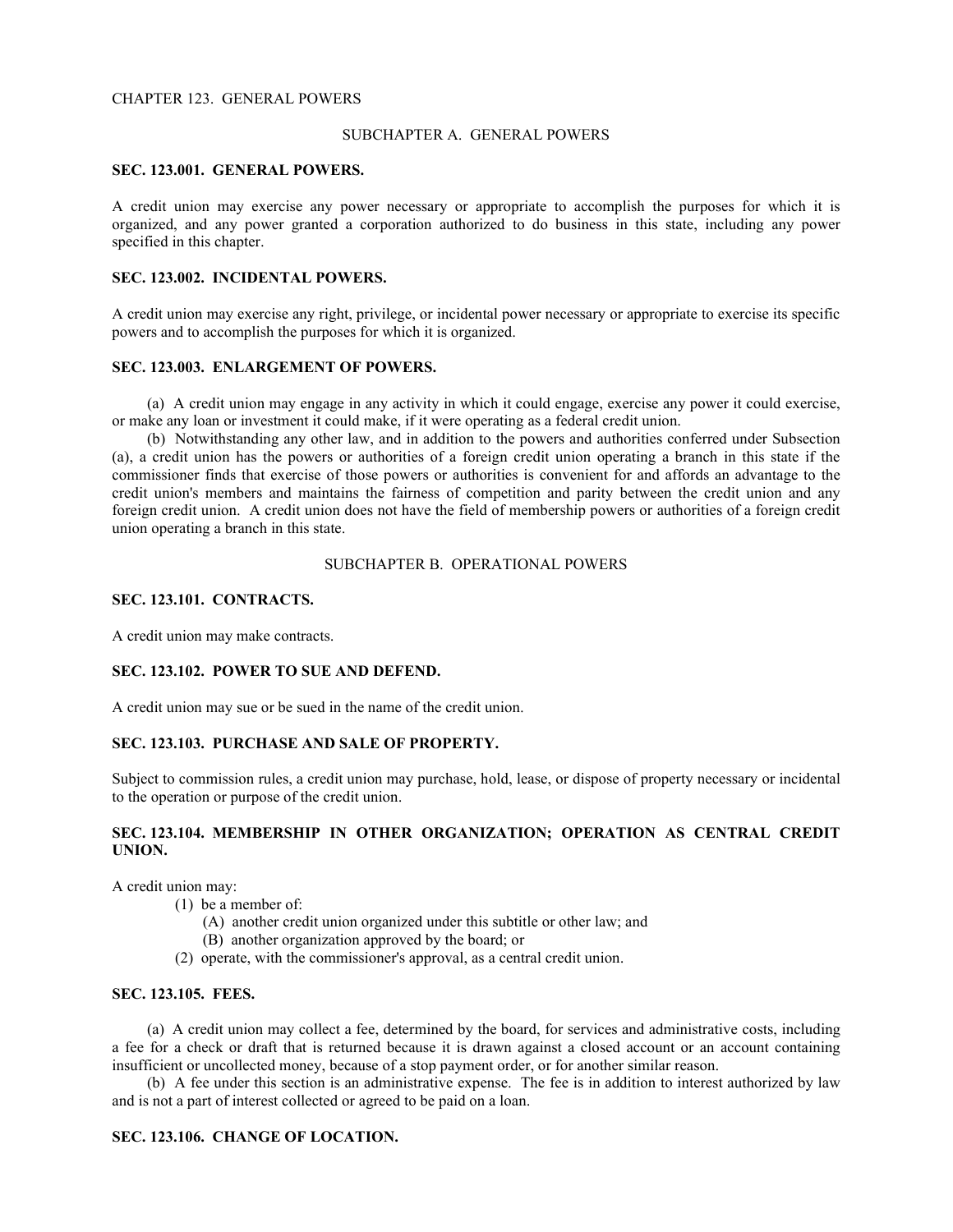(a) A credit union changing the location of its principal place of business or any additional office or service facility shall notify the commissioner in writing of the new location and the scheduled or effective date of the change.

(b) The credit union must submit notice to the commissioner not later than the 30th day before the scheduled or effective date of the change. The commissioner may waive or reduce the timing of the notice requirement under this subsection.

#### **SEC. 123.107. INSURANCE FOR MEMBERS.**

A credit union may purchase or otherwise provide insurance for the benefit or convenience of its members in accordance with applicable law or rules adopted by the commission.

### **SEC. 123.108. DONATIONS.**

A credit union may donate to a nonprofit, civic, charitable, or community organization as authorized by the board.

#### **SEC. 123.109. SEAL.**

A credit union may adopt and use a common seal and may alter its seal at any time.

#### **SEC. 123.110. RECORDS.**

- (a) A credit union may:
	- (1) copy any record kept by the credit union; and
	- (2) dispose of the original record in accordance with commission rules.

(b) A copy of a record is considered an original record for any purpose, including admissibility in evidence as an original record before any court or administrative agency for the purpose of the copy's admissibility in evidence.

## **SEC. 123.111. RIGHT TO ACT TO MITIGATE OR AVOID LOSS.**

This subtitle does not prohibit a credit union from investing its money, operating a business, managing or dealing in property, or taking any other action at any time that is reasonably necessary to avoid or mitigate a loss on a loan or on an investment made or obligation created in good faith and in the usual course of the credit union's business, as authorized by this subtitle or a rule adopted by the commission.

## SUBCHAPTER C. FINANCIAL POWERS

## **SEC. 123.201. POWER TO BORROW OR LEND.**

(a) A credit union may:

(1) lend its funds, or engage in any other type of financing transaction authorized by applicable law or rules adopted by the commission; and

(2) borrow money from any source, subject to Subsection (b).

(b) A credit union may not incur a debt without the commissioner's prior approval if the debt will cause the debt of the credit union, including a deposit of a nonmember financial institution, to exceed an amount equal to 500 percent of the credit union's unencumbered reserves and undivided earnings.

(c) The commissioner shall grant or deny a request for approval under Subsection (b) not later than the 10th day after the date on which the request is made.

## **SEC. 123.202. RECEIPT, TRANSFER, AND PAYMENT OF MONEY.**

A credit union may:

- (1) receive and disburse money;
- (2) receive a payment on a share or deposit; and

(3) provide for the transfer or withdrawal of money from an account by the means and through the payment systems that the board determines best serve the convenience and needs of members and depositors.

## **SEC. 123.203. ACCEPTANCE OF MONEY FOR DEPOSIT FROM ANOTHER ENTITY.**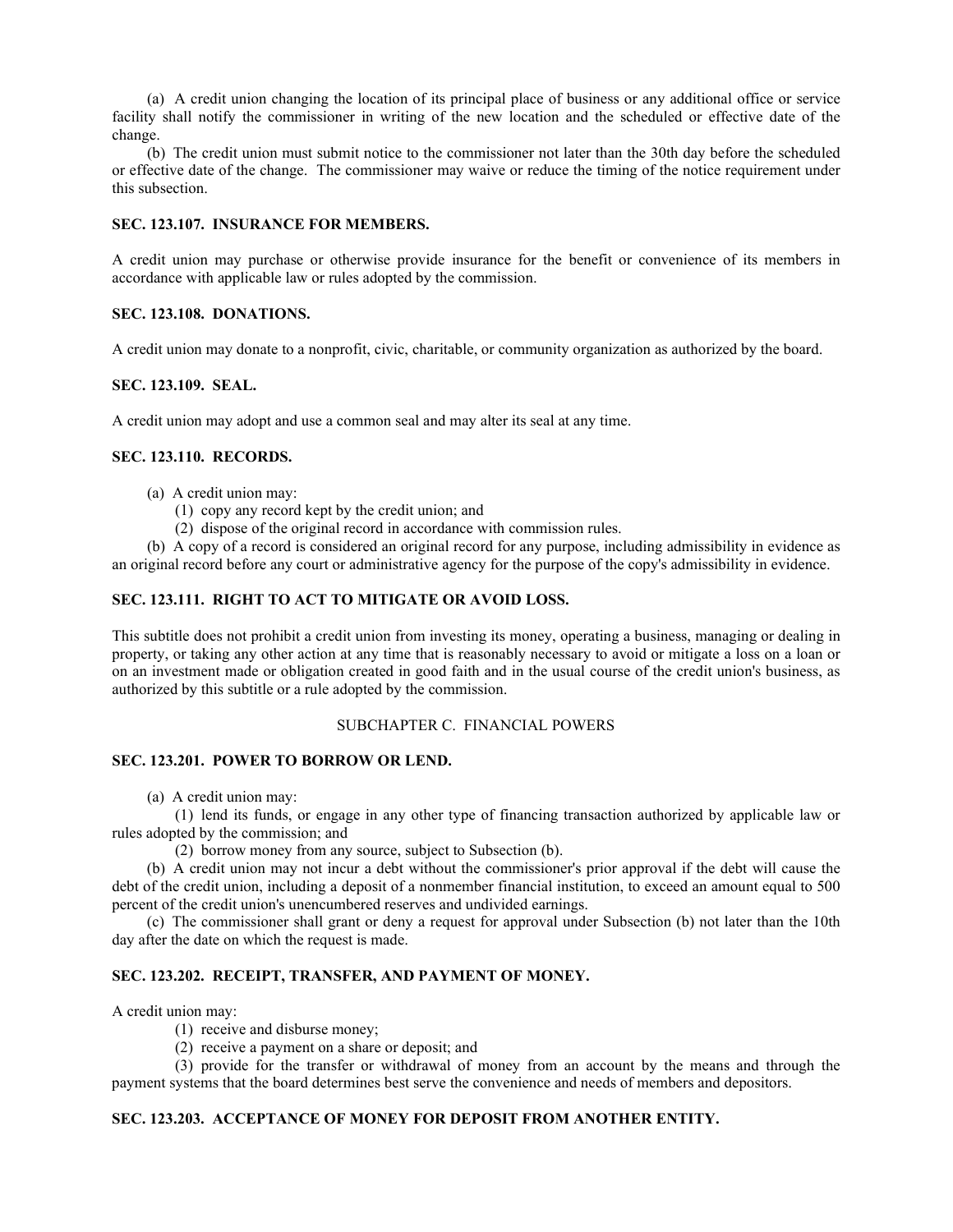A credit union may accept money for deposit by a savings and loan association, a savings association, the savings department of a bank, a commercial bank, a savings bank, a trust company, an insurance company, or any intermediary or other person managing or holding money on behalf of the credit union or any of the credit union's members or depositors.

## **SEC. 123.204. ACTION AS AGENT OR DEPOSITORY OF UNITED STATES OR OTHER GOVERNMENTAL ENTITY.**

A credit union may act as agent or depository of and accept for deposit the money of:

- (1) the United States or an agent or instrumentality of the United States;
- (2) this or another state; or
- (3) a political subdivision of this or another state, including:
	- (A) a municipality;
	- (B) a county;
	- (C) a school district; or
	- (D) another taxing authority.

## **SEC. 123.205. INVESTMENTS AND SECURITIES.**

- (a) In accordance with commission rules, a credit union may:
	- (1) develop and offer investment programs to its members and depositors; or

(2) act as agent for its members and depositors in the purchase, sale, or other disposition of a security, an interest in a mutual fund, or an interest or participation in any other type of investment.

(b) A credit union may issue and sell securities in connection with an investment program developed and offered under Subsection (a)(1).

## **SEC. 123.206. ACTION AS FISCAL OR TRANSFER AGENT; TRANSFER OF CERTAIN INSTRUMENTS; SIGNATURES.**

A credit union may:

- (1) act as fiscal agent or transfer agent;
- (2) transfer a registered and countersigned certificate of stock, bond, or other evidence of indebtedness; or
- (3) guarantee a signature.

## **SEC. 123.207. FIDUCIARY POWERS.**

A credit union may:

(1) act, under court order or appointment, as guardian, receiver, trustee, executor, or administrator without giving bond;

(2) receive an investment from a person acting as a guardian, receiver, trustee, executor, or administrator under the Estates Code or Subtitle B, Title 9, Property Code;

(3) act as depository for money paid to a court or constituting the estate of a deceased person, a minor, or an incompetent;

(4) accept, execute, and administer a trust as trustee;

(5) accept funds or money for deposit by a fiduciary, trustee, receiver, guardian, executor, or administrator; or

(6) act as custodian or trustee of a pension or profit-sharing plan, including an individual retirement account or a pension fund of a self-employed individual or of the sponsor of a credit union.

## **SEC. 123.208. DIVIDENDS AND INTEREST.**

- (a) A credit union may:
	- (1) declare and pay a dividend on a share;
	- (2) contract for and pay interest on a deposit; or
	- (3) refund interest to a borrower.
- (b) A dividend or interest may be paid at a rate and on the conditions that the board authorizes.
- (c) The commissioner may restrict the payment of a dividend:
	- (1) if the commissioner issues a cease and desist order under Section 122.257; or

(2) as necessary to protect the member's interests and preserve the solvency of the credit union as authorized by commission rule.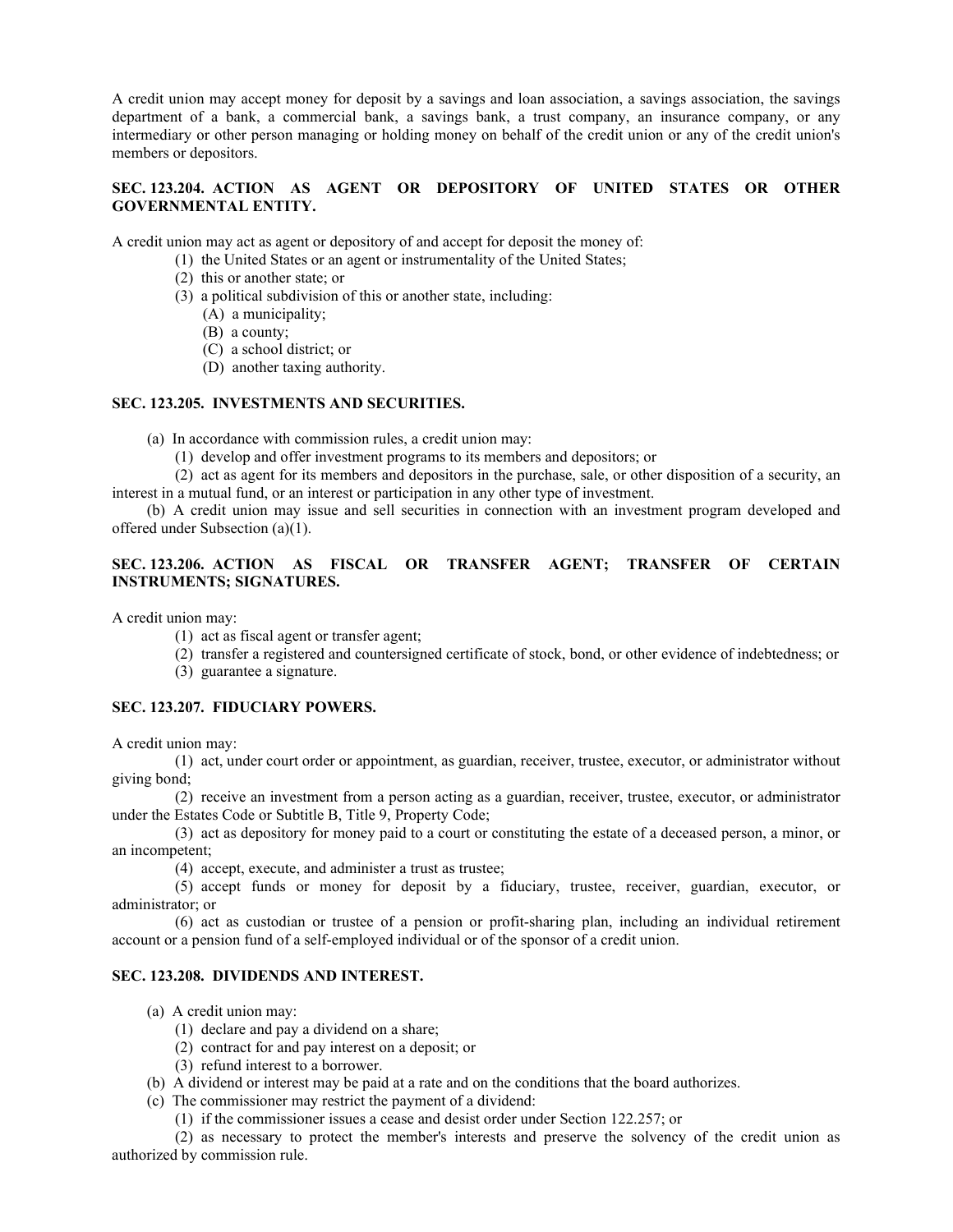## **SEC. 123.209. TRANSFER SYSTEM.**

A credit union may establish, operate, or participate in a system that allows the transfer of credit union money or the shares or deposits of its members by electronic or other means, including a clearinghouse association, a data processing or other electronic network, the Federal Reserve System, or any other government payment or liquidity program.

## **SEC. 123.210. SALE OF CERTAIN INSTRUMENTS OR SECURITIES; FEE.**

A credit union may:

(1) collect, receive, and disburse money:

(A) in connection with the sale of a traveler's check, money order, cashier's check or draft, treasurer's draft, similar instrument, or security of any type; or

(B) for another purpose that may provide a benefit or convenience for its members; and

(2) collect a fee for those services.

## **SEC. 123.211. CERTIFICATES OF INDEBTEDNESS.**

The commission by rule may authorize a credit union to issue certificates of indebtedness that are subordinated to all other claims of credit union creditors.

## **SEC. 123.212. CHECK AND MONEY TRANSFER SERVICES.**

A credit union may sell to a person within its field of membership negotiable checks, money orders, and other similar money transfer instruments or services and may also cash checks and money orders for a person within its field of membership for a fee.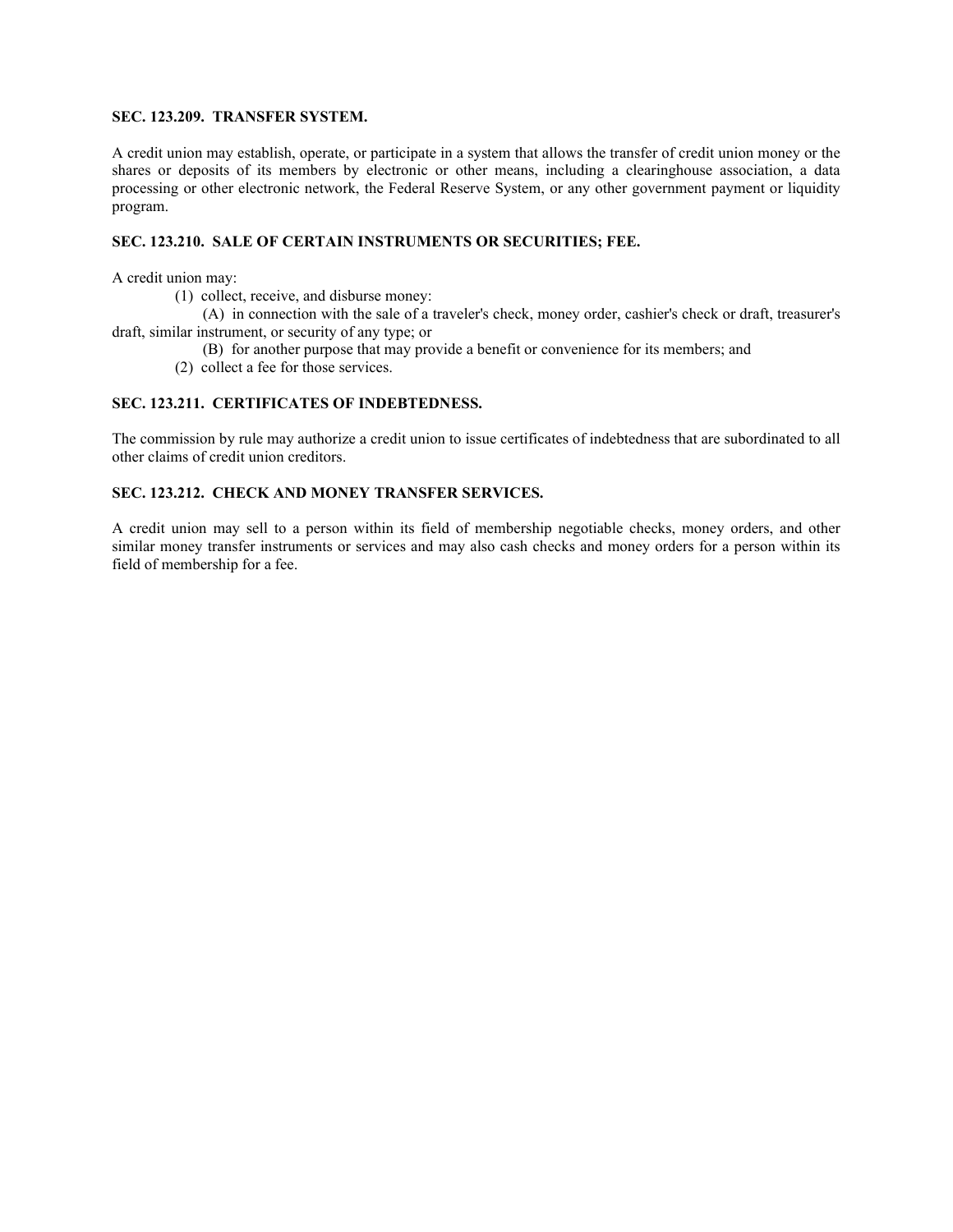## CHAPTER 124. LOANS AND INVESTMENTS

#### SUBCHAPTER A. GENERAL PROVISIONS CONCERNING LOANS TO MEMBERS

## **SEC. 124.001. AUTHORIZATION.**

A credit union may make a loan to a member:

- (1) in accordance with rules adopted by the commission;
- (2) for a purpose the credit union approves; and
- (3) on security and terms, the credit union requires.

## **SEC. 124.002. LIMITATIONS ON INTEREST RATES.**

The interest rate on a loan to a member may not exceed:

- (1) 1-1/2 percent per month on the unpaid balance;
- (2) 28 percent a year to the extent that federal credit unions are permitted to charge that rate; or
- (3) a higher rate authorized by law, including a rate authorized by Chapter 303.

## **SEC. 124.003. LIMITATIONS ON LOANS.**

A credit union may not make a loan to a member or a business interest of the member if the loan would cause the aggregate amount of loans to the member and the member's business interests to exceed:

- (1) an amount equal to 10 percent of the credit union's total assets; or
- (2) a lesser amount established by commission rule.

## **SEC. 124.004. WRITTEN INSTRUMENT REQUIRED.**

A credit union loan must be evidenced by a written instrument.

## **SEC. 124.005. APPLICABILITY OF OTHER LAW.**

Subtitle B, Title 4, does not apply to a credit union loan or extension of credit unless the agreement that evidences the transaction specifically provides otherwise.

## SUBCHAPTER B. OPEN-END CREDIT PLAN OR LINE OF CREDIT

## **SEC. 124.051. OPEN-END CREDIT PLAN.**

A credit union may enter into a written agreement with a member under which:

- (1) the member is allowed to borrow money from time to time; and
- (2) interest may from time to time be computed on the unpaid balance.

## **SEC. 124.052. LINE OF CREDIT.**

A credit union may approve in advance a line of credit and grant advances to a member within the limit of the extension of credit.

## **SEC. 124.053. ADDITIONAL LOAN APPLICATION NOT REQUIRED.**

An additional loan application is not required under an open-end credit plan under Section 124.051 or line of credit under Section 124.052 if the aggregate obligation does not exceed a limit of the extension of credit the credit union establishes.

## SUBCHAPTER C. LOAN EXPENSES

## **SEC. 124.101. BORROWER PAYMENT OF LOAN EXPENSES.**

A credit union may require a member to pay all reasonable expenses and fees incurred in connection with making, closing, disbursing, extending, readjusting, or renewing a loan, whether or not those expenses or fees are paid to third parties.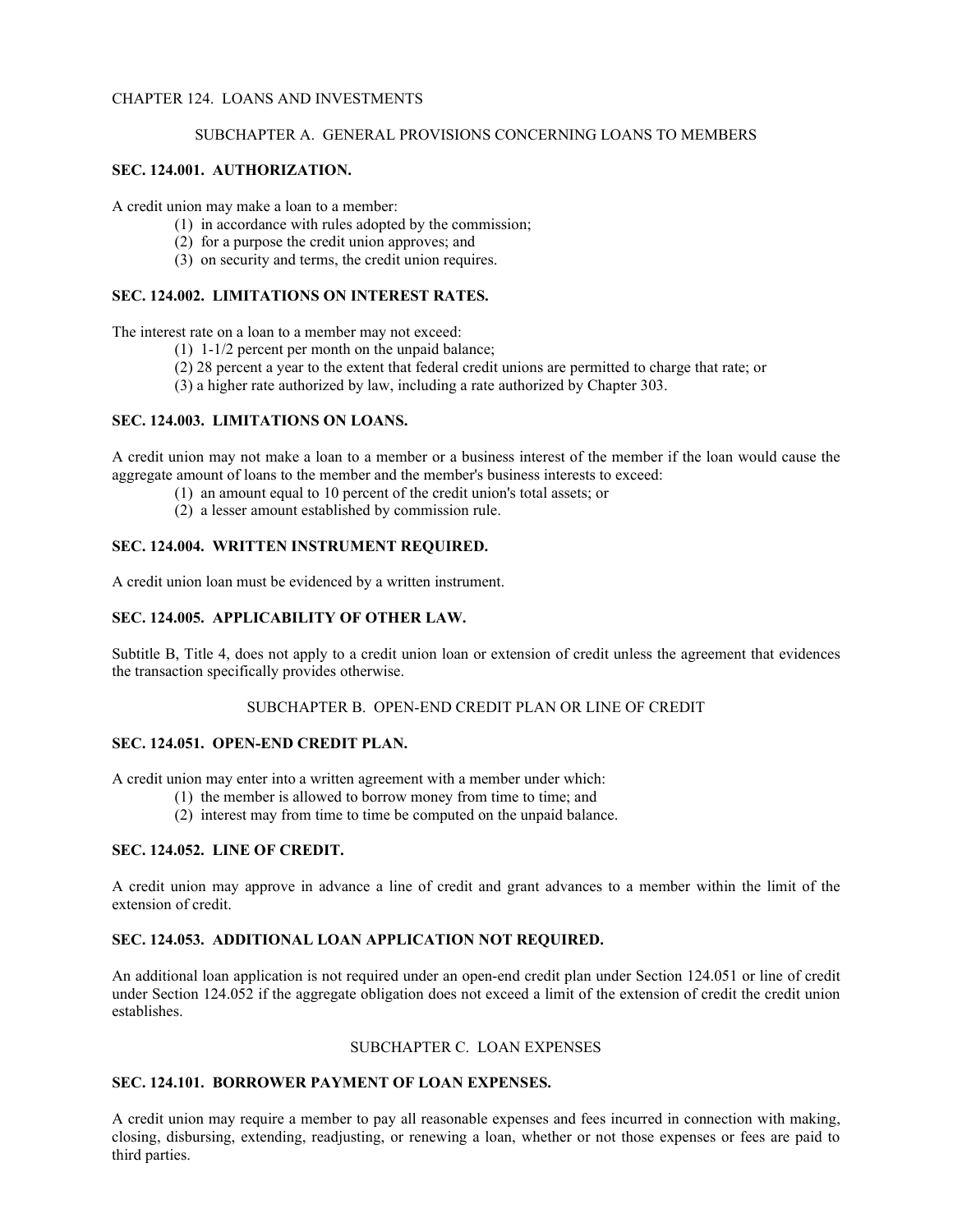## **SEC. 124.102. COLLECTION OF LOAN EXPENSES.**

A payment authorized by Section 124.101 may be:

- (1) collected by the credit union and:
	- (A) retained by the credit union; or
	- (B) paid to a person rendering a service in connection with the payment; or
- (2) paid directly by the member to the third party to whom it is payable.

## **SEC. 124.103. CHARACTER OF EXPENSE OR FEE.**

An expense or fee authorized by Section 124.101 is not interest.

## SUBCHAPTER D. LOAN PAYMENTS

## **SEC. 124.151. PREPAYMENT PRIVILEGE.**

A loan may be prepaid in whole or in part, without penalty, during regular working hours on any day on which the credit union is open for business, except as provided by Section 124.152.

## **SEC. 124.152. CONDITIONS FOR PREPAYMENT OF LOAN SECURED BY REAL PROPERTY.**

A credit union may require a partial prepayment that is made on a loan secured by a lien or mortgage on or other type of security interest in real property to be made:

- (1) on the date monthly installments are due; and
- (2) in the amount of that part of one or more monthly installments that would be applicable to principal.

## **SEC. 124.153. PENALTY FOR LATE PAYMENT.**

(a) A credit union, in accordance with its bylaws, may charge a member a penalty when a loan payment is past due.

(b) A credit union may charge only one penalty on each past due payment.

(c) A penalty under this section is not interest.

## SUBCHAPTER E. LOANS TO DIRECTORS, EMPLOYEES, AND CREDIT COMMITTEE MEMBERS

## **SEC. 124.201. AUTHORIZATION.**

Only if done in accordance with limitations imposed by Section 124.202, a credit union may make a loan or extend a line of credit to:

(1) a director, senior management employee, or member of the credit committee; or

(2) the immediate family of the director, senior management employee, or member of the credit committee.

## **SEC. 124.202. CONDITIONS OF LOANS.**

A loan or extension of a line of credit under Section 124.201:

(1) must comply with this subtitle and rules adopted under this subtitle with respect to loans to other borrowers;

(2) may not be on terms more favorable than those extended to other borrowers; and

(3) must be approved by the board before the credit union makes or agrees to make the loan if the aggregate amount of the loan and other outstanding loans to the person, the person's business interests, and the person's immediate family is greater than the sum of:

(A) \$10,000 or a higher amount established by commission rule; and

(B) the amount of the shares and deposits pledged for the loan.

## **SEC. 124.203. AUTHORIZATION TO ACT AS COMAKER, GUARANTOR, OR ENDORSER.**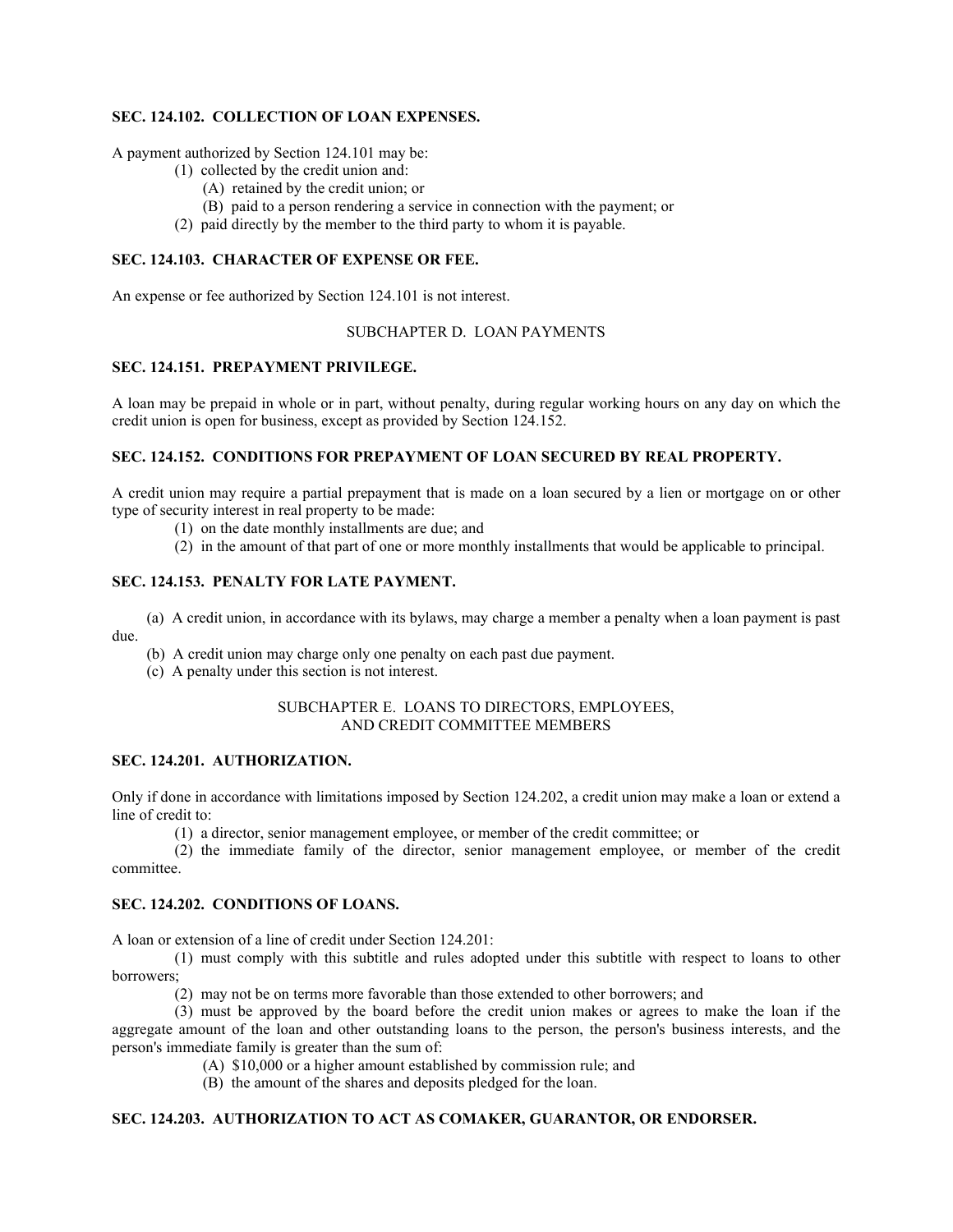A credit union may permit a director, senior management employee, or member of the credit committee to act as comaker, guarantor, or endorser of a loan to a member only in accordance with limitations imposed by Section 124.204.

## **SEC. 124.204. PRIOR APPROVAL REQUIRED.**

The board must give its approval before the credit union permits a director, senior management employee, or member of the credit committee to act as comaker, guarantor, or endorser of a loan to a member if the amount of the loan or aggregate of outstanding loans to the comaker, guarantor, or endorser is greater than the sum of:

- (1) \$10,000 or a higher amount established by commission rule; and
- (2) the amount of the shares and deposits pledged for the loan.

## SUBCHAPTER F. ILLEGAL LOANS

## **SEC. 124.251. ILLEGALITY OF LOAN NOT A DEFENSE.**

The illegality of a loan is not a defense in a credit union's action to recover on the loan.

## **SEC. 124.252. ILLEGALITY OF LOAN NOT A BAR TO ENFORCEMENT OR COLLECTION.**

The illegality of a loan does not prevent enforcement of the loan agreement against or collection of the loan from a person who is otherwise liable on the loan, including:

- (1) the borrower; or
- (2) a guarantor or surety.

## SUBCHAPTER G. LOAN PROGRAMS

## **SEC. 124.301. PARTICIPATION LOANS.**

A credit union may market and sell participations in loans to members originated by the credit union to another credit union, corporation, or financial organization.

## **SEC. 124.302. GOVERNMENT LOAN PROGRAMS.**

A credit union may participate in:

- (1) a guaranteed loan program of the United States government or a state government; and
- (2) another government loan program approved by the commission.

## SUBCHAPTER H. INVESTMENT OF MONEY

## **SEC. 124.351. PERMITTED INVESTMENTS.**

(a) A credit union may invest money not used in loans to members in:

(1) capital shares, obligations, participation certificates, or common or preferred stock of an agency, association, or company, subject to Section 124.352(a);

(2) loans to a national or state credit union association or corporation of which the credit union is a member;

(3) obligations, bonds, notes, or other evidences of indebtedness of a state or political subdivision of a state;

(4) certificates of deposit or other accounts issued by a state or national bank, savings and loan association, savings association, or mutual savings bank;

(5) securities, obligations, participations, or other instruments of or issued by the United States, or in a trust established for investing directly or collectively in those investments;

(6) loans to, shares of, or deposits in another credit union, a central credit union, a corporate credit union, a central liquidity facility established under state or federal law, a trust, or an organization established for lending directly or collectively to credit unions;

(7) securities, obligations, participations, or other instruments fully or partially guaranteed as to principal, interest, or both by the United States, or in a trust established for investing directly or collectively in those investments;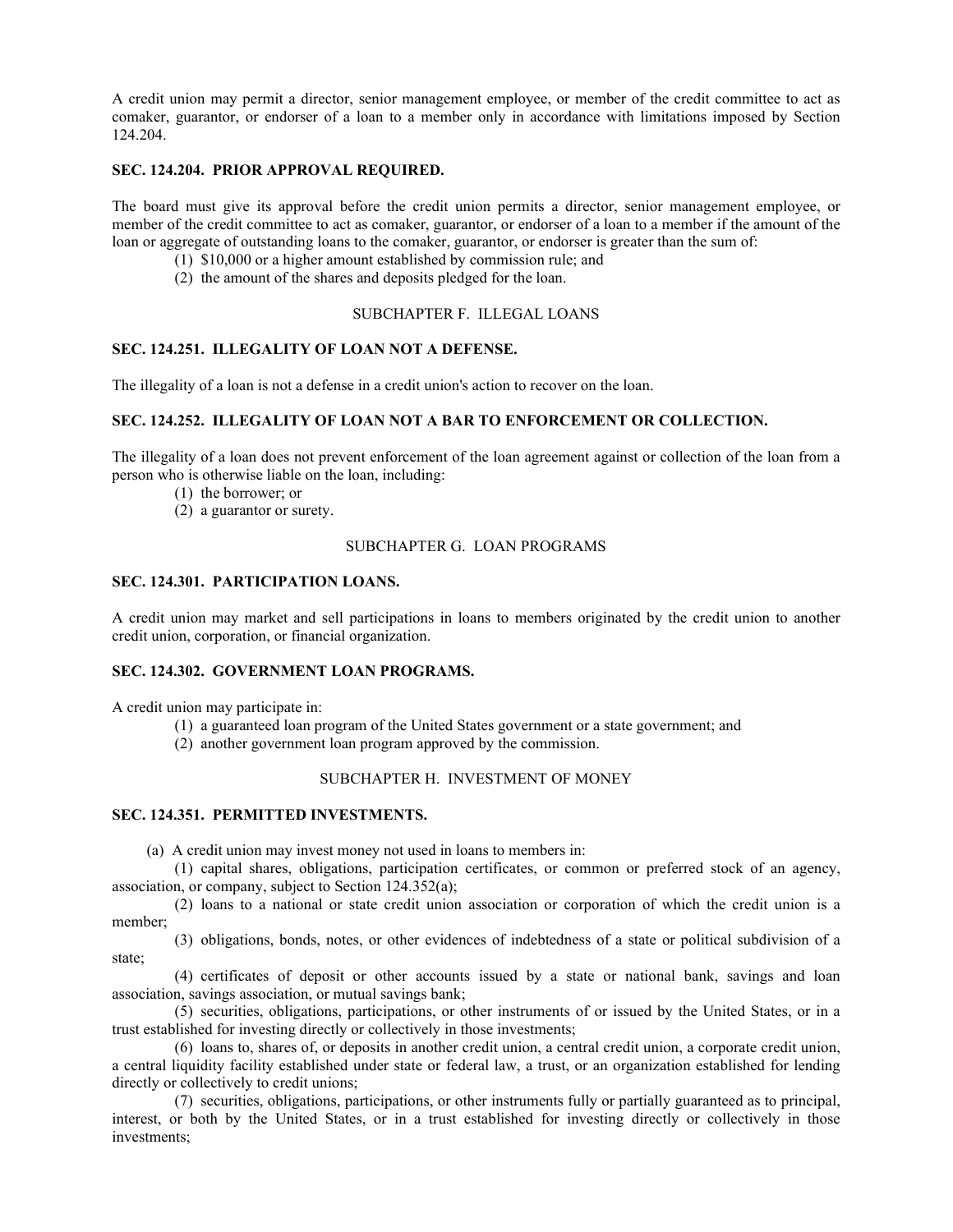(8) participation loans with another credit union, corporation, credit organization, or financial organization;

(9) notes receivable, loans to members, or other assets of a credit union operating under this subtitle or the Federal Credit Union Act (12 U.S.C. Section 1751 et seq.); and

- (10) other investments authorized by rules adopted by the commission that satisfy Subsection (b).
- (b) A rule adopted under Subsection (a)(10) must be responsive to:
	- (1) changes in economic conditions or competitive practices; and
	- (2) the need for safety and soundness of credit union investments.

## **SEC. 124.352. LIMITATIONS ON INVESTMENTS.**

(a) An investment under Section  $124.351(a)(1)$  may be made only if:

(1) the membership or ownership of the agency, association, or company is restricted to credit unions and their members or organizations of credit unions; and

(2) the agency, association, or company is designed primarily to serve or otherwise assist credit union operations.

(b) An investment under Section 124.351(a)(1) or (2) in any one agency, association, or company may not exceed the lesser of the amount equal to:

(1) five percent of the credit union's total assets; or

(2) its reserves and undivided earnings.

(c) Notwithstanding Subsection (a), the commission by rule may authorize an investment under Section  $124.351(a)(1)$  in an agency, association, or company:

(1) whose membership or ownership is not restricted to credit unions and their members or organizations of credit unions; or

(2) that is not designed primarily to serve or otherwise assist credit union operations.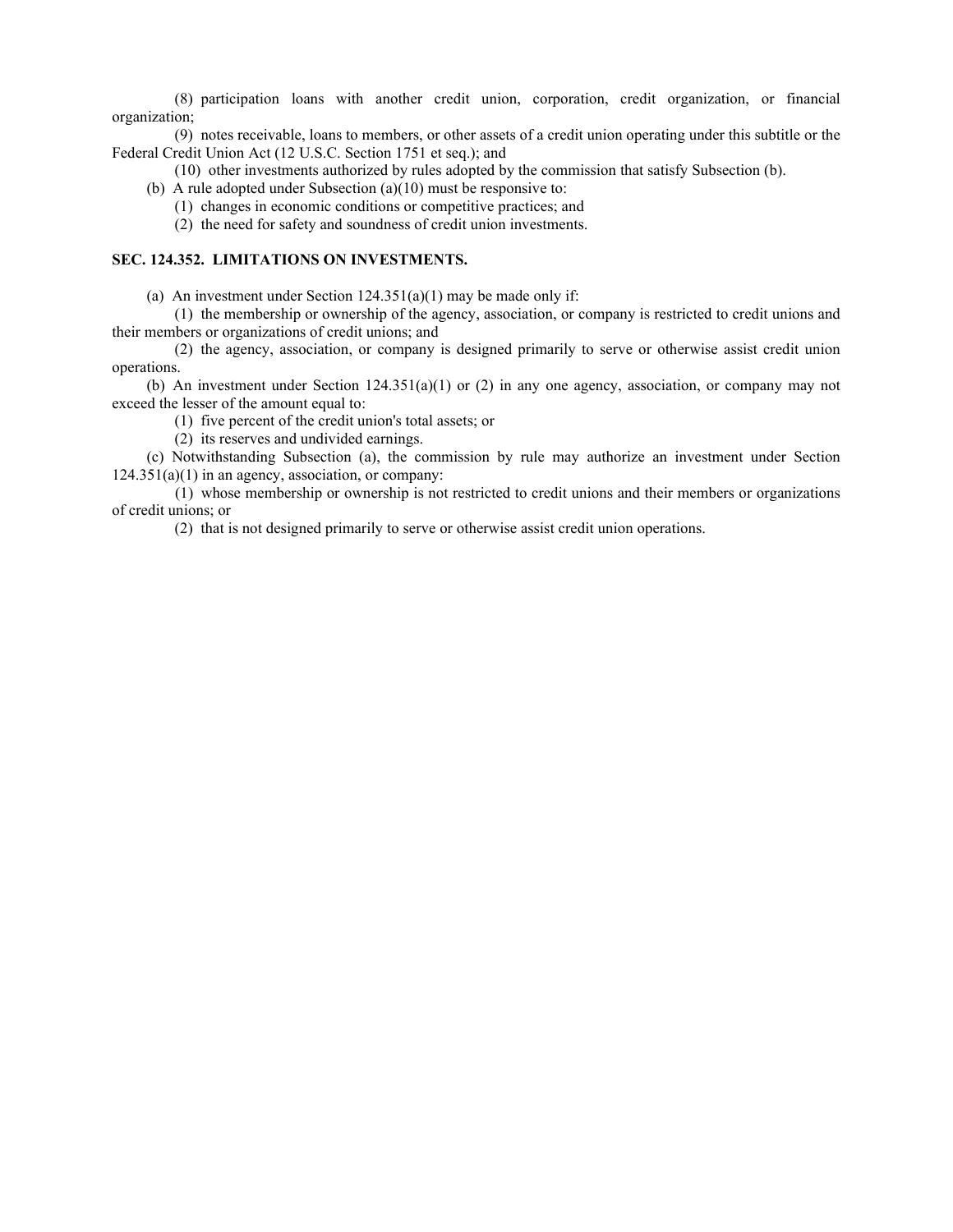#### CHAPTER 125. CREDIT UNION ACCOUNTS AND SERVICES

#### SUBCHAPTER A. GENERAL PROVISIONS

#### **SEC. 125.001. DEFINITION.**

In this chapter, "multiple-party account" has the meaning assigned by Section 113.004, Estates Code, except that the term includes an account in which one or more of the parties is an organization, association, corporation, or partnership.

## **SEC. 125.002. SHARE ACCOUNT.**

(a) Shares and membership shares shall be subscribed to and paid for in the manner prescribed by the bylaws. A credit union may limit the number of shares that may be owned by a member, but any such limitation must be applied equally to all members.

(b) A credit union may require credit union members to subscribe to and make payments on membership shares. Membership shares may not be pledged as security on any loan.

(c) The board of directors may establish different classes of share accounts classified in relation to different rights, restrictions, par value, and dividend rates.

(d) A joint account may hold more than one membership share, supporting membership for more than one member of the credit union.

#### **SEC. 125.003. DEPOSIT ACCOUNT.**

A deposit account consists of payments made under an agreement between the credit union and a depositor, including a draft account, checking account, savings account, certificate of deposit, individual development account, or other similar account or arrangement.

## **SEC. 125.004. CONSTRUCTION WITH OTHER LAWS.**

This chapter may not be construed to conflict with the laws of the United States or the laws of this state governing the taxation of multiple-party accounts.

## SUBCHAPTER B. MULTIPLE-PARTY ACCOUNTS

#### **SEC. 125.101. FORM OF ACCOUNT.**

(a) A member of a credit union or of a federal credit union doing business in this state may designate one or more persons to own a share or deposit account with the member in a multiple-party account.

(b) The account may provide for a right of survivorship.

#### **SEC. 125.102. POWERS OF ACCOUNT HOLDERS.**

(a) A party to a multiple-party account may make a payment on a share or deposit account and a withdrawal subject to the account agreement.

(b) A party to the account may not vote in matters pertaining to, obtain a loan through, or hold office in the credit union unless the party is a member of the credit union.

## **SEC. 125.103. POWERS OF MEMBERS RELATING TO ACCOUNT.**

Subject to a policy adopted by the board, a member of a credit union by written notice to the credit union may:

- (1) change or cancel a multiple-party account designation;
- (2) change the form of the account; or
- (3) stop or vary payment under the terms of the account.

### **SEC. 125.104. OWNERSHIP INTEREST.**

(a) The parties to a multiple-party account are presumed to own the account in equal undivided interests unless:

(1) the account agreement provides otherwise; or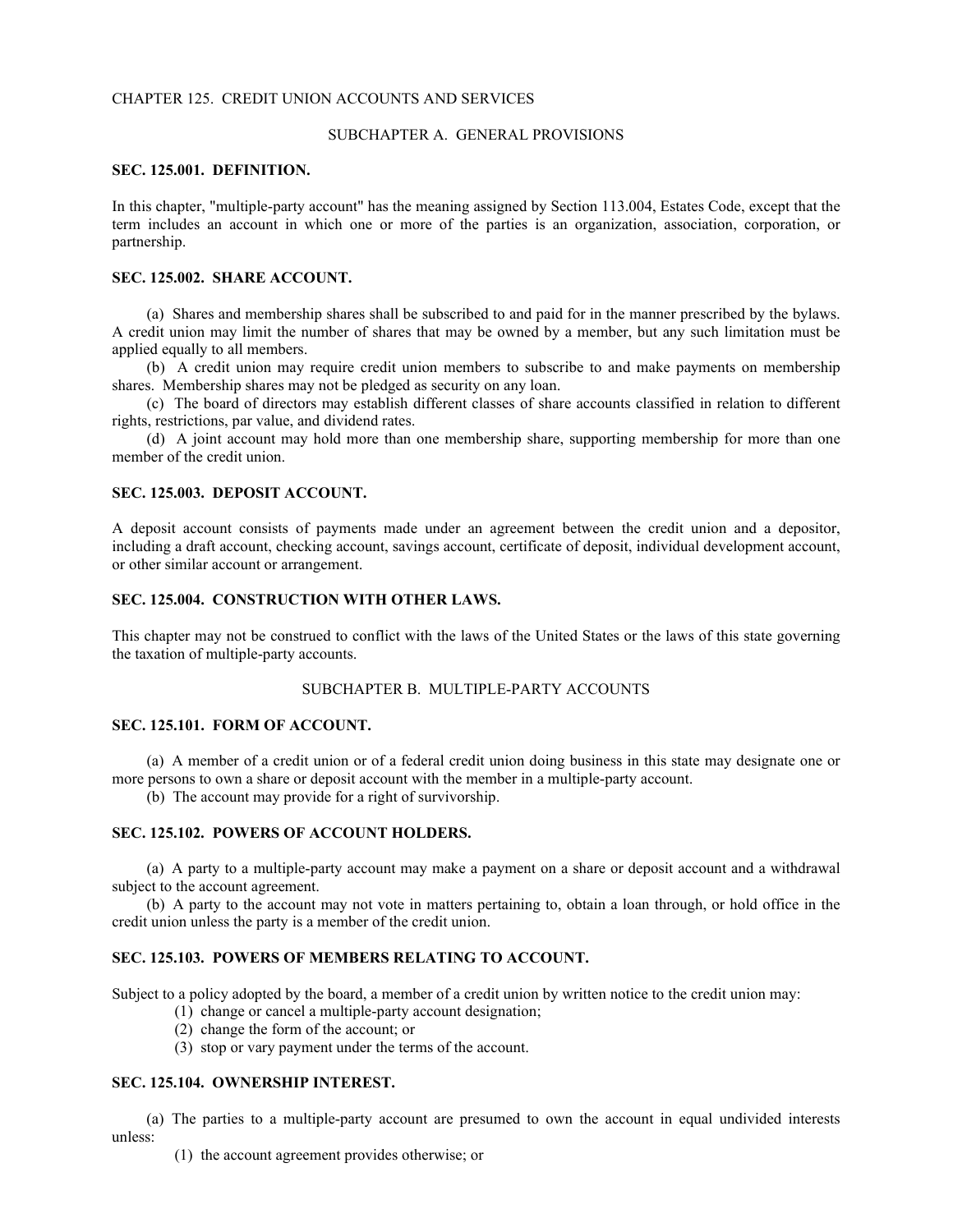- (2) satisfactory proof of the net contributions to the account exists.
- (b) The net contribution of a party to a multiple-party account is computed by adding:

(1) the total amount of all of the payments on a share or deposit made by or for the party, less the amount of all of the withdrawals made by or for the party that have not been paid to or applied for the use of another party;

- (2) the pro rata share of interest or dividends included in the current balance of the account; and
- (3) any life insurance proceeds added to the account because of the death of the party.

## **SEC. 125.105. DISCHARGE OF LIABILITY ON PAYMENT.**

Payment of all or part of a multiple-party account to a party to the account discharges the credit union's liability to each party to the extent of the payment.

#### **SEC. 125.106. DIVISION OF ACCOUNT ON DEATH.**

(a) Unless otherwise provided by the account agreement or a trust agreement, the only effect the death of a party to a multiple-party account has on the beneficial ownership of the account is to transfer the decedent's right in the account to the decedent's estate.

(b) An account that does not expressly provide for right of survivorship is presumed to be a nonsurvivorship account.

(c) If the credit union complies with an account agreement, the credit union may pay money representing shares or deposits on the order of a party either before or after the death of another party.

(d) A credit union acting under Subsection (c) does not have further liability for the amount paid.

## **SEC. 125.107. SETOFF OF ACCOUNT.**

Without qualifying another statutory right to a setoff or lien and subject to a contractual provision accepted by the credit union, a credit union has the right of setoff against the entire amount of a multiple-party account in which a party to the account is indebted to the credit union.

#### SUBCHAPTER C. MINOR ACCOUNTS

## **SEC. 125.201. POWERS OF CREDIT UNION RELATING TO ACCOUNT.**

A credit union may:

- (1) open a share or deposit account in the name of a minor;
- (2) receive a payment on the account by or for the minor;
- (3) pay withdrawals;
- (4) accept pledges to the credit union by or for the minor; and
- (5) act in any other matter with respect to an account on the order of a minor.

## **SEC. 125.202. VOTING; OFFICE-HOLDING.**

- (a) If permitted by the credit union's bylaws, a minor:
	- (1) may vote in a meeting of the credit union's members; and
	- (2) is eligible to hold an office or committee membership in the credit union.
- (b) A minor may not vote through a parent or guardian at a meeting of the credit union's members.

## **SEC. 125.203. DISCHARGE OF LIABILITY ON PAYMENT; EFFECT ON MINOR OF REQUIRED ACTION.**

(a) A payment or delivery of rights made by a credit union or a federal credit union to any of the following persons in connection with an account in the name of a minor discharges the credit union or federal credit union to the extent of the payment or delivery:

- (1) the minor;
- (2) a party to the account; or
- (3) the parent or guardian of a deceased minor.

(b) The payment and a receipt, pledge, or other action required by the credit union is binding on the minor as if the minor had the capacity of an adult.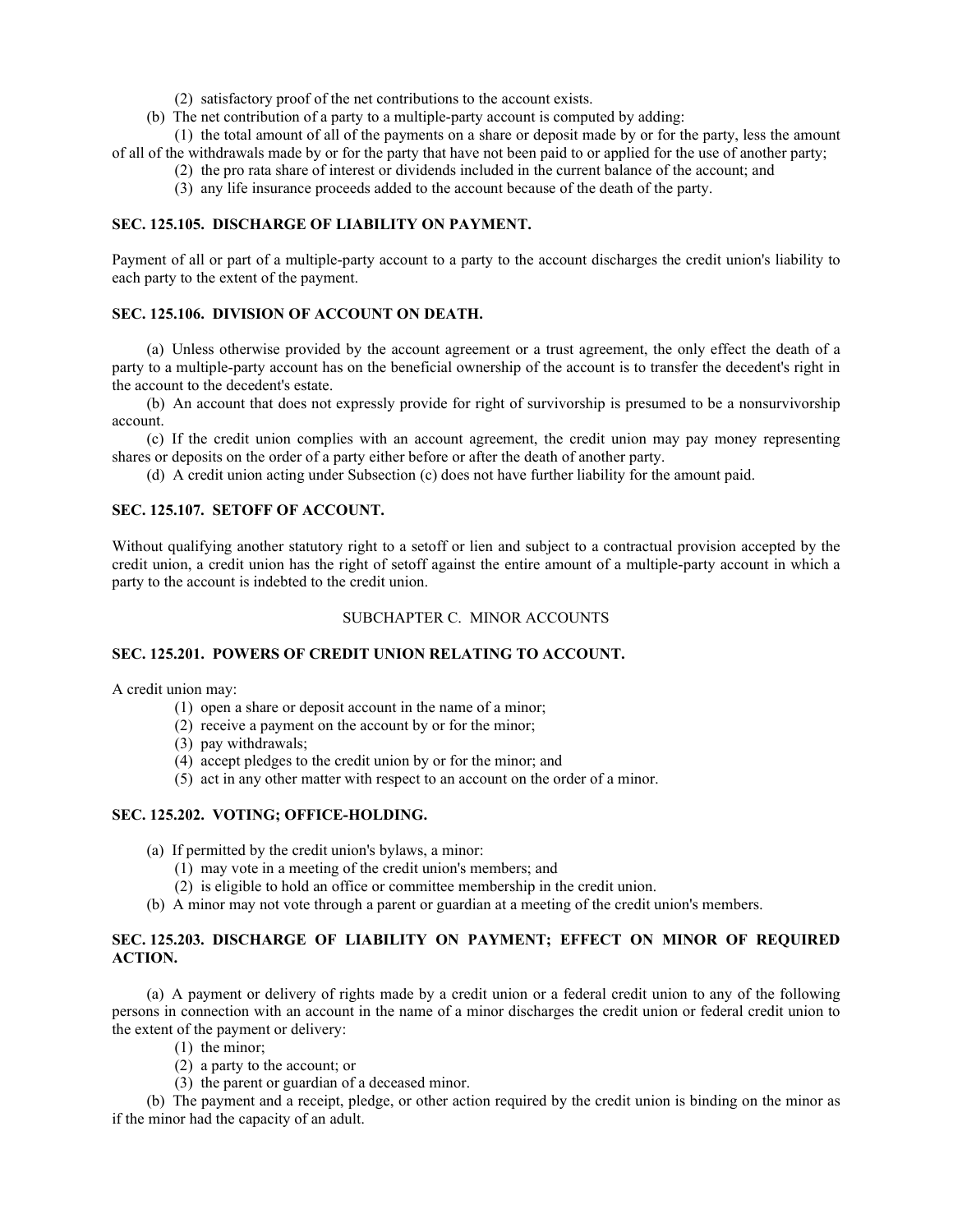## SUBCHAPTER D. TRUST ACCOUNT

## **SEC. 125.301. FORM OF ACCOUNT.**

(a) A credit union may issue shares or receive a deposit:

- (1) in a revocable trust, if:
	- (A) a settlor is a member of the credit union; or

(B) a trustee or a beneficiary is a member of the credit union and the settlor is a member of the trustee's or beneficiary's family as that term is defined by the board in a written policy; or

(2) in an irrevocable trust, if a settlor, trustee, or beneficiary is a member of the credit union.

(b) A credit union may rely on any information provided by the trustee to determine whether a trust is revocable or irrevocable.

## **SEC. 125.302. LOANS TO NONMEMBER TRUSTEE.**

Subject to limitations imposed by this subtitle or a rule adopted under this subtitle, a credit union may make a fully secured loan to a nonmember trustee to enable the trustee to perform or assist the trustee in performing the trustee's fiduciary responsibilities.

## **SEC. 125.303. BENEFICIARY FEES.**

A beneficiary who is not a member of a credit union is not required to pay a membership entrance fee.

## **SEC. 125.304. LIMITATIONS PLACED ON BENEFICIARY.**

A beneficiary who is not a member of a credit union may not vote in matters pertaining to, obtain a loan through, or hold office in the credit union.

## **SEC. 125.305. ACCOUNT TRANSACTION INQUIRIES.**

The credit union is not required to inquire of a trustee the reason for a transaction or the intended use for money withdrawn or borrowed.

## **SEC. 125.306. DISCHARGE OF LIABILITY ON PAYMENT.**

Payment of all or part of the shares and deposits to a trustee or other person authorized to request present payment on a trust account discharges the liability of the credit union to each settlor, trustee, and beneficiary to the extent of the payment.

## **SEC. 125.307. TERMINATION OF ACCOUNT.**

When a trust is terminated, the credit union shall pay money remaining in a trust account as:

- (1) directed by the trustee;
- (2) prescribed by the trust agreement; or
- (3) provided by applicable law, in the absence of direction from the trustee or by the trust agreement.

## **SEC. 125.308. EFFECT OF DEATH OF TRUSTEE ON ACCOUNT.**

(a) The death of a trustee does not affect the ownership or disposition of a trust account unless:

- (1) the trust agreement provides otherwise; or
- (2) there is not a surviving trustee, and:

(A) the account is a trust account subject to Subchapter B, Chapter 111, and Chapters 112 and 113, Estates Code; or

(B) written evidence of the terms of the trust does not exist.

(b) On the death of a trustee for a trust account for which the death of a trustee affects the ownership disposition of the account, the credit union shall pay out money in the trust account:

(1) in accordance with the trust agreement; or

(2) in the absence of written evidence of the terms of the trust, to a beneficiary or any other person authorized by law to request or receive payment.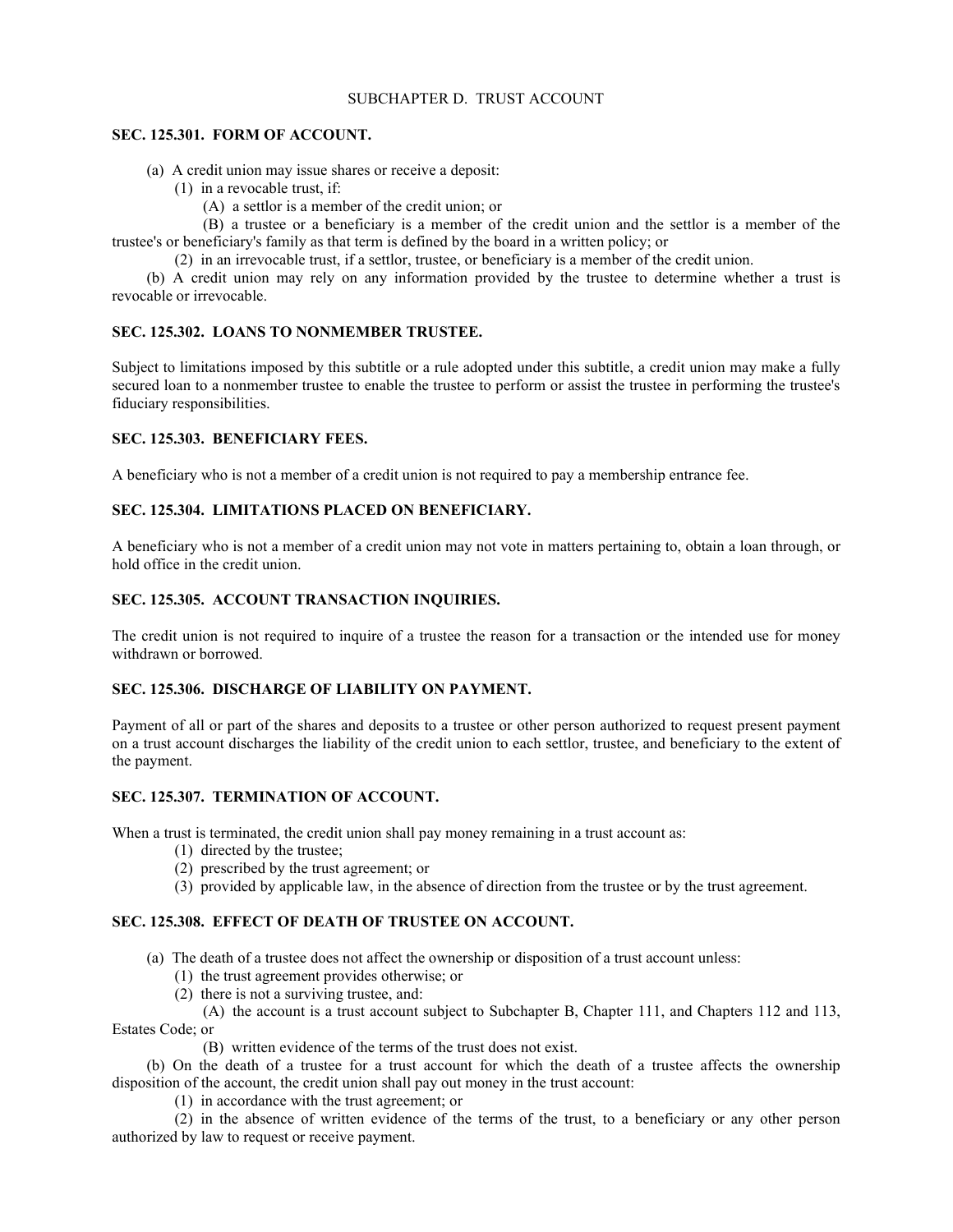#### **SEC. 125.309. TRUST ACCOUNT WITH LIMITED DOCUMENTATION.**

(a) For a trust account that is purported to be opened under a written trust agreement, the trustee may provide the credit union with a certificate of trust to evidence the trust relationship. The certificate must be an affidavit of the trustee and must include:

- (1) the effective date of the trust;
- (2) the name of the trustee;
- (3) the name of or method for choosing a successor trustee;
- (4) the name and address of each beneficiary;
- (5) the authority granted to the trustee;

(6) the information needed for disposition of the trust account on the death of the trustee or the last survivor of two or more trustees;

- (7) an indemnification of the credit union; and
- (8) any other information required by the credit union.

(b) The credit union may accept and administer the trust account, in accordance with the certificate of trust, without requiring a copy of the trust agreement. The credit union is not liable for administering the account as provided by the certificate of trust, unless the credit union has actual knowledge that the certificate of trust is contrary to the terms of the trust agreement.

(c) On the death of the trustee or the last survivor of two or more trustees and notwithstanding Section 125.308, the credit union may pay all or part of the proceeds of the trust account as provided by the certificate of trust. If the trustee did not provide a certificate of trust, the credit union's right to treat the account as owned by a trustee ceases on the death of the trustee. On the death of the trustee or the last survivor of two or more trustees, the credit union, unless the certificate of trust provides otherwise, shall pay the proceeds of the account in equal shares to each person who survives the trustee, is named as a beneficiary in the certificate of trust, and can be located by the credit union from the credit union's records. If there is no certificate of trust, payment of the proceeds of an account shall be made as provided by Section 125.308. Payment made under this section for all or part of the proceeds of an account discharges any liability of the credit union to the extent of the payment. The credit union may pay all or part of the proceeds of an account in the manner provided by this section, regardless of whether it has knowledge of a competing claim, unless the credit union receives actual knowledge that payment has been restrained by court order.

(d) This section does not require a credit union to accept an account from a trustee or to search for the location of a named beneficiary that is not named in its records.

(e) This section does not affect a contractual provision to the contrary that otherwise complies with the laws of this state.

(f) For purposes of this section, "actual knowledge" is presumed if a credit union possesses a copy of a trust agreement that is certified as to authenticity by a settlor, trustee, beneficiary, or an attorney for the settlor, trustee, or beneficiary.

## SUBCHAPTER E. THIRD-PARTY CLAIMS AND OTHER RIGHTS RELATING TO ACCOUNTS

#### **SEC. 125.401. THIRD-PARTY CLAIM.**

- (a) In this section:
	- (1) "Credit union" includes:
		- (A) a credit union organized under the laws of this state;
		- (B) a foreign credit union; and
		- (C) a federal credit union.
	- (2) "Out-of-state credit union" means a credit union that:
		- (A) is not organized under the laws of this state; and
		- (B) has its main or principal office in another state or country.
	- (3) "Texas credit union" means a credit union that:
		- (A) is organized under the laws of this state or federal law; and
		- (B) has its main or principal office in this state.

(b) A credit union doing business in this state must be served with citation or other appropriate process issued from a court in connection with a suit instituted by a third party to recover or establish an interest in a deposit or share account before the credit union is required to:

- (1) recognize the third party's claim;
- (2) withhold payment of the account to any party to the account; or
- (3) withhold payment to the order of any party to the account.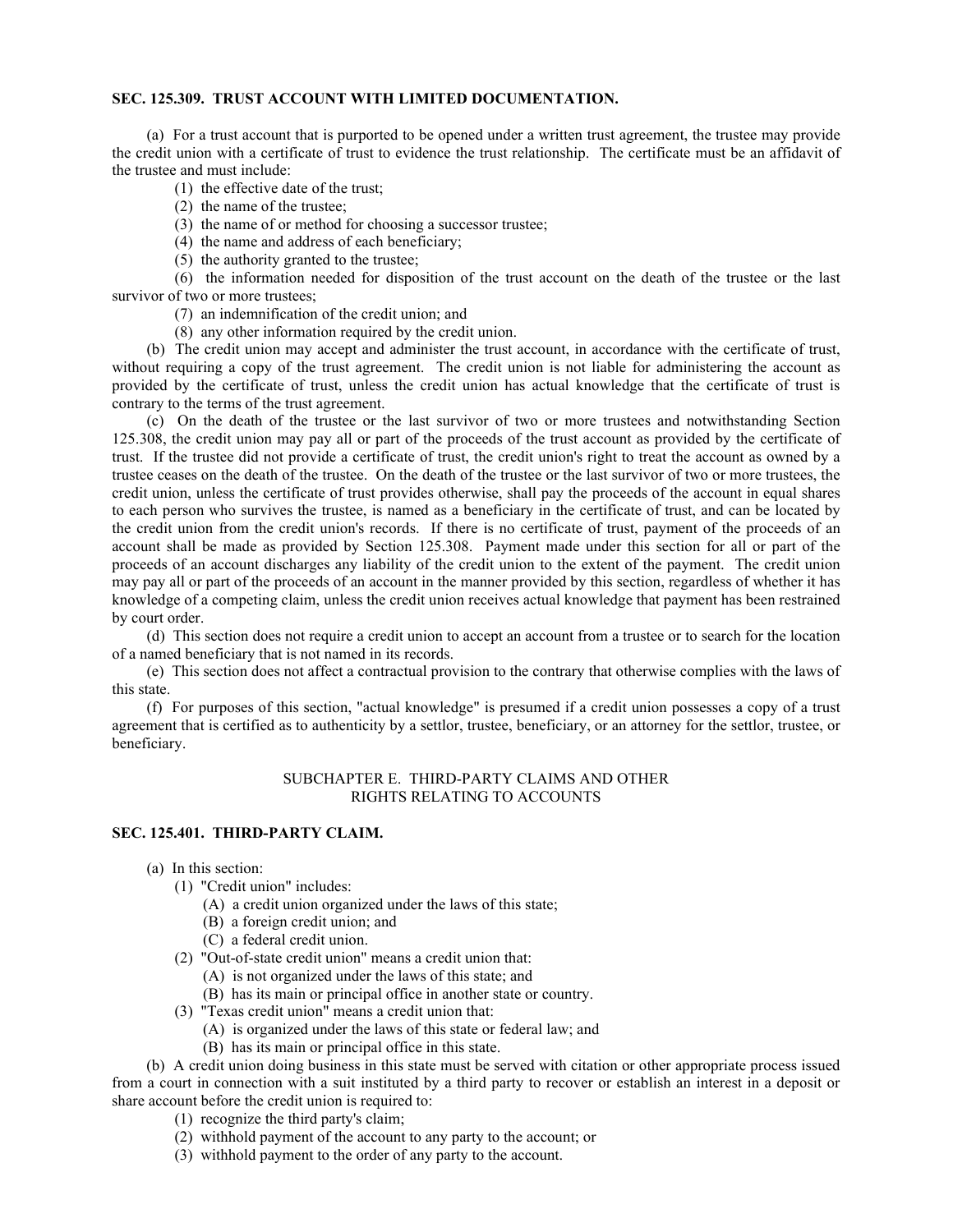(c) A claim against a depositor, joint account owner, or member of a credit union shall be delivered or otherwise served as required or permitted by law at the address of the registered agent of the credit union as designated in a registration filed under Section 201.102 or 201.103, as applicable.

(d) A claim against a depositor, joint account owner, or member of an out-of-state credit union that files a registration statement under Section 201.102 or a Texas credit union that files a registration statement under Section 201.103 is not effective with respect to the credit union if the claim is served or delivered to an address other than the address of the credit union's registered agent as provided in the registration.

(e) To prevent or limit a credit union's compliance with or response to a claim subject to this section, the depositor, joint account owner, or member must seek an appropriate remedy, including a restraining order, injunction, or protective order, to prevent or suspend the credit union's response to a claim against the depositor, joint account owner, or member.

(f) A credit union that does not register with the secretary of state under Section 201.102 or 201.103 is subject to service or delivery of all claims against depositors, joint account owners, or members of the credit union or against the credit union itself by serving the president or vice president of the credit union or as otherwise provided by law.

## **SEC. 125.402. DISCLOSURE OF RECORDS OF MEMBER; CONFIDENTIALITY.**

(a) A credit union is not required to disclose or produce to a third party or permit a third party to examine a record pertaining to the affairs of a credit union member unless:

(1) the request is made in connection with an examination or audit by a government agency authorized by law to examine credit unions;

- (2) the member consents to the disclosure or production of the record; or
- (3) the request is made by the department or is made in response to:
	- (A) a subpoena or other court order; or
	- (B) an administrative subpoena or summons issued by a state or federal agency as authorized by law.

(b) The commission may authorize the disclosure of information relating to a credit union member under circumstances and conditions that the commission determines are appropriate or required in the daily operation of the credit union's business.

- (c) The commission may adopt reasonable rules relating to the:
- (1) permissible disclosure of nonpublic personal information about the accounts of credit union members; and
	- (2) duties of the credit union to maintain confidentiality of member accounts.

(d) The directors, officers, committee members, and employees and any honorary or advisory directors of a credit union shall hold in confidence all information regarding transactions of the credit union, including information concerning transactions with the credit union's members and the members' personal affairs, except to the extent necessary in connection with making, extending, or collecting a loan or extension of credit, or as otherwise authorized by this section, commission rules adopted under Subsection (c), or other applicable law.

## **SEC. 125.403. RECOVERY OF DOCUMENT PRODUCTION EXPENSES FROM THIRD PARTY.**

(a) A credit union or federal credit union doing business in this state is entitled to recover from a third party the reasonable cost actually incurred in disclosing or producing a record under this subtitle or other applicable law unless the cost was incurred in connection with an examination or audit by a government agency authorized by law to examine credit unions.

(b) The cost incurred in disclosing or producing a record includes the cost of reproduction, postage, or delivery.

## **SEC. 125.404. LIENS AND SETOFFS.**

(a) To the extent of a member's direct or indirect indebtedness to a credit union, the credit union has:

(1) a lien, enforceable with or without judicial process, on the member's shares and deposits, accumulated dividends, and interest; and

(2) a right to set off against the member's shares, deposits, accumulated dividends, and interest.

(b) A credit union may allow a withdrawal to be made without affecting the credit union's right to a setoff or lien.

## **SEC. 125.405. ACCOUNT WITHDRAWALS.**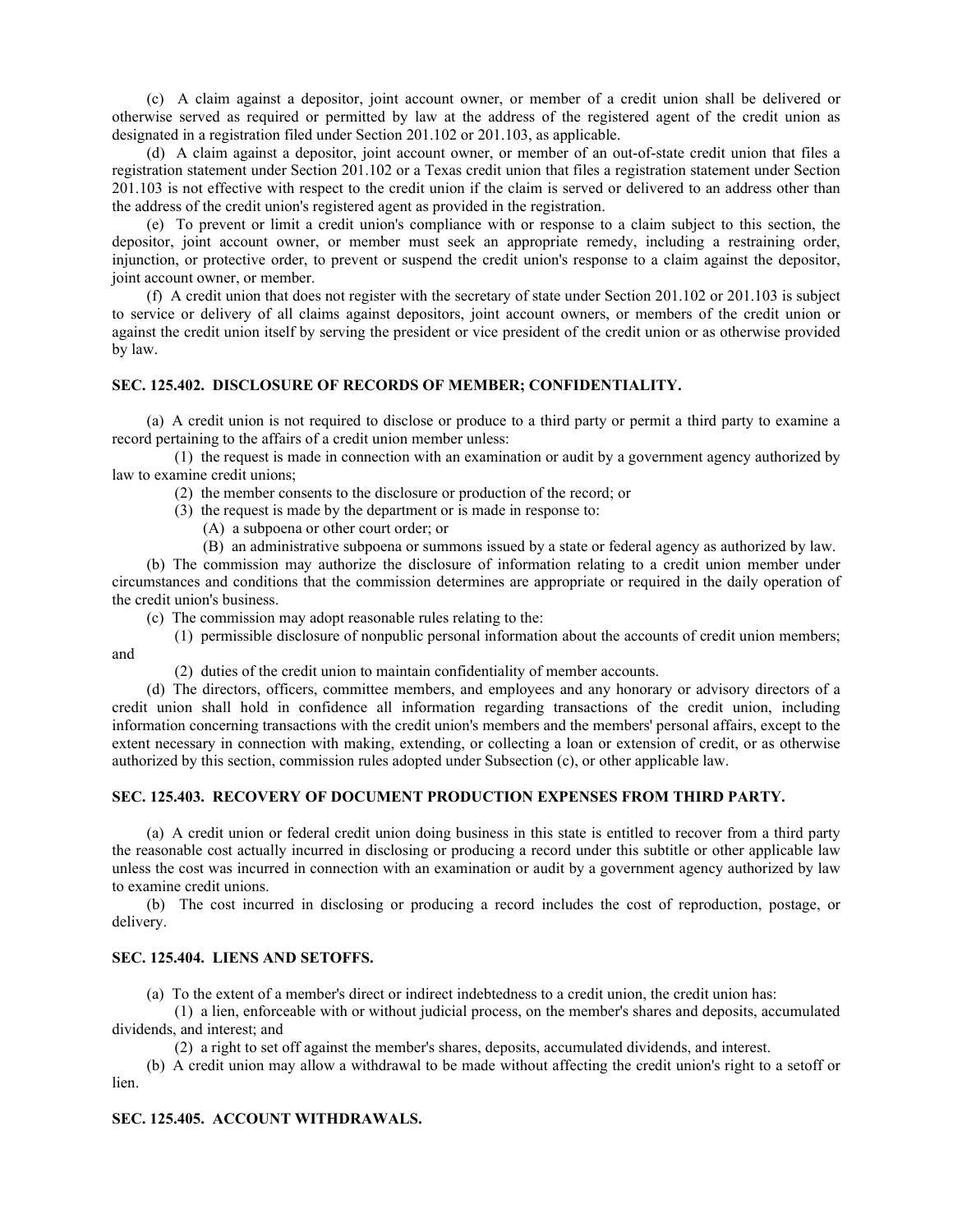(a) A credit union may require not longer than 60 days' notice for a withdrawal from a share or deposit account.

(b) The commissioner may impose an advance withdrawal notice requirement following issuance of a cease and desist order under Chapter 122. The commissioner by rule may require that a requirement imposed under this subsection apply to all members of the credit union.

(c) A membership share may not be withdrawn unless membership in the credit union is terminated.

#### SUBCHAPTER F. SAFE DEPOSIT BOXES

## **SEC. 125.501. RENTAL OF SAFE DEPOSIT BOX.**

A credit union or federal credit union may maintain and rent safe deposit boxes.

#### **SEC. 125.502. RELATIONSHIP BETWEEN CREDIT UNION AND BOX HOLDER.**

(a) In the absence of a contract to the contrary, the relationship between a credit union and the renter of a safe deposit box maintained at the credit union is that of lessor and lessee and landlord and tenant. The rights and liabilities of the credit union are governed by the law governing those relationships.

(b) The lessee is for all purposes in possession of the box and its contents.

#### **SEC. 125.503. ACCESS BY MORE THAN ONE PERSON.**

(a) In the absence of a contract to the contrary, a credit union shall allow each holder of a safe deposit box jointly held in the name of two or more persons or a person other than the lessee designated in the lease agreement:

(1) access to the box; and

(2) removal of its contents.

(b) A credit union is not responsible for damage arising because a holder or other designated person had access to the box or removed its contents.

(c) The death of a holder of a jointly held safe deposit box does not affect the right of another holder or other designated person to have access to and remove contents from the box.

#### **SEC. 125.504. RELOCATION OF SAFE DEPOSIT BOX; INVENTORY OF CONTENTS.**

(a) Except as otherwise provided by this section, Sections 125.505 through 125.507, Chapter 151, Estates Code, or other law, a credit union may not relocate a safe deposit box rented for a term of six months or longer if the box rental is not delinquent or may not open the box to relocate its contents to another location, unless:

(1) the lessee is present when the box is opened or relocated; or

(2) the lessee has given the credit union written authorization to relocate the box or to open the box for purposes of relocation.

(b) Storage conditions at the new box location must be at least as secure as the conditions at the original location.

(c) If the box is opened during relocation, two employees shall prepare a detailed inventory of the contents of the box. At least one of the employees must be an officer or manager of the credit union and a notary public.

(d) One lessee of a jointly held safe deposit box is sufficient to personally supervise or give written authorization for the box's relocation.

## **SEC. 125.505. NOTICE OF BOX RELOCATION.**

(a) A credit union shall give a lessee of a safe deposit box at least 30 days' notice of the box's relocation. The notice must state:

(1) the scheduled date and time of the relocation; and

(2) whether the box will be opened during the relocation.

(b) If the lessee does not personally supervise the relocation or give written authorization for the relocation, the credit union shall notify the lessee of the new box number or location not later than the 30th day after the date of the relocation. The credit union must include a copy of the signed and notarized inventory report required by Section 125.504(c) with the notice.

(c) A notice required by this section must be sent by certified mail, return receipt requested, to each lessee named in the records of the credit union at the address shown in those records.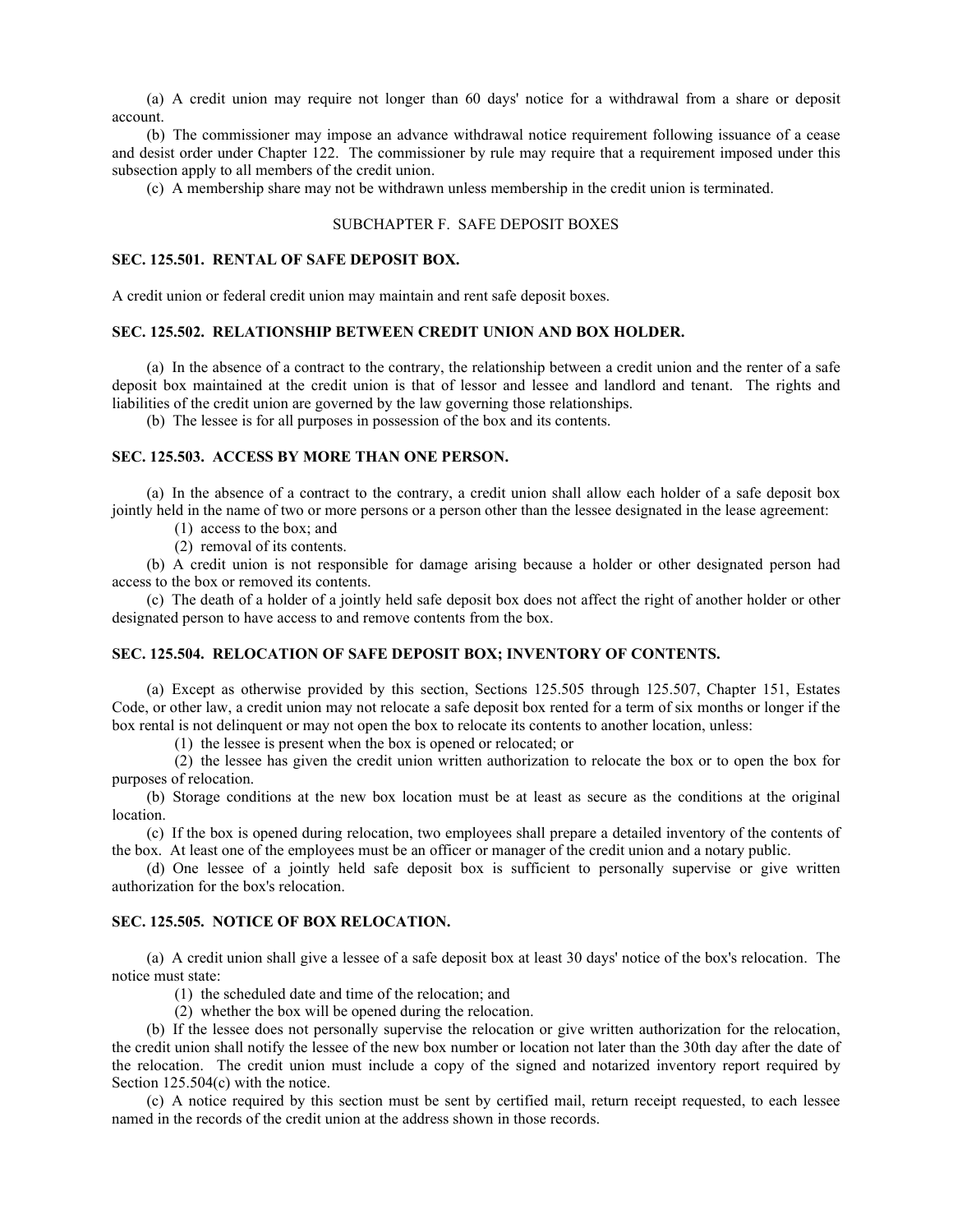#### **SEC. 125.506. COST OF NOTICE AS BOX RENTAL.**

The credit union may treat the cost of certified mailings incurred in connection with each safe deposit box relocation other than the cost of the first notice as box rental due and payable at the expiration of the rental term.

## **SEC. 125.507. EMERGENCY RELOCATION OF SAFE DEPOSIT BOX.**

(a) A credit union may relocate a safe deposit box or open the box to relocate its contents to another location if the security of the box is threatened or destroyed by an unforeseeable circumstance beyond the credit union's control, including a natural disaster such as a tornado, flood, or fire.

(b) Not later than the 90th day after the date on which the box is relocated, the credit union shall notify each lessee in whose name the box is held of the new box number or location. The notice must be sent by certified mail, return receipt requested, to each lessee named in the records of the credit union at the address shown in those records.

## **SEC. 125.508. KEY IMPRINTING.**

(a) A credit union that rents or permits access to a safe deposit box shall:

- (1) imprint all keys issued to the box after September 1, 1992, with its routing number; or
- (2) issue keys imprinted with the routing number.

(b) If available space on a key is insufficient for imprinting the routing number, the credit union shall attach to the key a tag imprinted with the routing number.

(c) If a credit union believes that the routing number imprinted on a key, or a tag attached to a key, used to access a safe deposit box has been altered or defaced in a manner that the correct routing number is illegible, the credit union shall notify the Department of Public Safety, on a form designated by the commissioner, not later than the 10th day after the date the key is used to access the box.

(d) This section does not require a credit union to inspect the routing number imprinted on a key or an attached tag to determine whether the number has been altered or defaced.

## **SEC. 125.509. LIABILITY FOR ACCESS TO OR REMOVAL OF CONTENTS.**

A credit union that has identified the keys to a safe deposit box in accordance with Section 125.508 and that follows applicable law and the credit union's established security procedures in permitting access to the box is not liable for damages arising because of access to or removal of the box's contents.

## **SEC. 125.510. DELINQUENT RENTS.**

(a) If the rental of a safe deposit box is delinquent for six months or longer, the credit union may open the box only if:

- (1) the credit union sends notice of the delinquency to the lessee; and
- (2) the rent is not paid before the date specified in the notice.
- (b) The notice must:

(1) be sent by certified mail, return receipt requested, to the lessee named in the books of the credit union at the address shown in those books; and

(2) specify a date by which payment must be made that may not be before the 61st day after the date on which the notice is mailed.

(c) The box must be opened in the presence of two employees, and the credit union shall prepare a detailed inventory of the contents of the box as provided by reporting instructions of the comptroller. At least one of the employees must be an officer or manager of the credit union and a notary public.

(d) The credit union shall place the contents of the box in a sealed envelope or container that states the lessee's name. The credit union shall hold the contents of the box subject to a lien for:

- (1) the box's rental;
- (2) the cost of opening the box; and
- (3) any damage in connection with the box.

## **SEC. 125.511. AUCTION OF CONTENTS.**

(a) If the rental, cost, and damages determined under Section 125.510(d) are not paid before the second anniversary of the date on which the box is opened, the credit union may: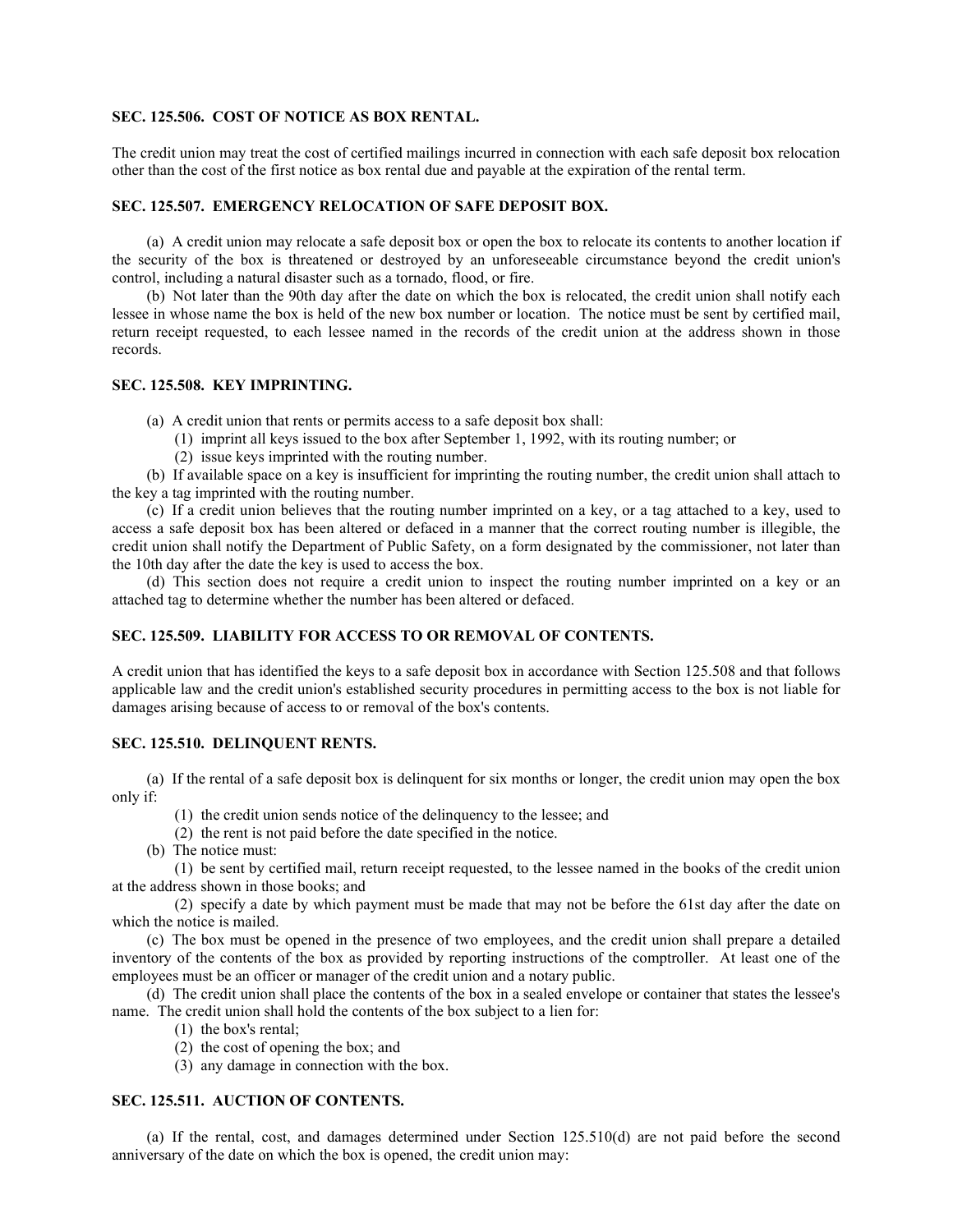(1) sell all or part of the contents at a public auction in the manner and on the notice prescribed for the sale of real property under deed of trust under Section 51.002, Property Code; and

- (2) apply the sale proceeds to the rental, cost, and damages.
- (b) The credit union shall send to the comptroller as provided by Chapter 74, Property Code:
	- (1) the unauctioned contents of a box; and
	- (2) any excess proceeds from the auction.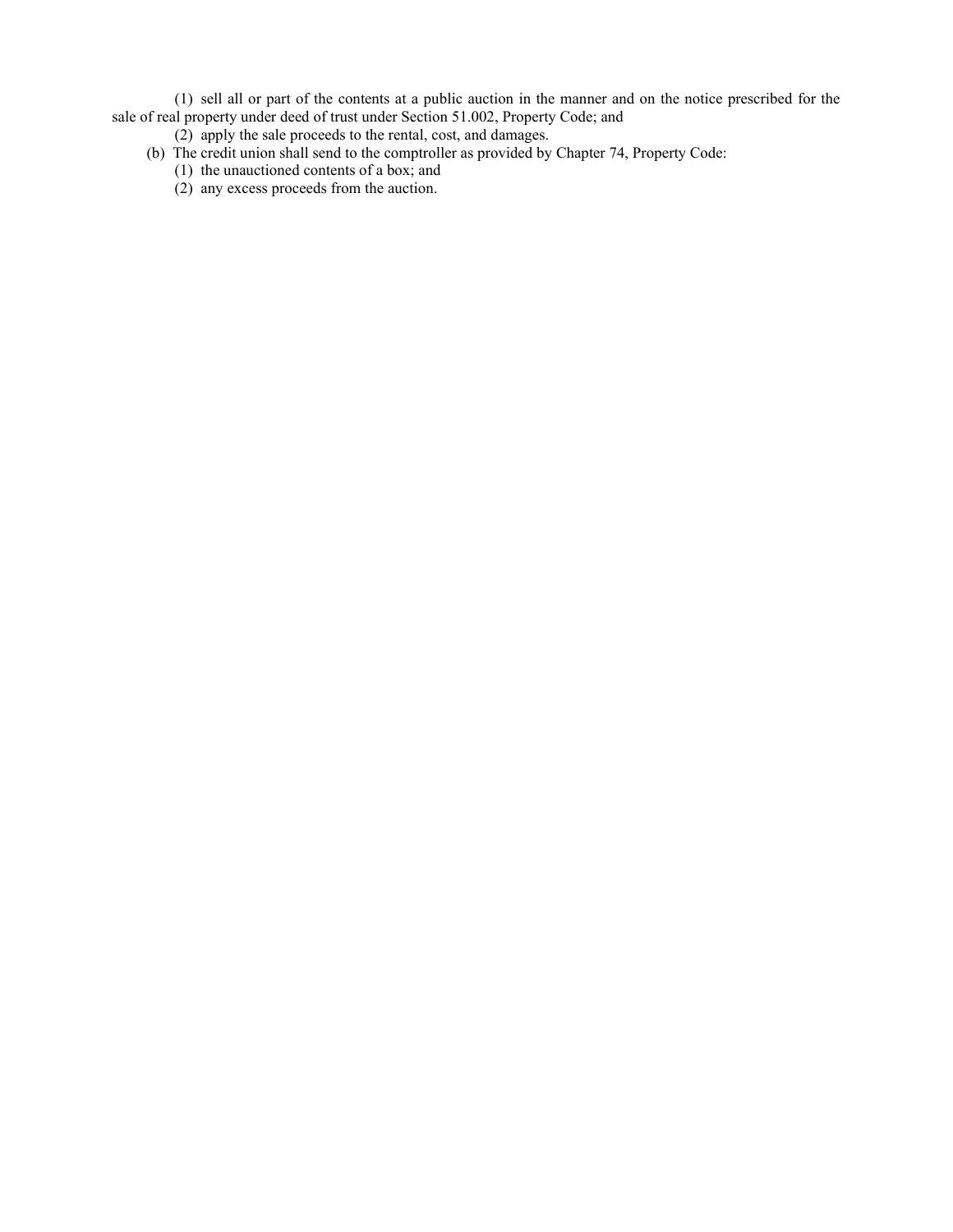#### CHAPTER 126. CREDIT UNION SUPERVISION AND REGULATION

#### SUBCHAPTER A. GENERAL PROVISIONS

## **SEC. 126.001. APPOINTMENT OF CONSERVATOR OR LIQUIDATING AGENT.**

The commissioner may appoint any person, including the share and deposit guaranty corporation or credit union provided for by Section 15.410, as a conservator or a liquidating agent under this chapter.

## **SEC. 126.002. CONFIDENTIALITY OF INFORMATION.**

(a) Except as provided by Subsections (b) and (c), information obtained directly or indirectly by the department in any manner, including by application or examination, concerning the financial condition or business affairs of a credit union and the files and records of the department relating to that information, except a statement intended for publication, are confidential.

(b) Confidential information may not be disclosed to a member of the commission, and a member of the commission may not be given access to the files or records of the department, except that the commissioner may disclose to the commission information, files, and records pertinent to a hearing or matter pending before the commission or the commissioner.

(c) The commissioner may disclose the information described by Subsection (a) to a law enforcement agency, a share insuring organization, or another department, agency, or instrumentality of this state, another state, or the United States if the commissioner determines that disclosure is necessary or proper to enforce the laws of this state applicable to credit unions.

(d) Information obtained by the department from a federal or state supervisory agency that is confidential under federal law or the laws of that state may not be disclosed except as provided by the applicable federal or state law.

(e) Confidential information that is provided by the department to a credit union, organization, or service provider of a credit union, whether in the form of a report of examination or otherwise, is the confidential property of the department. The recipient or an officer, director, employee, or agent of the recipient may not make the information public and may not disclose the information to a person not officially connected to the recipient as an officer, director, employee, attorney, auditor, or independent auditor, except as authorized by rules adopted under this subtitle. A credit union may disclose a report of examination or relevant portions of the report to another credit union proposing to merge or consolidate with the credit union or to a fidelity bond carrier if the recipient executes a written agreement not to disclose information in the report.

(f) Discovery of confidential information from a person subject to this subtitle or Chapter 15 under subpoena or other legal process must comply with rules adopted under this subtitle, Chapter 15, and any other applicable law. The rules may:

(1) restrict release of confidential information to the portion directly relevant to the legal dispute at issue; and

(2) require that a protective order, in a form and under circumstances specified by the rules, be issued by a court before release of the confidential information.

## **SEC. 126.003. ENFORCEABILITY OF AGREEMENT MADE BY CREDIT UNION BEFORE CONSERVATORSHIP OR LIQUIDATION.**

An agreement that tends to diminish or defeat the interest of the conservator or liquidating agent in an asset acquired under this chapter, either as security for a loan or by purchase, is not valid against the conservator or liquidating agent unless the agreement is:

(1) in writing;

(2) executed by the credit union and each person claiming an adverse interest under the agreement, including the obligor, contemporaneously with the acquisition of the asset by the credit union;

- (3) approved by the board with the approval recorded in the minutes of the board; and
- (4) an official record of the credit union continuously from the time of its execution.

## SUBCHAPTER B. EXAMINATIONS

#### **SEC. 126.051. EXAMINATIONS.**

(a) The department, through examiners it appoints and in accordance with commission rules, shall periodically examine the books and records of each credit union.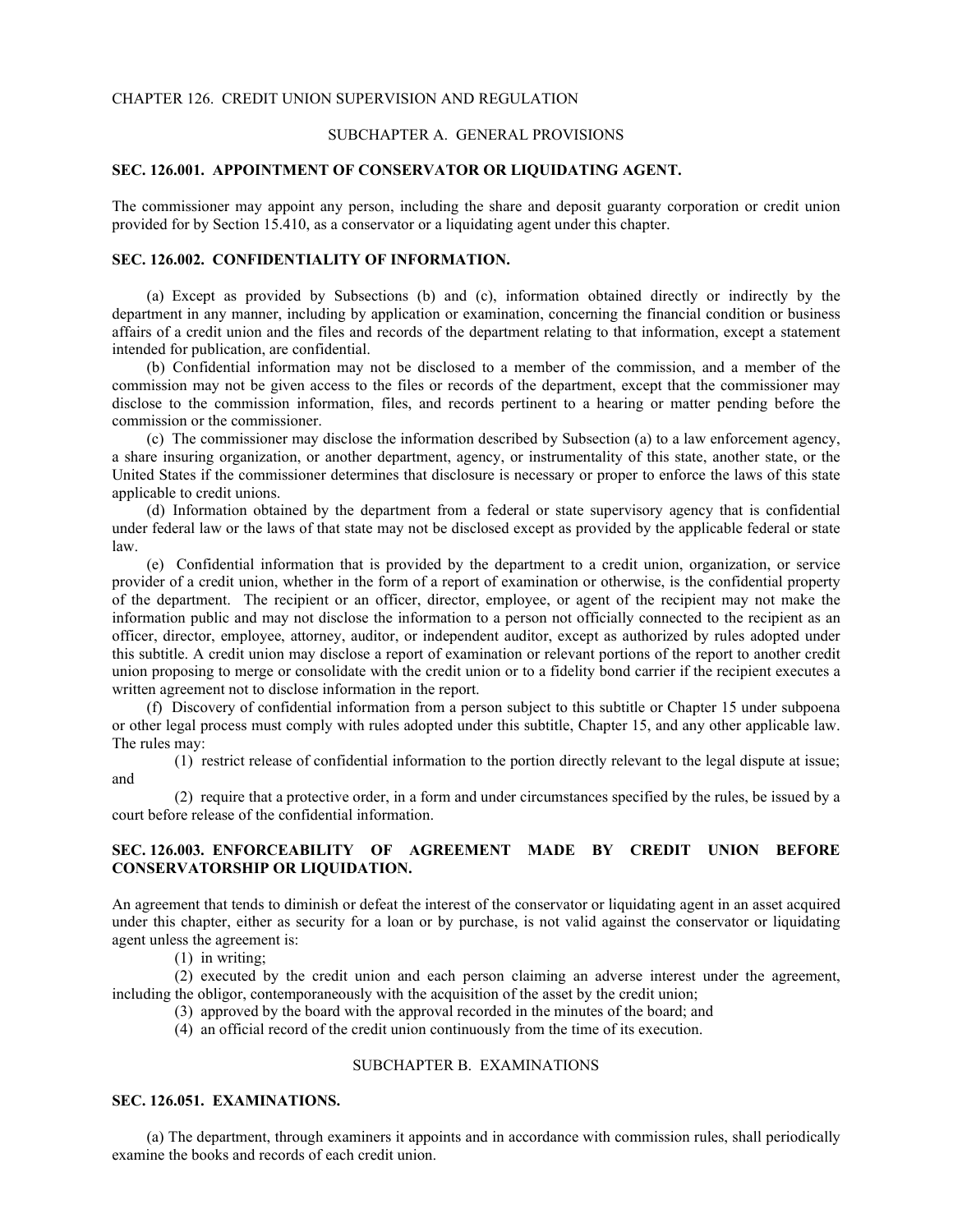(b) In lieu of an examination under this section, the commissioner may accept:

(1) the examination report of a regulator authorized to examine a credit union, foreign credit union, federal credit union, or other financial institution; or

(2) the audit report of an accountant, satisfactory to the commissioner, who has made and submitted a report of the condition of the affairs of a credit union, foreign credit union, federal credit union, or other financial institution.

(c) The commissioner may accept all or part of a report in lieu of all or part of an examination. An accepted part of the report has the same validity as an examination under this section.

## **SEC. 126.052. ACCESS TO INFORMATION.**

An officer, director, agent, or employee of a credit union shall give an examiner free access to any information relating to the credit union's business, including access to books, papers, securities, and other records.

## **SEC. 126.053. WITNESSES; PRODUCTION OF DOCUMENTS.**

(a) In an examination conducted under this subchapter, the commissioner or the commissioner's designee may:

(1) subpoena witnesses;

(2) administer an oath or affirmation to a person, including any officer, director, agent, or employee of a credit union, and examine the person under oath or affirmation on any subject the commissioner considers pertinent to the financial condition or the safety and soundness of the activities of a credit union; or

(3) require and compel by subpoena the production of documents that are not voluntarily produced, including books, papers, securities, and records.

(b) The commissioner may apply to a district court in Travis County for an order requiring a person to obey a subpoena, to appear, or to answer questions in connection with the examination or investigation.

(c) The court shall issue an order under Subsection (b) if the court finds good cause to issue the subpoena or to take testimony.

## **SEC. 126.054. REPORT OF EXAMINATION.**

(a) An examiner shall report the results of an examination, including a general statement of the credit union's affairs, on a form prescribed by the commissioner and approved by the commission.

(b) The department shall send a copy of the report to the board not later than the 30th day after the examination date.

(c) The report of examination is confidential. The commissioner may provide a copy of the report to other parties as described in Section 126.002(c).

## **SEC. 126.055. FEE.**

unions;

The commission may establish, and a credit union shall pay a fee based on the cost of performing an examination of the credit union.

## SUBCHAPTER C. CONSERVATORSHIP ORDER

#### **SEC. 126.101. CONSERVATORSHIP ORDER; APPOINTMENT OF CONSERVATOR.**

(a) The commissioner may immediately issue a conservatorship order and appoint a conservator to manage a credit union's affairs if:

(1) the commissioner, in performing the duties under this subtitle, finds that:

(A) the credit union is insolvent or in imminent danger of insolvency; or

(B) the credit union or an employee, officer, or director of a credit union, including an honorary or advisory director has:

(i) violated this subtitle, a rule adopted under this subtitle, or another law that applies to credit

(ii) violated or neglected a final order of the commissioner or commission;

(iii) refused to submit to examination under oath;

(iv) refused to permit the commissioner or the commissioner's representative to examine the credit union's records and affairs, including books, papers, and accounts;

(v) conducted the credit union's business in an unsafe, unauthorized, or unlawful manner; or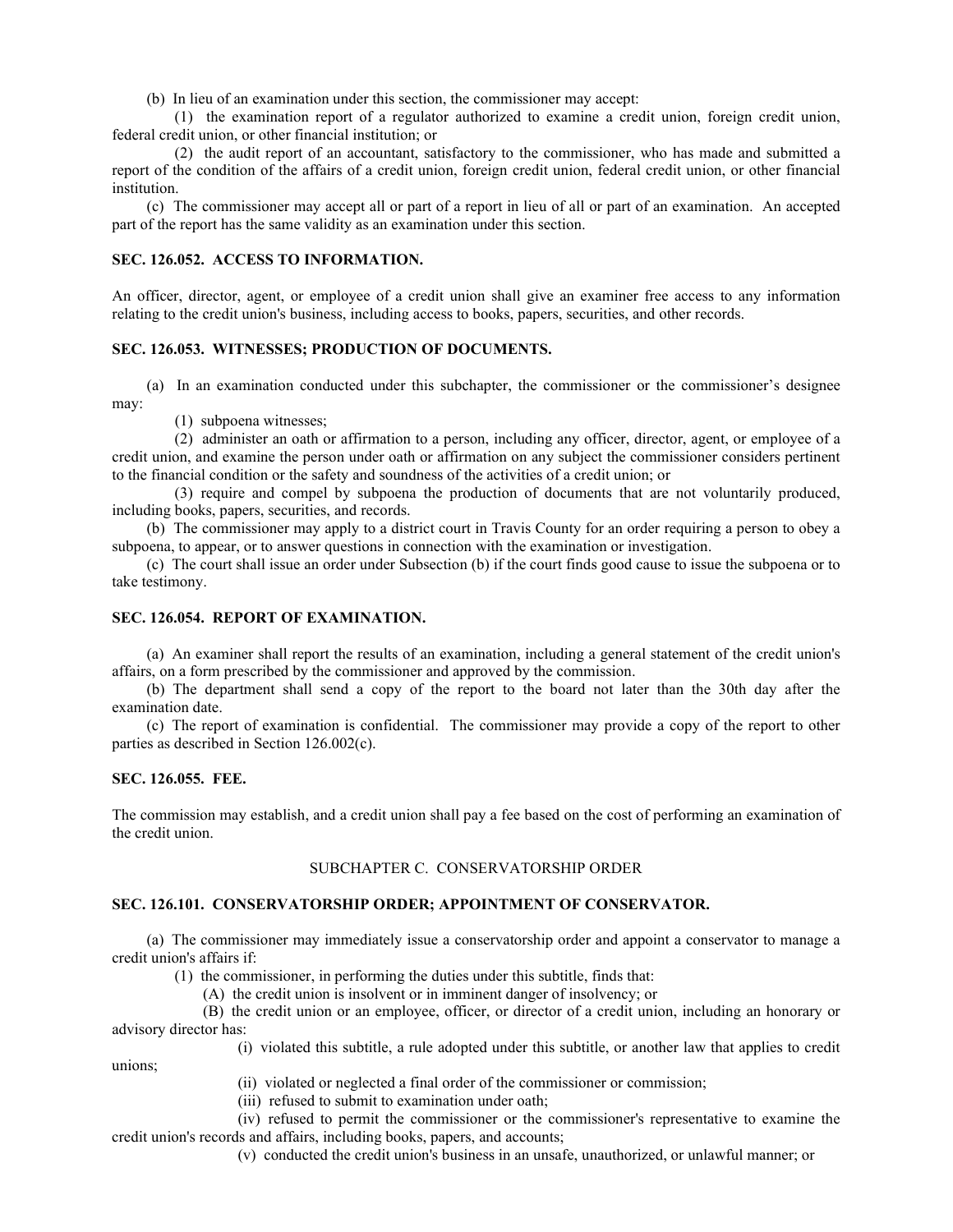(vi) failed or refused to authorize and direct another person to permit the commissioner or the commissioner's representative to examine the credit union's records in the other person's custody or control, including books, papers, and accounts, following the commissioner's request for the granting of that authority and direction; and

(2) the commissioner determines that the finding under Subdivision (1) is sufficiently severe to require immediate affirmative action to prevent further dissipation of the credit union's assets.

- (b) The order must clearly state the grounds for conservatorship.
- (c) The board may:
	- (1) agree in writing to a conservatorship order; and
	- (2) waive its right to appeal the order under Section 126.105.

#### **SEC. 126.102. SERVICE OF ORDER.**

(a) A conservatorship order must be served personally to an officer or director of the credit union by the commissioner, the deputy commissioner, or another person authorized by the commissioner.

(b) Service may be by mail if an officer or director is not available for service on the date personal service of the order is attempted.

(c) Service by mail must be by certified or registered mail, must be addressed to the credit union at the address shown for its principal office by department records and to the home address of the chairman of the board and is complete on deposit of the order in a postpaid, properly addressed wrapper, in a post office or official depository under the care and custody of the United States Postal Service.

#### **SEC. 126.103. EFFECT OF ORDER.**

Following service of a conservatorship order:

(1) the commissioner shall take possession and control of the credit union's books, records, property, assets, and business; and

(2) the credit union shall cease all operations except those authorized by the commissioner and conducted under the commissioner's supervision.

## **SEC. 126.104. Repealed by Acts 2013, 83rd Legislature, Regular Session**

#### **SEC. 126.105. APPEAL OF ORDER; HEARING.**

(a) Unless the board waives its right to appeal under Section 126.101(c), the board may file a written appeal of the conservatorship order with the commissioner not later than the 10th business day after the date the order is served as provided by Section 126.102. The appeal must include a certified copy of the board resolution and must state whether the board requests a hearing.

(b) If the board requests a hearing, the commissioner shall promptly request from the State Office of Administrative Hearings a hearing date that is not earlier than the 11th day nor later than the 30th day after the date on which the commissioner receives the appeal.

(c) The commissioner shall give the credit union notice of the date, time, and place of the hearing.

(d) The filing of an appeal does not suspend the order, and the order remains in effect until the commission's final disposition of the appeal.

(e) Not later than the 45th day after a proposal for decision is received from the State Office of Administrative Hearings, the commission shall meet to consider the proposal.

## **SEC. 126.106. FAILURE TO APPEAL OR APPEAR.**

If the board does not appeal the conservatorship order or fails to appear at the hearing provided for by Section 126.105, the credit union is presumed to have consented to the commissioner's disposition action, and the commissioner may dispose of the conservatorship matter as the commissioner considers appropriate.

#### **SEC. 126.107. EXTENSION OF DATE AND TIME FOR HEARING.**

The parties may agree to extend the date and time of the hearing.

## **SEC. 126.108. CONFIDENTIALITY; DISCLOSURE.**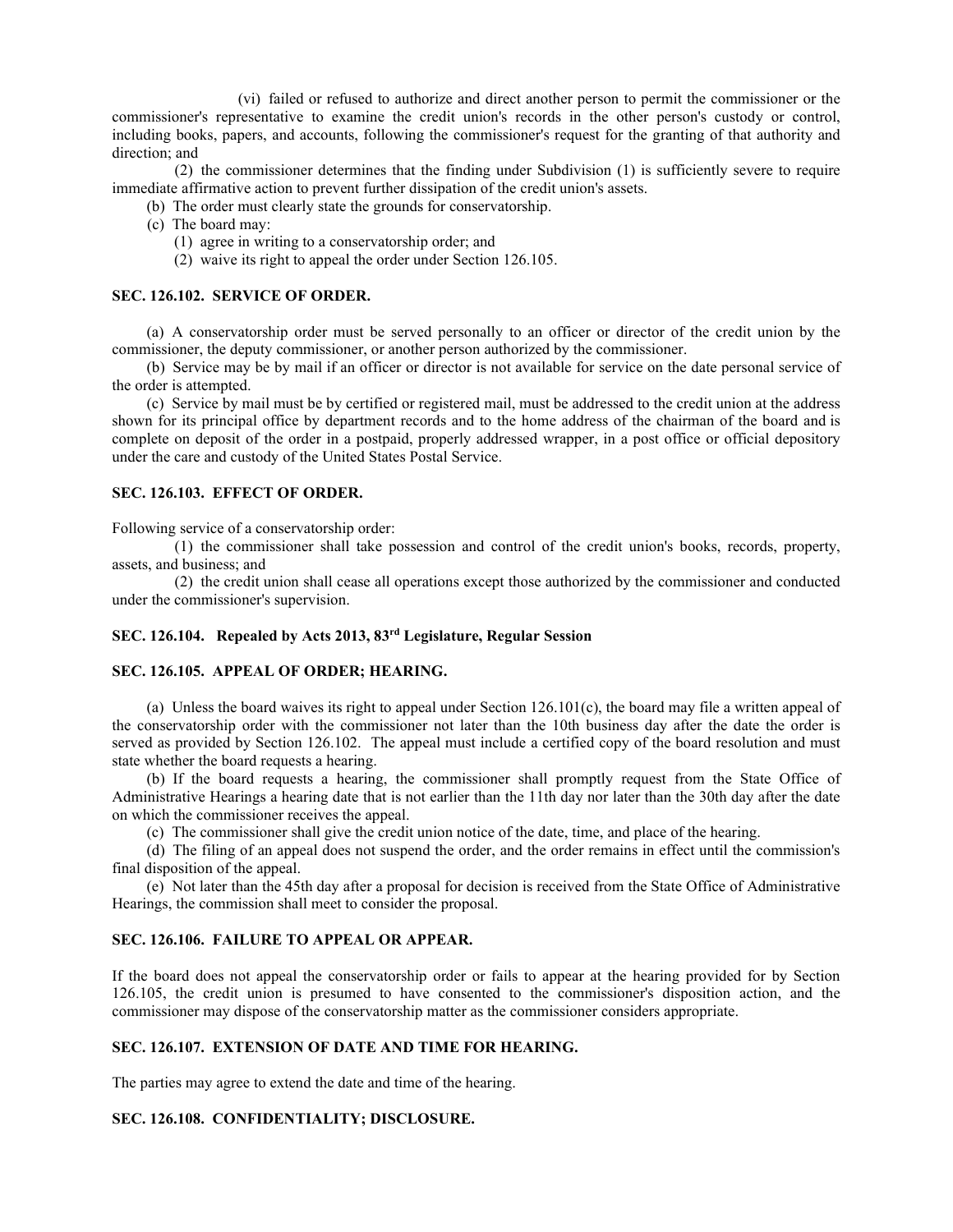A conservatorship order and a copy of a notice, correspondence, transcript, pleading, or other document relating to the order are confidential and may be disclosed only in a related legal proceeding or as otherwise authorized by law. The commissioner may release to the public information regarding the existence of an order if the commissioner concludes that release of the information would enhance effective enforcement of the order.

## SUBCHAPTER D. ADMINISTRATION OF CONSERVATORSHIP

## **SEC. 126.151. CONSERVATOR SUBJECT TO COMMISSION CONTROL.**

A conservator shall exercise the powers authorized under Sections 126.152-126.154 subject to commission rules and under the commissioner's supervision.

## **SEC. 126.152. GENERAL POWERS OF CONSERVATOR.**

The conservator may:

- (1) take possession and control of the books, records, property, assets, and business of the credit union;
- (2) conduct the business and affairs of the credit union;
- (3) sell or assign assets to the conservator; and
- (4) perform any other action as necessary in connection with the conservatorship.

## **SEC. 126.153. POWERS RELATING TO CLAIMS.**

The conservator may:

- (1) determine the existence and amount of claims;
- (2) allow proved claims of security, preference, or priority;
- (3) disallow unproved claims of security, preference, or priority; and
- (4) settle or release a claim in favor of or against the credit union.

## **SEC. 126.154. POWER TO REPUDIATE BURDENSOME TRANSACTION.**

The conservator may repudiate a contract or unexpired lease the conservator considers burdensome to the credit union.

## **SEC. 126.155. POWER TO PROTECT, PRESERVE, AND RECOVER PROPERTY.**

(a) The conservator may take measures necessary to preserve, protect, and recover the assets or property of the credit union, including filing a lawsuit against any person.

(b) An asset or property of the credit union includes a claim or cause of action that belongs to or that may be asserted by the credit union.

(c) The conservator may deal with that property in the capacity of conservator.

(d) The conservator may file, prosecute, or defend a suit brought by or against the credit union if the conservator considers it necessary to protect the interested party or property affected by the suit.

## **SEC. 126.156. DUTIES OF CONSERVATOR.**

The conservator shall:

(1) take actions as directed by the commissioner to remove the causes and conditions that made the conservatorship necessary; and

(2) report to the commissioner from time to time during the conservatorship as required by the commissioner.

## **SEC. 126.157. TERM OF CONSERVATOR.**

The conservator shall serve until the purposes of the conservatorship are accomplished.

## **SEC. 126.158. TRANSFER OF MANAGEMENT OF REHABILITATED CREDIT UNION.**

If the credit union is rehabilitated, the conservator shall return the management of the credit union to the board under terms that are reasonable and necessary to prevent a recurrence of the conditions that created the need for conservatorship.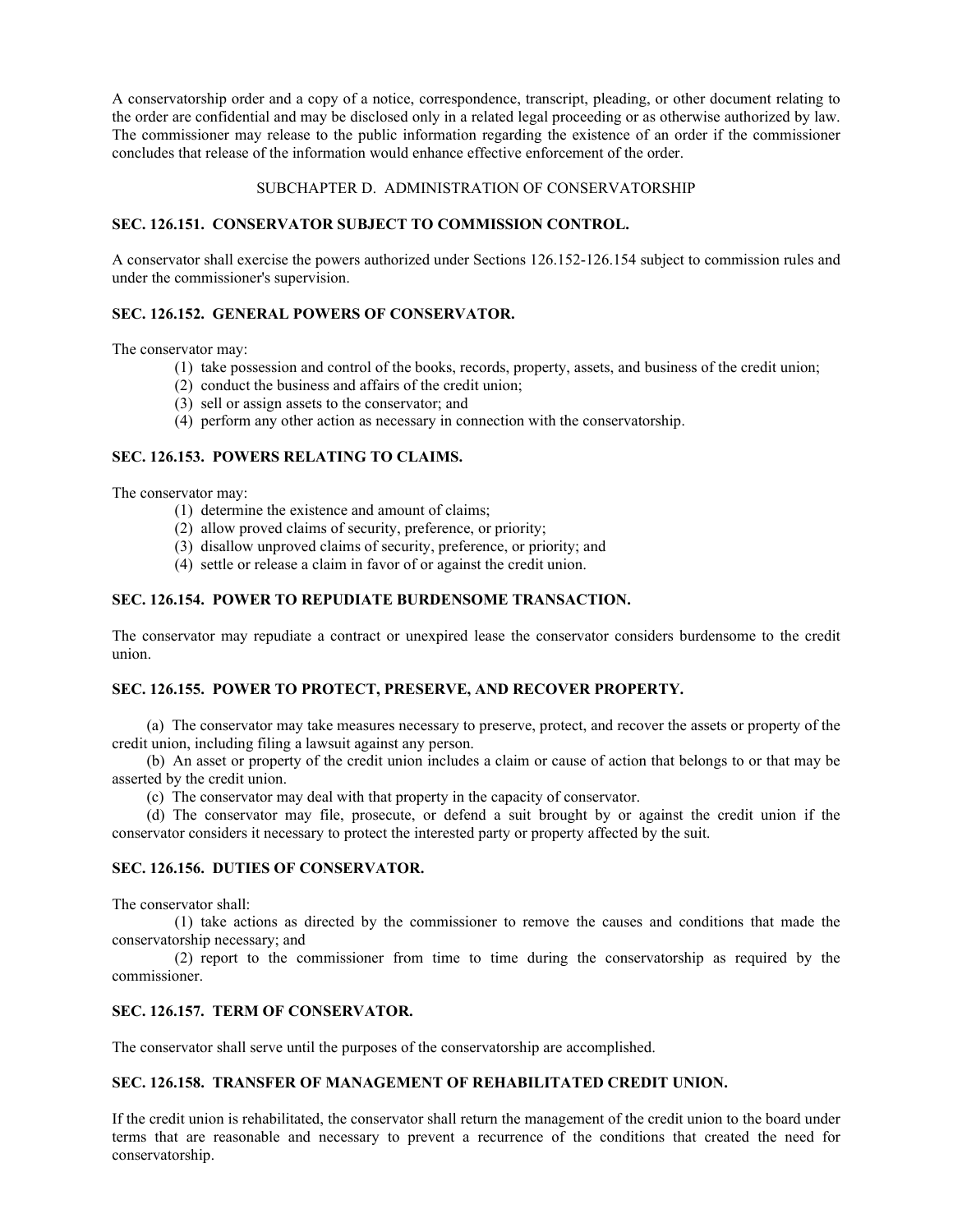#### **SEC. 126.159. COST OF CONSERVATORSHIP.**

(a) The commissioner shall determine and approve any reasonable expenses attributable to the service of a conservator, including costs incurred by the department and the compensation and expenses of the conservator and any professional employees appointed to represent or assist the conservator. The commissioner or an employee of the department may not receive compensation in addition to salary for serving as conservator, but the department may receive reimbursement for the fully allocated personnel cost associated with the service of the commissioner or the employee as conservator.

(b) All approved expenses shall be paid by the credit union. The department has a lien against the assets and money of the credit union to secure payment of approved expenses. The lien has a higher priority than any other lien against the credit union.

(c) Notwithstanding this subchapter, the credit union may retain attorneys and hire other persons to assist the credit union in contesting or satisfying the requirements of an order of conservatorship. The commissioner shall authorize the payment of reasonable fees and expenses for the attorneys and other persons as expenses of the conservatorship.

(d) The commissioner may waive or defer collection of assessment or examination fees by the department from the credit union during a period of conservatorship if the waiver or deferral would appear to benefit the prospects for rehabilitation. As a condition of release from conservatorship, the commissioner may require the rehabilitated credit union to pay or develop a reasonable plan for payment of any deferred fees.

#### **SEC. 126.160. JURISDICTION AND VENUE.**

(a) A suit filed against a credit union while the credit union is under conservatorship, or against a person in connection with an action taken or decision made by that person as a conservator of a credit union, must be brought in Travis County regardless of whether the credit union remains under conservatorship.

(b) A suit filed by the conservator under Section 126.155 may be brought in Travis County.

## **SEC. 126.161. EXHAUSTION OF ADMINISTRATIVE REMEDIES.**

Administrative remedies must be exhausted before a court may:

- (1) assert jurisdiction over a claim against the conservator or the credit union; or
- (2) restrain or otherwise affect the exercise of the powers or functions of the conservator.

## SUBCHAPTER E. LIQUIDATION ORDER; INJUNCTION

## **SEC. 126.201. LIQUIDATION ORDER; APPOINTMENT OF LIQUIDATING AGENT.**

(a) After the commissioner has issued a conservatorship order and provided an opportunity for hearing, the commissioner by liquidation order may appoint a liquidating agent and direct that the credit union be liquidated if:

- (1) the board requests issuance of a liquidation order and liquidation of the credit union;
	- (2) the credit union otherwise consents to the liquidation; or
	- (3) the commissioner:
- (A) finds that the closing of the credit union and the liquidation of the credit union's assets are in the public interest and the best interest of the credit union's members, depositors, and creditors; and

(B) determines that the credit union is not in a condition to continue business and cannot be rehabilitated as provided by this chapter.

 **(**b) If the board consents to the liquidation order and waives the necessity of a conservatorship order, the commissioner may issue a liquidation order without first issuing a conservatorship order.

## **SEC. 126.202. SERVICE OF ORDER.**

The commissioner shall serve a liquidation order in the same manner provided for service of a conservatorship order.

### **SEC. 126.203. SUIT FOR INJUNCTION.**

(a) Not later than the fifth day after the date on which the liquidation order is served, a credit union that has not requested or consented to a liquidation order may, if authorized by certified board resolution, sue to enjoin the commissioner from liquidating the credit union.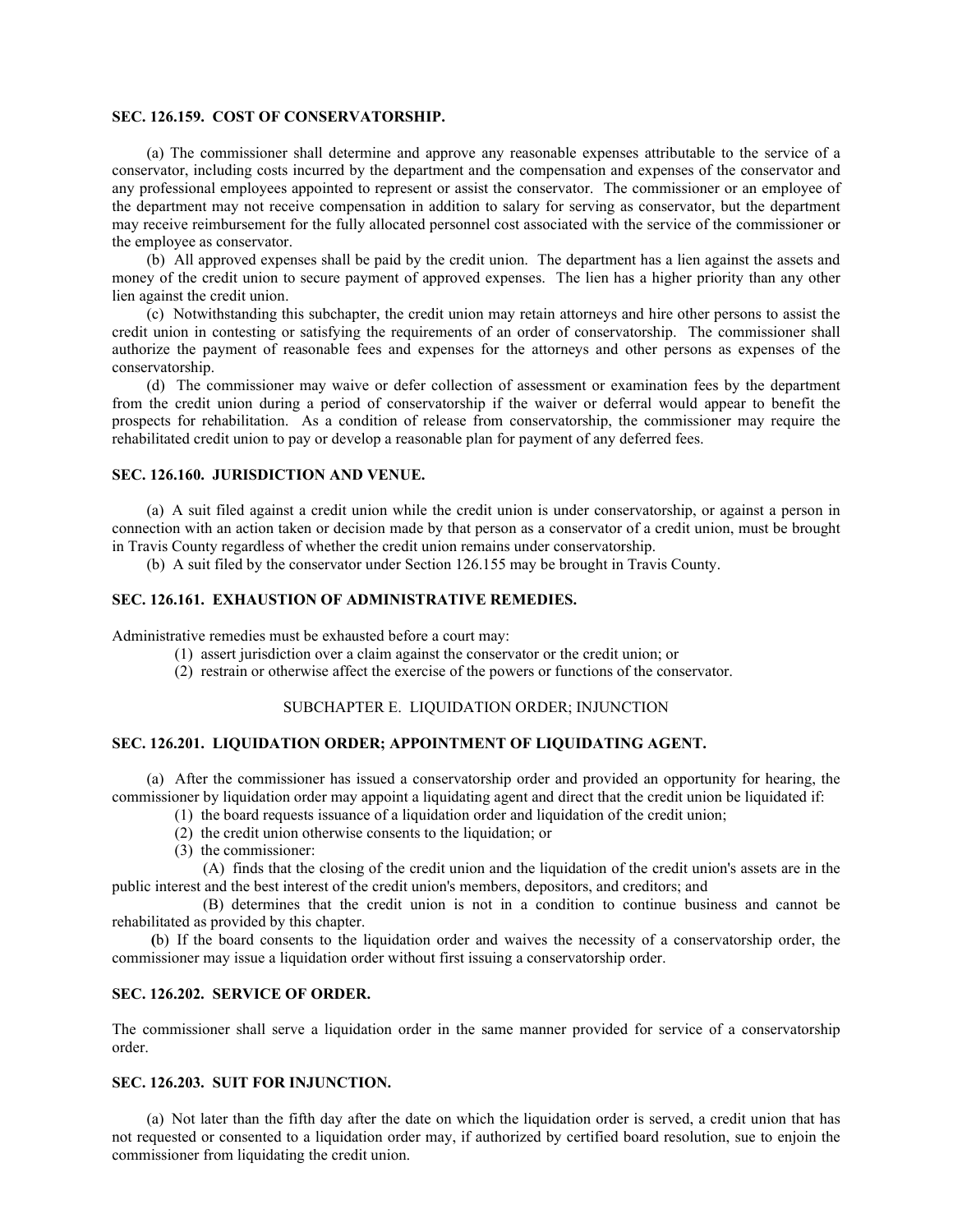(b) The suit must be brought in the district court of the county in which the credit union's principal office is located.

## **SEC. 126.204. ACTION PENDING INJUNCTION HEARING.**

(a) The court, without notice or hearing, may restrain the commissioner from liquidating the credit union's assets until after a hearing on the suit is held.

(b) If the court restrains the commissioner, the court shall instruct the commissioner to hold the credit union's assets in the commissioner's possession and control until disposition of the suit.

(c) With court approval, the commissioner may take any necessary or proper action to prevent loss or depreciation in the value of the assets.

#### **SEC. 126.205. HEARING ON INJUNCTION; APPEAL.**

(a) The court, as soon as possible, shall hear the suit and shall enter a judgment enjoining or refusing to enjoin the commissioner from liquidating the credit union's assets.

(b) The commissioner, regardless of the judgment entered by the trial court or any supersedeas bond filed, shall retain possession and control of the credit union's assets until final disposition of any appeal of the judgment.

#### **SEC. 126.206. NATIONAL CREDIT UNION ADMINISTRATION AS LIQUIDATING AGENT.**

(a) The commissioner may tender a credit union that has been closed for liquidation to the National Credit Union Administration or its successor as liquidating agent if the shares and deposits of the credit union were insured by the National Credit Union Share Insurance Fund or its successor on the date of closing.

(b) After acceptance of tender of the credit union, the National Credit Union Administration or its successor, as liquidating agent of the credit union, shall perform the acts and duties that it considers necessary or desirable and that are permitted or required by federal law or this chapter. The National Credit Union Administration, as liquidating agent, is not subject to commission control.

(c) If the National Credit Union Share Insurance Fund pays the insured share and deposit liabilities of a credit union that is being liquidated under this subchapter, the National Credit Union Administration is subrogated, to extent of the payment, to all rights that the owners of the share or deposit accounts have against the credit union.

## SUBCHAPTER F. ADMINISTRATION OF LIQUIDATION

## **SEC. 126.251. PERMISSIBLE ACTIVITIES IN LIQUIDATION.**

(a) A credit union in liquidation continues in existence to discharge debts, collect and distribute assets, and wind up the credit union's business.

(b) The credit union may sue and be sued to enforce debts and obligations until its affairs are fully adjusted.

## **SEC. 126.252. COMPENSATION OF CREDIT UNION EMPLOYEES AND OFFICERS.**

(a) This chapter does not prevent compensation of a salaried employee or officer of a credit union during the credit union's liquidation.

(b) The compensation is considered an incidental expense of the liquidation.

## **SEC. 126.253. LIQUIDATING AGENT SUBJECT TO COMMISSION CONTROL.**

The liquidating agent shall perform the duties required by the following sections subject to commission rules and under the commissioner's supervision:

- (1) Sections 126.254-126.258; and
- (2) Sections 126.301, 126.302, 126.304, 126.305, and 126.306.

## **SEC. 126.254. POSSESSION, CONSOLIDATION, AND DISPOSITION OF ASSETS.**

The liquidating agent shall:

- (1) receive and take possession of the books, records, assets, and property of the credit union;
- (2) sell, enforce collection of, and liquidate assets and property; and
- (3) sell or assign assets to the liquidating agent subject to Section 126.353.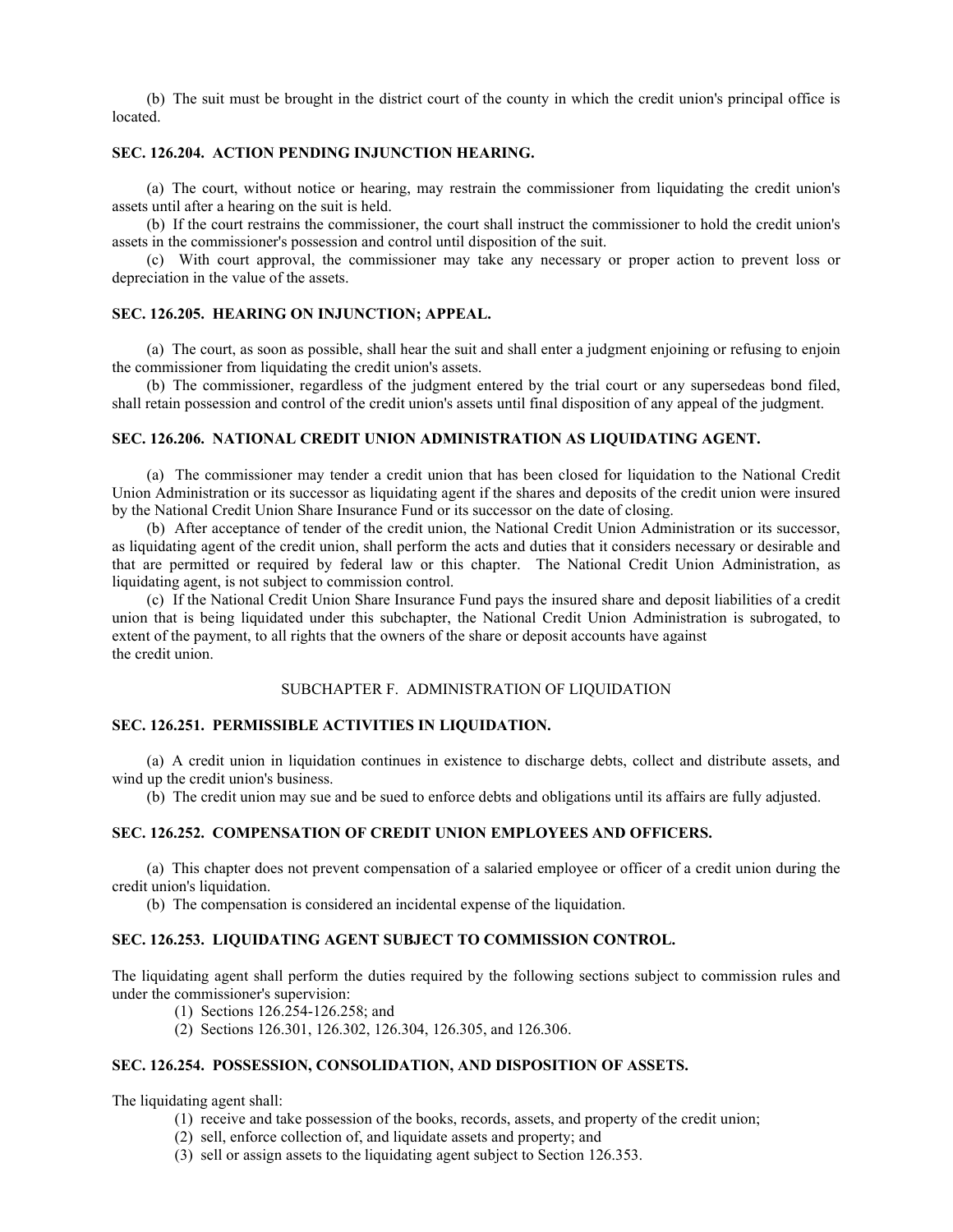#### **SEC. 126.255. COMPOUND DEBTS.**

The liquidating agent shall compound all bad or doubtful debts.

## **SEC. 126.256. COURT ACTION BY LIQUIDATING AGENT.**

The liquidating agent shall:

- (1) sue in the name of the liquidating agent or may sue in the name of the credit union; and
- (2) defend an action brought against the liquidating agent or the credit union.

## **SEC. 126.257. REPUDIATION OF BURDENSOME TRANSACTIONS.**

The liquidating agent shall repudiate a contract or unexpired lease the liquidating agent considers burdensome to the credit union.

## **SEC. 126.258. EXECUTION OF DOCUMENTS; OTHER NECESSARY ACTS.**

The liquidating agent may execute any document and perform any other action that:

- (1) the liquidating agent considers necessary or desirable to discharge the liquidating agent's duties; and
- (2) may be necessary under this subchapter and Subchapter G.

## **SEC. 126.259. JURISDICTION AND VENUE.**

(a) A suit against a credit union or its liquidating agent while a liquidation order is in effect must be brought in Travis County.

(b) The liquidating agent may file suit in Travis County to preserve, protect, or recover the credit union's assets or property.

(c) An asset or property of the credit union includes a claim or cause of action that belongs to or that may be asserted by the credit union.

## **SEC. 126.260. EXHAUSTION OF ADMINISTRATIVE REMEDIES.**

Except as provided by Subchapter E, administrative remedies must be exhausted before a court may:

- (1) assert jurisdiction over a claim against the liquidating agent or the credit union; or
- (2) restrain or otherwise affect the exercise of the powers or functions of the liquidating agent.

## SUBCHAPTER G. CLAIMS RELATING TO CREDIT UNION IN LIQUIDATION

## **SEC. 126.301. CLAIMS AGAINST CREDIT UNION.**

The liquidating agent shall:

- (1) determine the existence and amount of claims;
- (2) allow proved claims of security, preference, or priority;
- (3) settle or release a claim in favor of or against the credit union;
- (4) disallow unproved claims of security, preference, or priority; and
- (5) make distributions to and pay creditors and members of the credit union as their interests appear.

## **SEC. 126.302. NOTICE TO CREDITORS AND MEMBERS.**

(a) The liquidating agent shall give notice to creditors and members to present and prove their claims.

(b) The notice must be published once a week for three successive weeks in a newspaper of general circulation in each county in which the credit union maintained an office or branch to transact business on the date the credit union ceased unrestricted operations.

(c) When the aggregate book value of the assets and property of the credit union being liquidated is less than \$10,000, the commissioner shall declare the credit union to be a "no publication" liquidation, and publication of notice to creditors and members under this section is not required.

## **SEC. 126.303. PRIORITY OF CLAIMS.**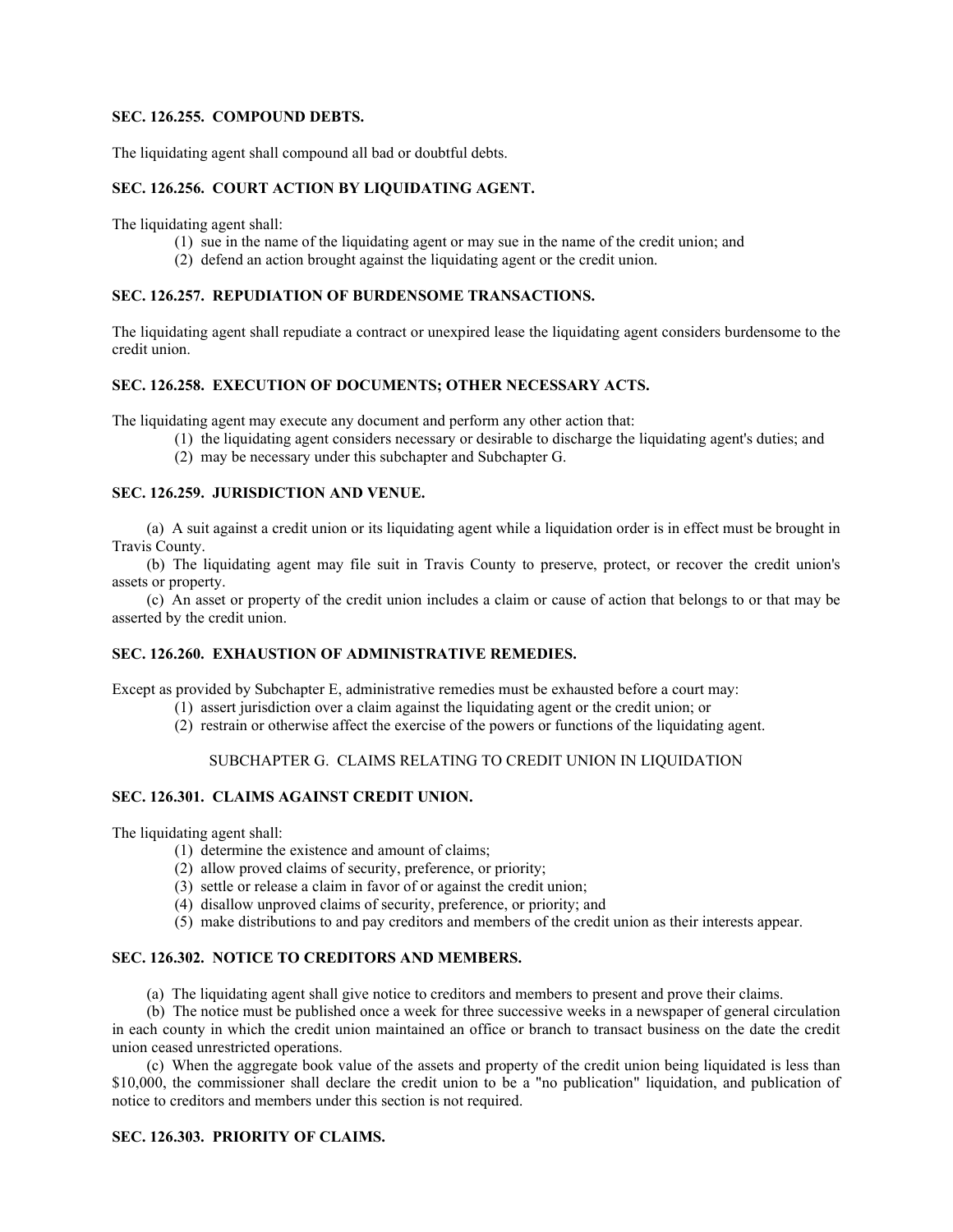The liquidating agent shall use the credit union's assets to pay, in the following order:

- (1) secured creditors to the extent of the value of their collateral;
- (2) liquidation expenses, including a surety bond if required;
- (3) depositors;

(4) general creditors, including secured creditors to the extent that their claims exceed the value of their collateral; and

(5) distributions to members in proportion to the shares held by each member.

#### **SEC. 126.304. LIQUIDATION DIVIDENDS.**

- (a) The liquidating agent from time to time shall make a ratable liquidation dividend on claims that have been:
	- (1) proved to the satisfaction of the board or the liquidating agent; or
	- (2) adjusted by a court.

(b) After the credit union's assets have been liquidated, the liquidating agent shall make further liquidation dividends on claims previously proved or adjusted.

(c) For purposes of making a further liquidation dividend under Subsection (b), the liquidating agent may accept the statement of an amount due a claimant as shown on the credit union's books and records instead of a formal proof of claim filed on the claimant's behalf.

## **SEC. 126.305. PAYMENT OF CLAIMS IN "NO PUBLICATION" LIQUIDATION.**

(a) In a "no publication" liquidation, the liquidating agent shall determine from all sources available, and within the limits of the credit union's available money, the amounts due to creditors and members.

(b) Not earlier than the 61st day after the date on which the liquidating agent is appointed, the liquidating agent shall distribute the credit union's money to creditors and members ratably and as their interests appear.

## **SEC. 126.306. BARRED CLAIMS.**

(a) A claim not filed before the liquidating agent pays the final liquidation dividend is barred.

(b) A claim rejected by the liquidating agent is barred unless suit to appeal the liquidating agent's rejection is filed within three months after the date of notice of rejection.

## SUBCHAPTER H. LIQUIDATING AGENT

## **SEC. 126.351. REMOVAL OF LIQUIDATING AGENT.**

(a) On finding that the liquidating agent has failed to properly perform the liquidating agent's duties in a timely and efficient manner or has violated this subtitle or a rule adopted under this subtitle, the commissioner by removal order may take possession and control of the books, records, property, assets, and business of the credit union.

(b) The removal order must:

(1) remove the liquidating agent and appoint a successor liquidating agent to complete the liquidation and the winding up of the credit union's affairs subject to the commissioner's supervision and control; and

(2) be served on the liquidating agent being removed.

(c) The removal order takes effect immediately on service.

## **SEC. 126.352. REPLACEMENT OF LIQUIDATING AGENT.**

The commissioner shall appoint another liquidating agent on a liquidating agent's resignation, death, illness, removal, desertion, or incapacity to function.

## **SEC. 126.353. CONFLICT OF INTEREST.**

(a) The liquidating agent may not acquire an asset of the credit union in liquidation or purchase a loan of the credit union without the commissioner's prior written approval.

(b) A liquidating agent may not obtain from the liquidation compensation or profit for:

- (1) direct or indirect personal benefit;
- (2) the benefit of a family member of or a person associated with the liquidating agent; or

(3) the benefit of a business enterprise with which the liquidating agent is associated, other than the credit

union.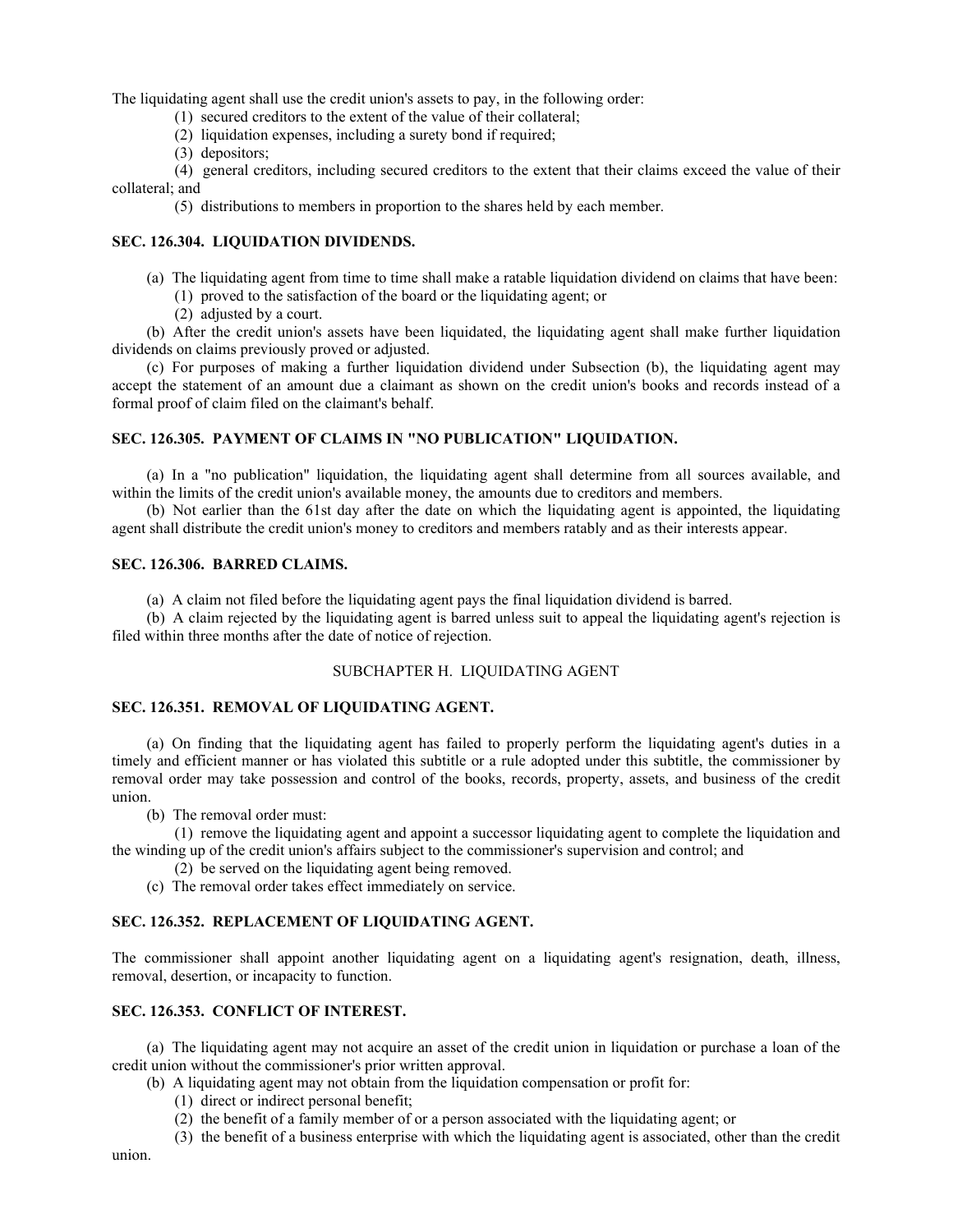## **SEC. 126.354. COMPENSATION.**

- (a) A liquidating agent is entitled to receive reasonable compensation during the liquidation.
- (b) The compensation is considered an incidental expense of the liquidation.

## SUBCHAPTER I. COMPLETION OF LIQUIDATION

#### **SEC. 126.401. CERTIFICATE OF LIQUIDATION AND DISTRIBUTION.**

The commissioner shall prescribe the form of a certificate to be completed by the liquidating agent attesting that distribution has been made and liquidation is complete.

## **SEC. 126.402. CANCELLATION OF CERTIFICATE OF INCORPORATION.**

The commissioner, on receipt and approval of the certificate executed under Section 126.401, shall cancel the credit union's certificate of incorporation.

## **SEC. 126.403. WINDING UP OF CREDIT UNION BUSINESS.**

During the three-year period following cancellation of the credit union's certificate of incorporation, the credit union continues to exist and the liquidating agent, or a successor or other person designated by the commissioner, may act on the credit union's behalf to:

- (1) pay, satisfy, or discharge an existing liability or obligation;
- (2) collect and distribute assets; and

(3) act as required to adjust and wind up the credit union's business and affairs, including suing or being sued in the credit union's corporate name.

## SUBCHAPTER J. VOLUNTARY LIQUIDATION

#### **SEC. 126.451. BOARD RESOLUTION.**

Unless the commissioner has issued a liquidation order, the board may adopt a resolution recommending voluntary dissolution of the credit union and directing submission of the question of liquidation to the members of the credit union.

## **SEC. 126.452. NOTIFICATION TO COMMISSIONER OF PROPOSED LIQUIDATION.**

Not later than the fifth day after the date on which the board's resolution recommending voluntary dissolution is adopted, the board's presiding officer shall notify the commissioner in writing of the reasons for the proposed liquidation.

#### **SEC. 126.453. NOTICE OF MEETING TO LIQUIDATE.**

Notice of the special meeting to consider voluntary liquidation shall be mailed by first-class mail to each member of the credit union and the commissioner not later than the 10th day before the date of the meeting.

## **SEC. 126.454. CREDIT UNION OPERATIONS BEFORE AND AFTER VOTE.**

Immediately after notice under Section 126.453 is mailed, the commissioner may restrict control or give direction with respect to the continued business of the credit union pending consideration of voluntary liquidation by the members. During that period, no member shall withdraw an aggregate amount in excess of the share insurance covered by the credit union. No new extensions of credit shall be funded during the period between the board of directors' adoption of the resolution recommending voluntary liquidation and the membership meeting called to consider voluntary liquidation, except for the issuance of loans fully secured by a pledge of shares and the funding of outstanding loan commitments approved before adoption of the resolution. If the vote to dissolve and liquidate the credit union is affirmative, the credit union may conduct only business incidental to liquidation.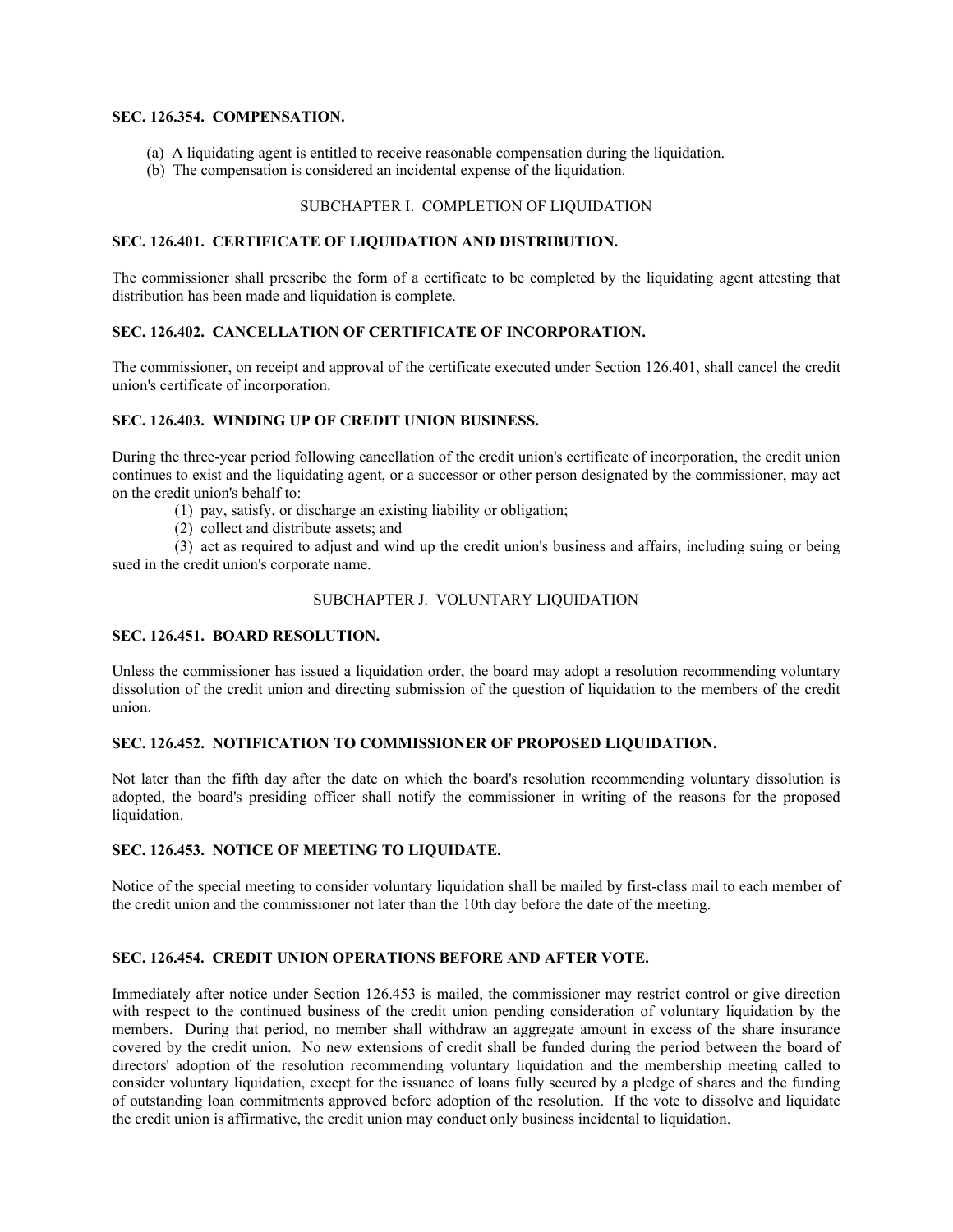## **SEC. 126.455. VOTE ON VOLUNTARY LIQUIDATION.**

At a special meeting called to consider the proposed liquidation, a majority of the credit union members voting, but not less than a quorum, may vote to dissolve and liquidate the credit union. Those members casting votes by mail or at the meeting constitute a quorum for the transaction of business at the special meeting, notwithstanding a bylaw provision to the contrary.

## **SEC. 126.456. NOTICE TO COMMISSIONER OF AFFIRMATIVE VOTE TO LIQUIDATE.**

(a) The board's presiding officer or president and the secretary shall notify the commissioner of the intention to liquidate not later than the fifth day after the affirmative vote to dissolve and liquidate.

(b) The person notifying the commissioner must include a list of the names and addresses of the credit union's officers and directors with the notice.

## **SEC. 126.457. APPOINTMENT OF LIQUIDATING AGENT.**

- (a) If the members approve the liquidation, the board shall appoint a liquidating agent to:
	- (1) conserve and collect the credit union's assets;
	- $(2)$  wind up the credit union's affairs;
	- (3) discharge the credit union's debts;
	- (4) distribute the credit union's assets; and
	- (5) take any other action necessary and incidental to liquidating the credit union.

(b) The National Credit Union Administration or other insuring organization has the right of first refusal to be appointed as liquidating agent of any credit union that it insures.

## **SEC. 126.458. APPLICATION OF LAW TO CREDIT UNION IN VOLUNTARY LIQUIDATION.**

A credit union in the process of voluntary dissolution and liquidation remains subject to this subtitle and Chapter 15, including provisions for examination by the commissioner, and the credit union shall furnish reports as required by the commissioner.